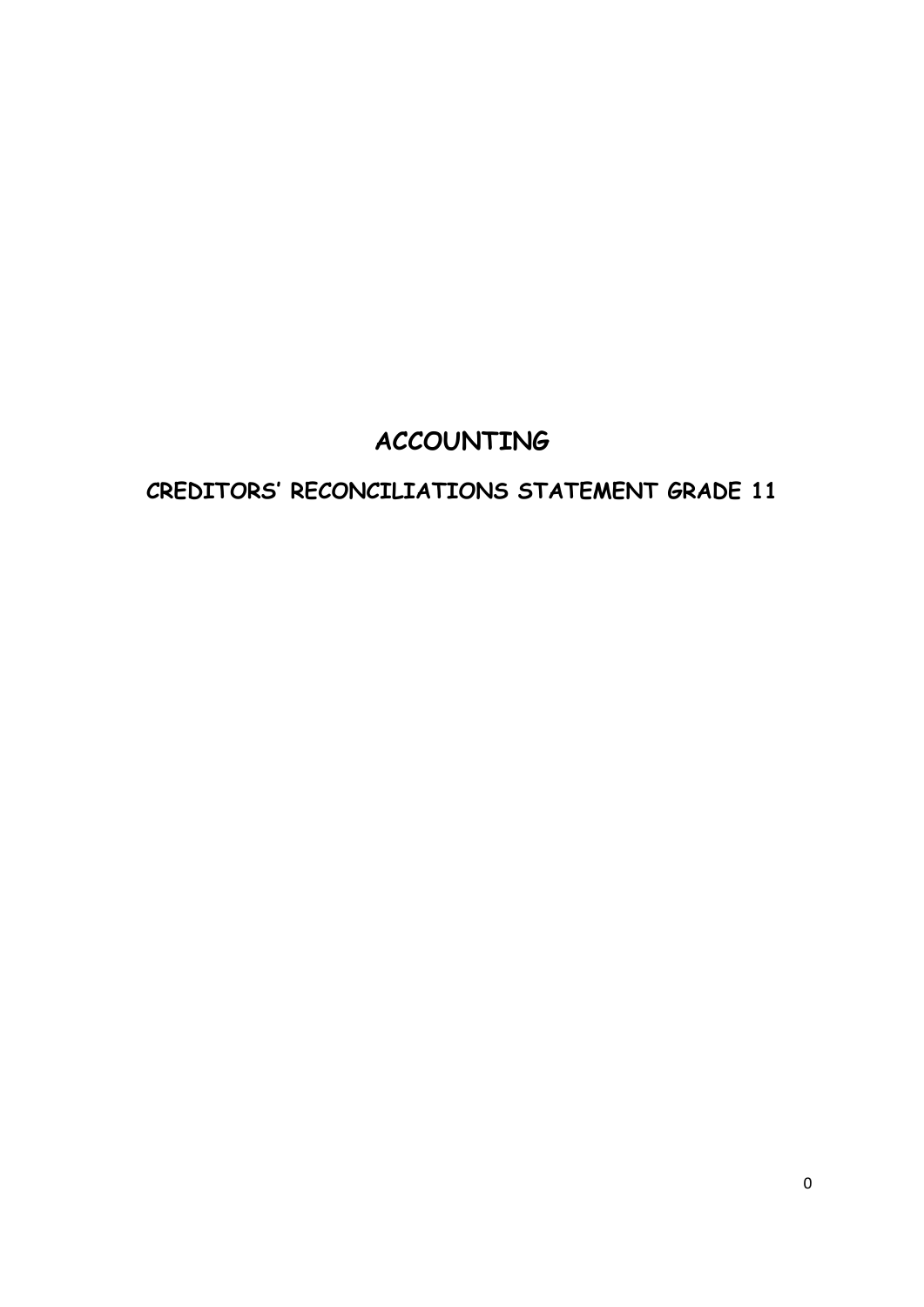# **CREDITORS' RECONCILIATIONS**

#### **CAPS GRADE 11**

#### **TERM 1 WEEKS 1 – 3:**

| Grade 10 | Preparation of debtors' and creditors' lists to reconcile with the debtors' and creditors' control |
|----------|----------------------------------------------------------------------------------------------------|
|          | accounts (including errors and omissions)                                                          |
| Grade 11 | <b>Bank reconciliation</b><br>$\blacksquare$                                                       |
|          | Reconciliation of statements received from creditors with accounts in Creditors' Ledger<br>٠       |
|          | to prepare Creditors' reconciliation statements                                                    |
| Grade 12 | Analysis and interpretation of bank, debtors' and creditors' reconciliations                       |
|          | Reconcile creditors' statements with personal accounts<br>٠                                        |
|          | Reconcile debtors' lists and creditors lists with control accounts<br>$\blacksquare$               |
|          | Analyse and interpret debtors' age analysis<br>٠                                                   |
|          | Analyse and interpret bank statements and bank reconciliation statements<br>$\blacksquare$         |

#### **Remember!!**

**From the previous lessons (Debtors control Reconciliation and Bank Reconciliation) we defined the following reconciliations as follows:**

- 1. **Account reconciliation** is a process of comparing two sets of related records (usually balances) from different sources (accounts, systems, etc.), identifying and analyzing differences, and making corrections (if needed).
- 2. **Reconciliation of Control Accounts** is the process of comparing **the balance on a control account** and **the total of the debtors or creditors ledger** (subsidiary ledger). When there is a difference, the causes must be found and the necessary corrections made.
- **3. Bank reconciliation** is the process of comparing and matching entries from the accounting records against those shown on a **bank statement**. The result is that any transactions in the accounting records not found on the bank statement are said to be outstanding.

To clear confusion around reconciliations, study the table below and compare it with the curriculum per grade (CAPS). Refer to the grid above.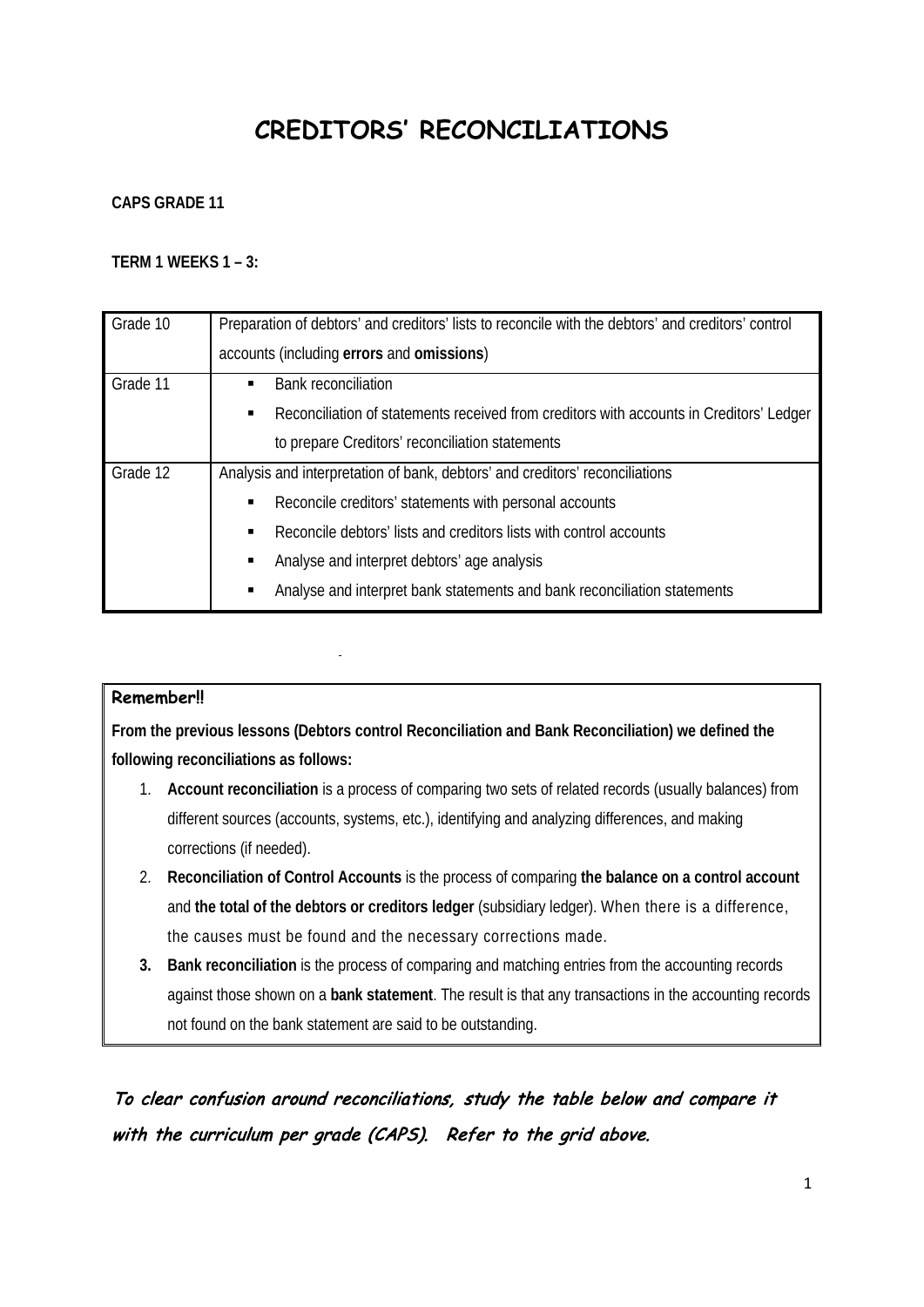| No               | Type of                    |                                                                 | Records being compared                                          |                |  |  |  |  |
|------------------|----------------------------|-----------------------------------------------------------------|-----------------------------------------------------------------|----------------|--|--|--|--|
|                  | Reconciliation             |                                                                 |                                                                 | Grade          |  |  |  |  |
| 1                | <b>Debtors Control</b>     | <b>Debtors Control account</b>                                  | Listing of balances from debtors                                | Grade 10 and   |  |  |  |  |
|                  | Reconciliation             | (nominal ledger)                                                | ledger (personal ledger)                                        | repeated in 12 |  |  |  |  |
| $\overline{2}$ . | <b>Bank reconciliation</b> | <b>Bank account</b>                                             | Bank statement (external record)                                | Grade 11 and   |  |  |  |  |
|                  |                            |                                                                 |                                                                 | Analysis in 12 |  |  |  |  |
| 3.               | Creditors' account         | Individual account in                                           | Grade 11 and                                                    |                |  |  |  |  |
|                  | Reconciliation             | creditors ledger (personal                                      | 12                                                              |                |  |  |  |  |
|                  | Statement                  | ledger)                                                         |                                                                 |                |  |  |  |  |
| 4.               | <b>Creditors Control</b>   | <b>Creditors Control</b>                                        | Listing of balances from                                        | Grade 10 and   |  |  |  |  |
|                  | Reconciliation             | account (nominal ledger)                                        | creditors ledger (personal ledger)                              | 12             |  |  |  |  |
| 5.               | Debtors Ageing             |                                                                 | A listing of debtors' accounts (i.e. the amounts owing to a     | Grade 12       |  |  |  |  |
|                  | Analysis                   |                                                                 | business), usually produced monthly, which analyses the age of  |                |  |  |  |  |
|                  |                            | the debts by splitting them into such categories as those up to |                                                                 |                |  |  |  |  |
|                  |                            | 30 days, 60 days, and more than 90 days old. As a basic part of |                                                                 |                |  |  |  |  |
|                  |                            | the credit control system, the analysis should be regularly     |                                                                 |                |  |  |  |  |
|                  |                            |                                                                 | examined so that any appropriate follow up action may be taken. |                |  |  |  |  |
|                  |                            |                                                                 |                                                                 |                |  |  |  |  |

### **Reconciliation statements are commonly constructed in the following situations**

- The above two reconciliations **(debtors' control and creditors' control)** deal entirely with the firm's own ecords, while the **Bank and Creditors' account** deal with records maintained outside the firm.
- The final output of the reconciliation is the **Reconciliation Statement** which will throw out those differences / discrepancies between the firm's own records and external records.

#### **Do you still remember why do we reconcile?**

Reconciliations serve as a means of identifying and fixing accounting errors. We carry out a reconciliation to verify the completeness and accuracy of a particular part of the accounting records by comparing it with another record, as noted in the table above. This can also be used as a tool in the **internal control system.**

### **Internal Control of Creditors**

Decisions regarding the selling of goods on credit

- Can the supplier provide goods on a regular basis
- Does the supplier give a trade allowance
- The payment period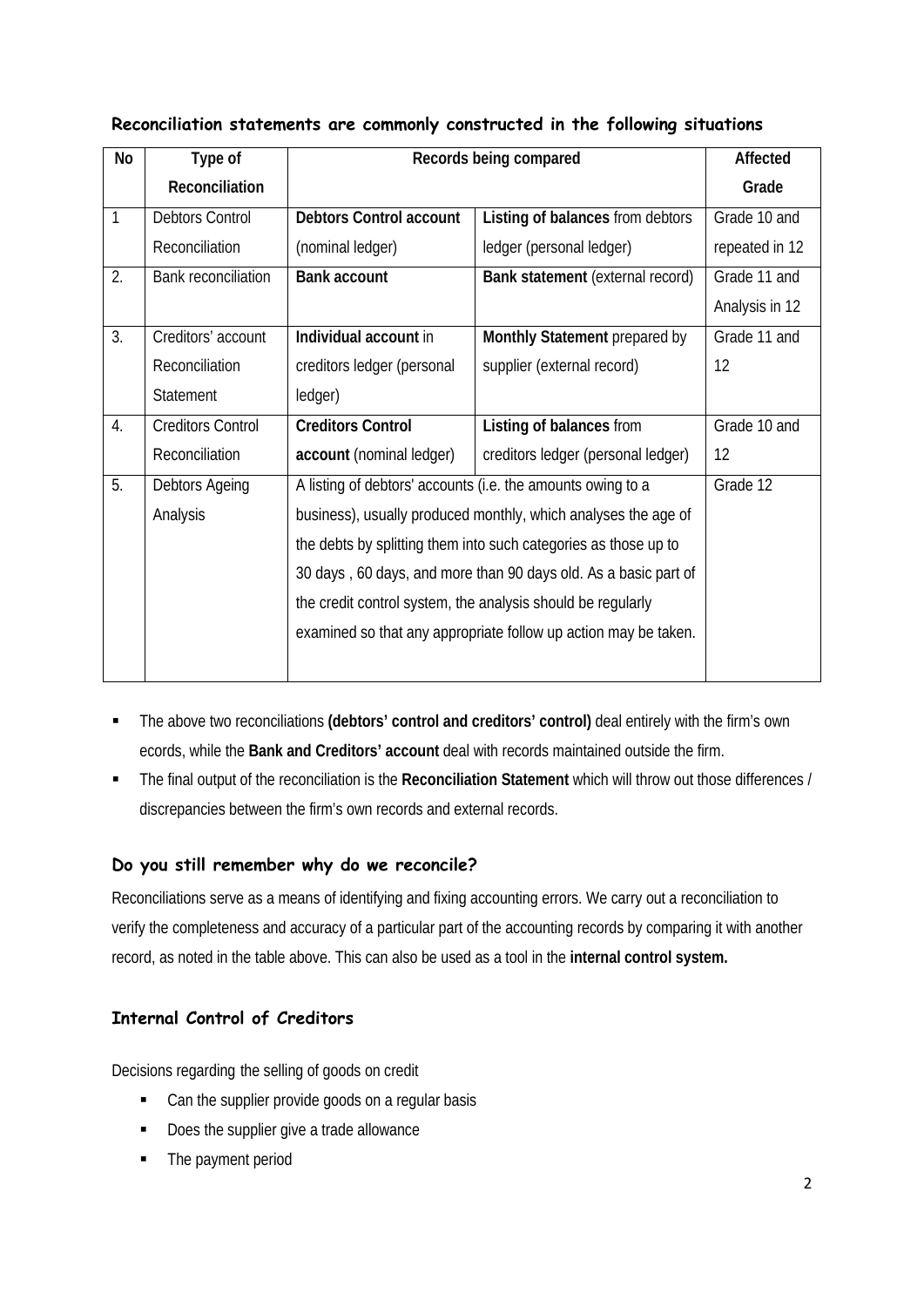Does the supplier offer cash discounts

All Items received - correct documentation

- Check that goods on invoice correspond with deliveries
- Check whether any goods are damaged or wrong goods were delivered
- Send goods back to supplier with a debit note
- **When frequent problems occur consider alternative supplier**

#### **Let us revice what we did in Grade 10**

#### **Remember!! Reconciling the lists of balances form the creditors ledger with with the control accounts**

After preparing the the creditors control account, list of creditors will be extracted from the purchases / creditors ledger. **Reconcile the balances from the lists of creditors with the creditors control accounts** in order to uncover and locate errors in the books.

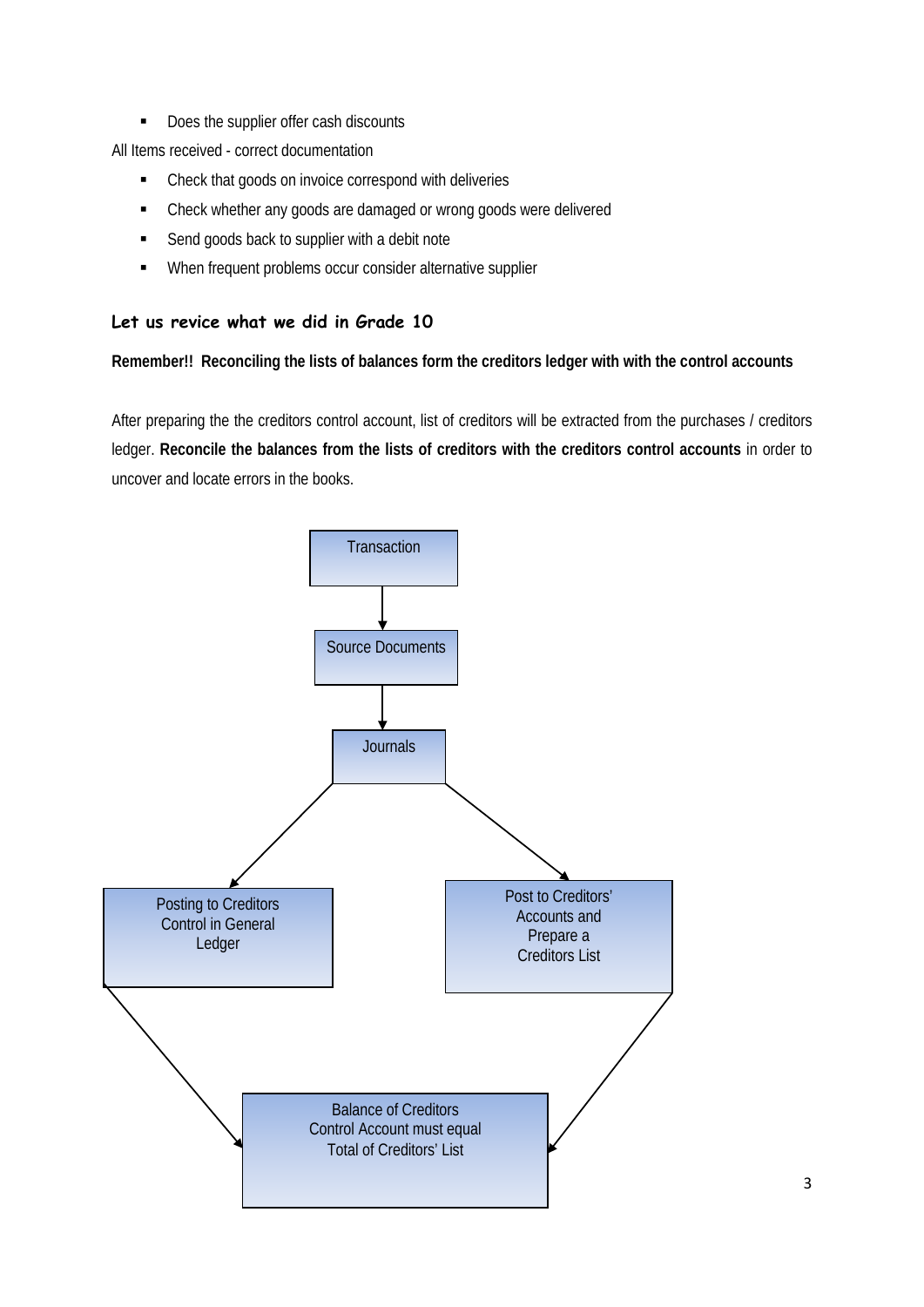## **Example Activity**

The following information in respect of March 2012 was obtained from the records of selby Traders:

- 1. Balance of creditors control on 31 March 2012, R16 571
- 2. Balance of list of individual creditors as per creditor's ledger, R16 702
- 3. Total balances from journals:

|                                                                                          | R       |
|------------------------------------------------------------------------------------------|---------|
| <b>Cash Payments Journal:</b>                                                            |         |
| Creditors column                                                                         | 14 3 26 |
| Settlement discount received column                                                      | 1673    |
| Purchases journal                                                                        | 17 350  |
| Purchase returns journal                                                                 | 3750    |
| General journal:                                                                         |         |
| Certain accounts with debit balances transferred to debtors ledger from creditors ledger | 46      |

In the process of reconciling the balances on the creditors control account with the list of individual balances per creditors' ledger, the following errors were discovered:

- 1. An invoice for R1 787 (Inv. No. 85), which had been entered correctly in the purchase journal, was entered against the account of Molly Ltd as R1 878.
- 2. Credit note No.70 for R60 was entered correctly in the purchase returns journal, but incorrectly posted as a credit to the account of Danny Ltd.
- 3. A cheque for R900 paid to T Miller was entered on the debit side of T Mill's account.
- 4. The total of the list of creditors' balances was overcast by R500.
- 5. The total of the purchases journal was undercast by R100.

#### **Required:**

- 1. Prepare the creditors control account as at 31 March 2012, properly balanced.
- 2. Reconcile the total of the list of creditors balances with the balance of the creditors control account.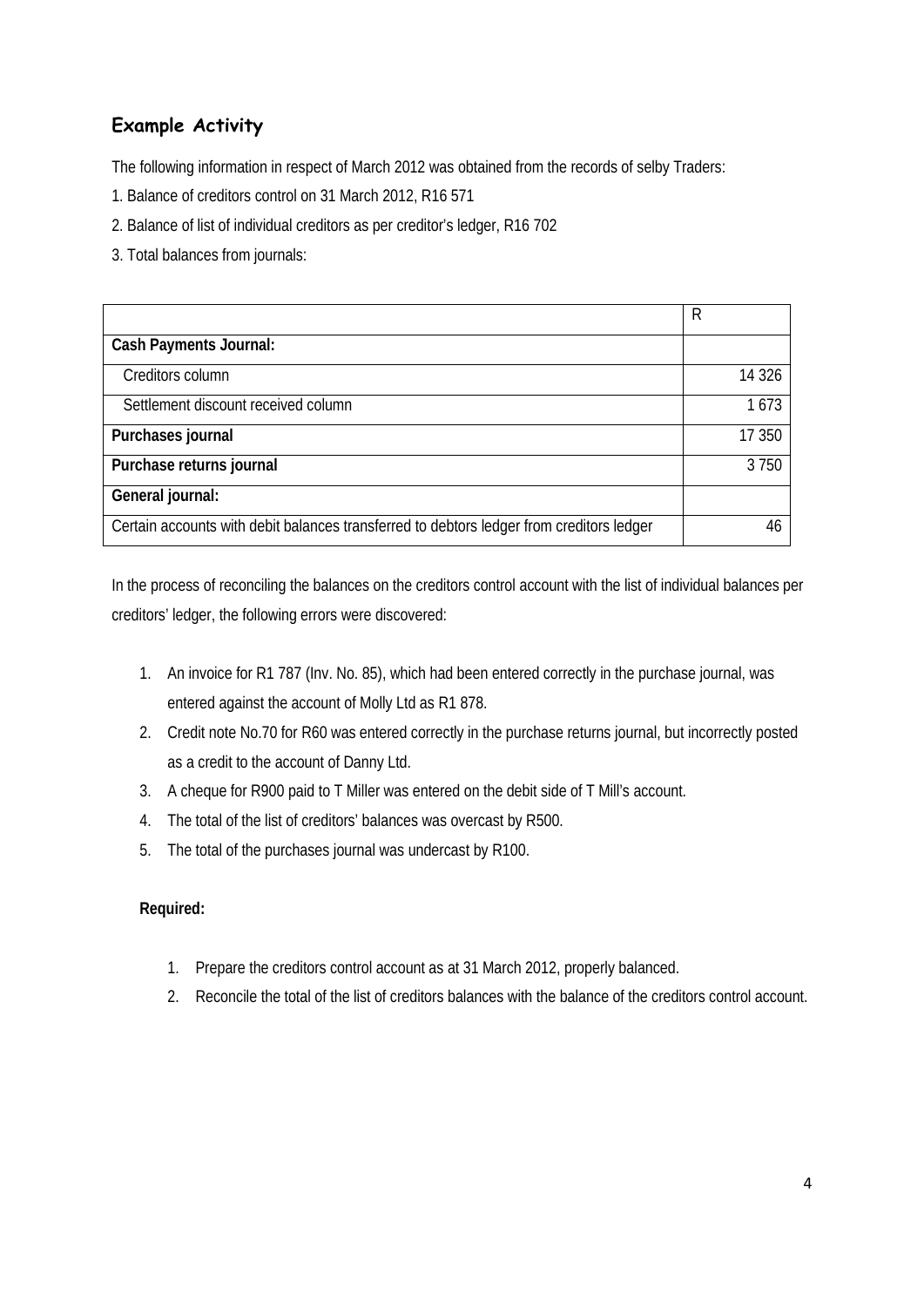## **Solution:**

| Dr               |     |         | <b>Creditors control</b> |        |        |
|------------------|-----|---------|--------------------------|--------|--------|
| <b>Bank</b>      |     | 14 3 26 | Balance<br>b/d           |        | 16 571 |
| Purchase returns |     | 3750    | Purchase (17 350 + 100)  | 17 450 |        |
| Balance          | c/d | 15 9 91 | Debtors control          | 46     |        |
|                  |     | 34 067  |                          |        | 34 067 |
|                  |     |         | Balance                  | b/d    | 15 991 |

#### **Creditors' Control reconciliation**

|                                                    | <b>Debit</b> | <b>Credit</b> |
|----------------------------------------------------|--------------|---------------|
| Total of the list of creditors balances            | R            | 16 702        |
| Correct invoice of No.85 (Molly Ltd) (1878 – 1787) | 91           |               |
| Correct credit note No.70 (Danny Ltd) (R60 x 2)    | 120          |               |
| Correct overcastting                               | 500          |               |
| Credit balance as per creditors control account    |              | 15 991        |

#### **Note:**

The above reconciliation is the **Creditors' Control Reconciliation NOT Creditors' Reconciliation Statement.**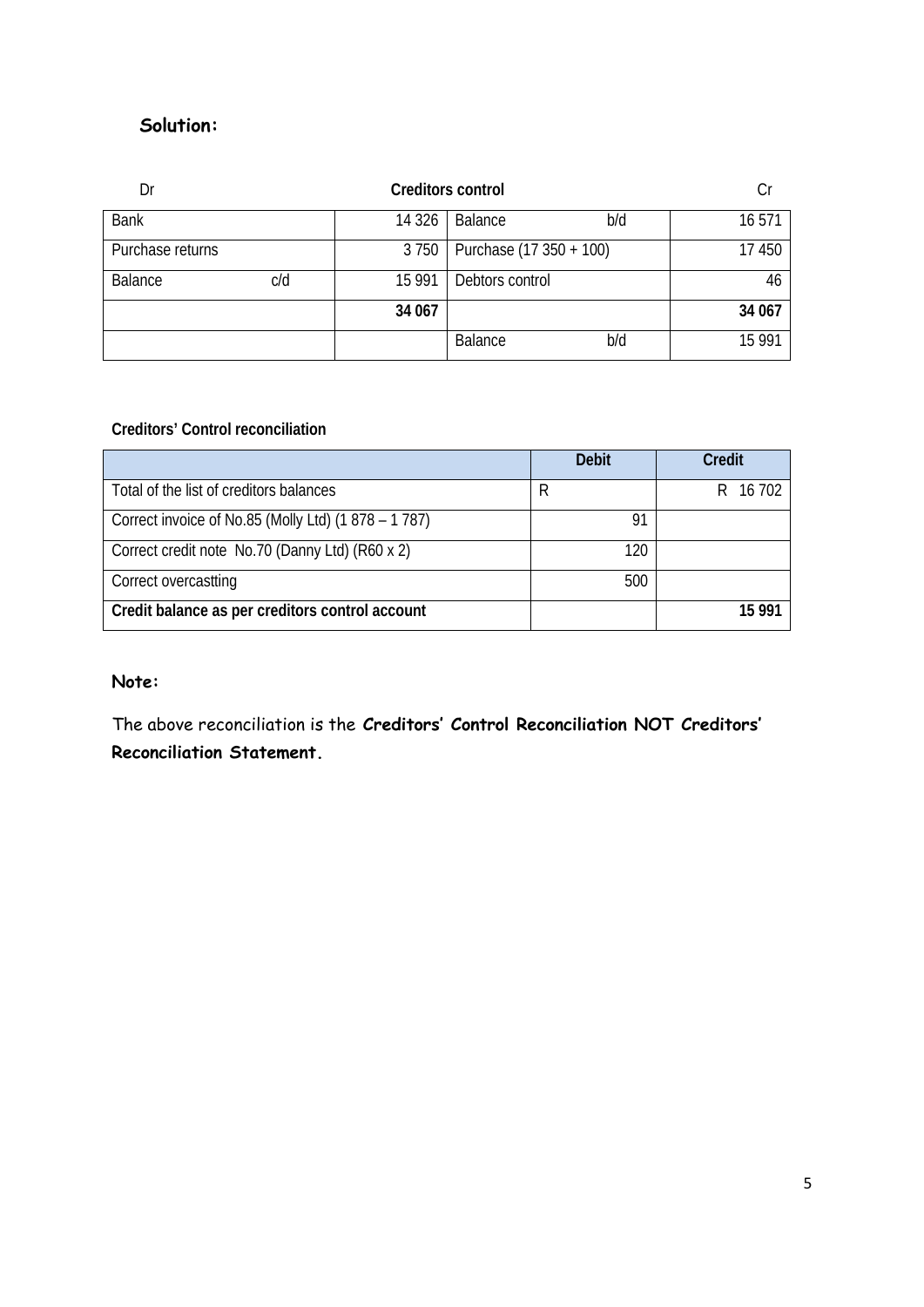## **Test Your Knowledge - (Grade 10 revision)**

## **Activity 1**

The following information was extracted from the financial records of Gracy Traders. This business uses a markup of 33⅓%.

#### **REQUIRED:**

- 1.1 Explain briefly why we prepare a Creditors' Control account.
- 1.2 Using the information provided prepare a Creditors' control account in the General Ledger of Gracy Traders for October 2012. Supply folio references.

#### **INFORMATION:**

| Total of the Creditors control column in the CPJ       |         |
|--------------------------------------------------------|---------|
| Payments                                               | 95 320  |
| Discount received                                      | 4 600   |
| Total of the Debtors' control column in the CPJ        | 6800    |
| Total of the Debtors' control columnin the CRJ         |         |
| Receipts                                               | 58 790  |
| Discount allowed                                       | 2 3 5 0 |
| Total of the Sales column in the Debtors' Journal      | 127 600 |
| Total of the Sales column in the CRJ                   | 124 456 |
| Total of columns in the Creditors' Journal:            |         |
| Creditors' control                                     | 72 560  |
| Trading stock                                          | 58 700  |
| Consumable stores                                      | 3 4 5 0 |
| Equipment                                              | 6800    |
| Stationery                                             | 3610    |
| Total of columns in the Creditors' Allowances Journal: |         |
| Creditors' control                                     | 8 600   |
| Trading stock                                          | 8 1 5 0 |
| Consumable stores                                      | 450     |

B. Summary of transactions for October 2012: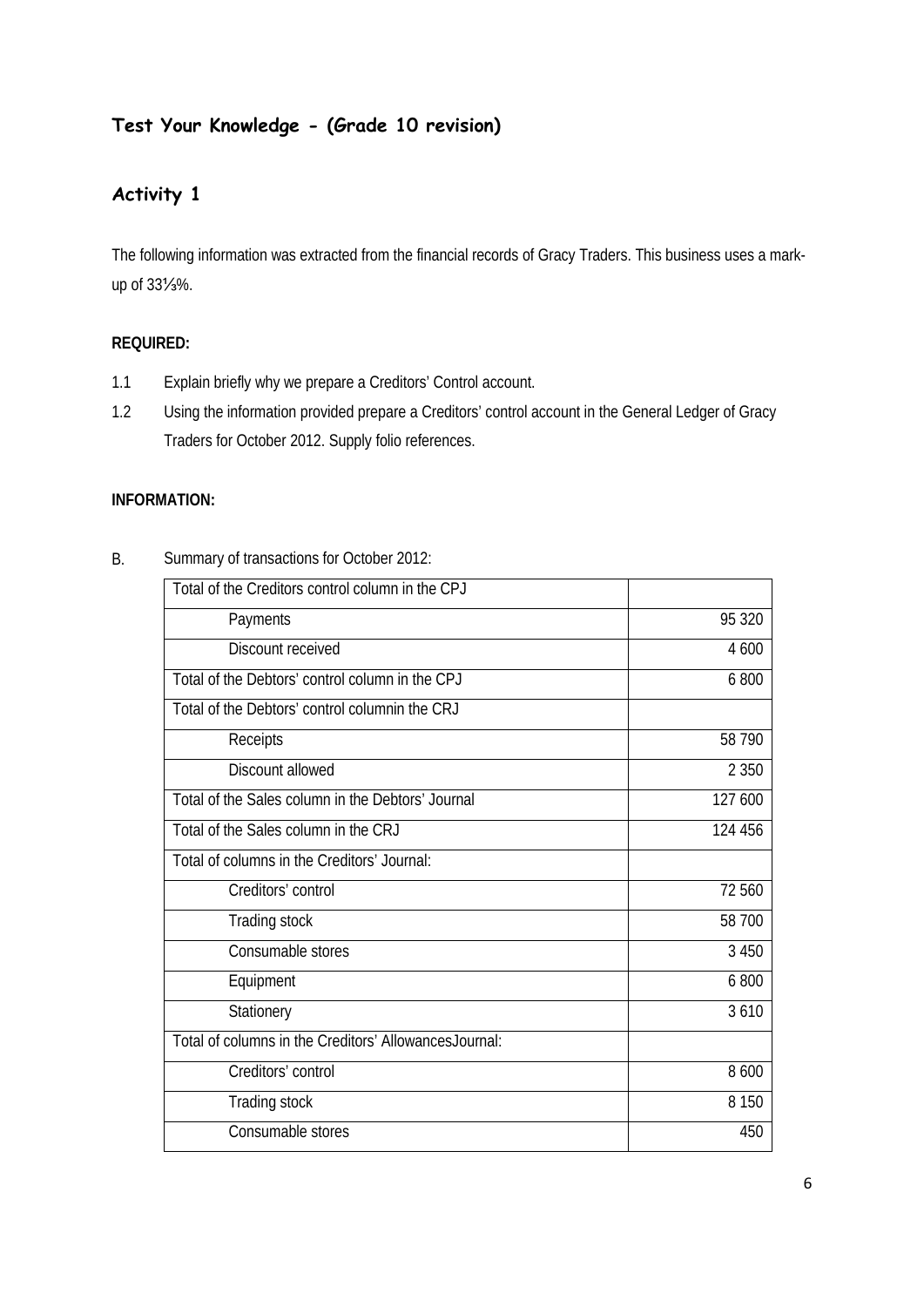- C The following entries have not yet been recorded:
	- 1. Sammy Wholesalers charged Gracy Traders interest on an overdue account of R12 500. Interest was charged at 15% p.a. for 4 months.
	- 2. A credit balance of R2 600 for Kelly Traders in the Debtors' Ledger must be transferred to his account in the Creditors' Ledger

### **Activity 1 answer sheet**

| 1.1 | Explain briefly why we prepare a Creditors' Control account. |
|-----|--------------------------------------------------------------|
|     |                                                              |
|     |                                                              |
|     |                                                              |
|     |                                                              |

| Dr |  |  | <b>OLIVERVIC LEDOLINOI ONVIOI TIVIDENS</b><br><b>Creditors' Control</b> |  |  |  |
|----|--|--|-------------------------------------------------------------------------|--|--|--|
|    |  |  |                                                                         |  |  |  |
|    |  |  |                                                                         |  |  |  |
|    |  |  |                                                                         |  |  |  |
|    |  |  |                                                                         |  |  |  |
|    |  |  |                                                                         |  |  |  |
|    |  |  |                                                                         |  |  |  |
|    |  |  |                                                                         |  |  |  |

## **GENERAL LEDGER OF GRACY TRADERS**

## **Activity 2**

On 28 February 2006 a schedule of creditors extracted from Saab's purchase ledger totalled R14 042 but the balance on the Creditors control account was R14 200.

The following errors were found later:

- a. The purchase return day book had been under cast by R240.
- b. Purchase of goods on credit R1320 had not been entered anywhere in the accounts.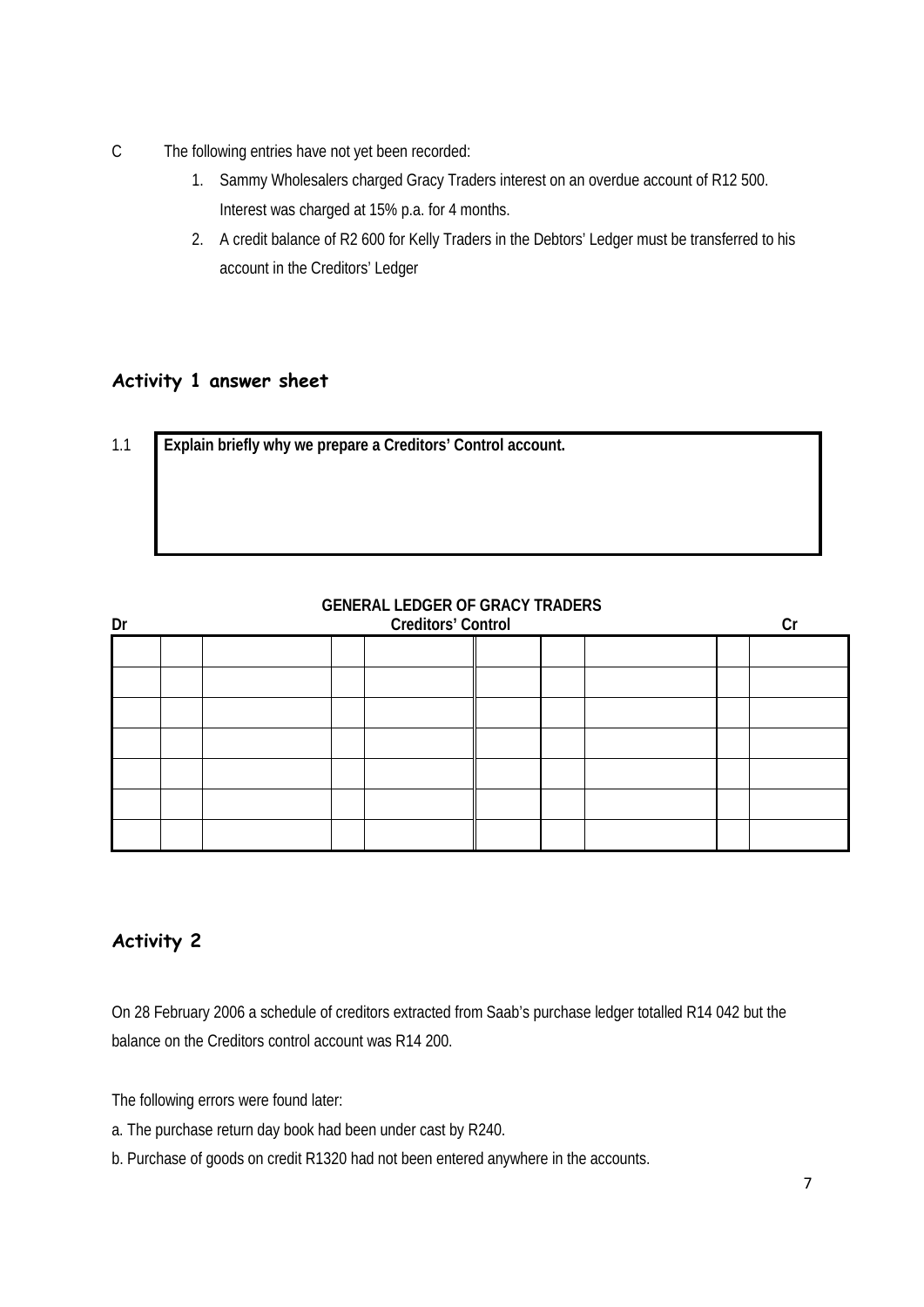c. Ahmed's credit balance of R150 had been omitted when the purchase ledger balance had been listed.

d. Ahmed had allowed cash discount R80 to Saab. This had been entered on the wrong side of Ahmed's account but entered correctly in the cash book.

e. The purchase returns day book showed that a credit note for R180 had been received from Elisa but it had been entered in Elisa's account as R108.

#### **REQUIRED:**

1. Start with original total; make the necessary adjustment to the schedule of creditors.

2. Start with the original balance; prepare a revised Creditors Control Account.

### **Activity 2 answer sheet**

**1.**

**LIST OF CREDITORS** 

2.

#### **GENERAL LEDGER OF GRACY TRADERS**

| Dr | <b>Creditors' Control</b> |  |  |  |  |  | Сı |
|----|---------------------------|--|--|--|--|--|----|
|    |                           |  |  |  |  |  |    |
|    |                           |  |  |  |  |  |    |
|    |                           |  |  |  |  |  |    |
|    |                           |  |  |  |  |  |    |
|    |                           |  |  |  |  |  |    |
|    |                           |  |  |  |  |  |    |
|    |                           |  |  |  |  |  |    |
|    |                           |  |  |  |  |  |    |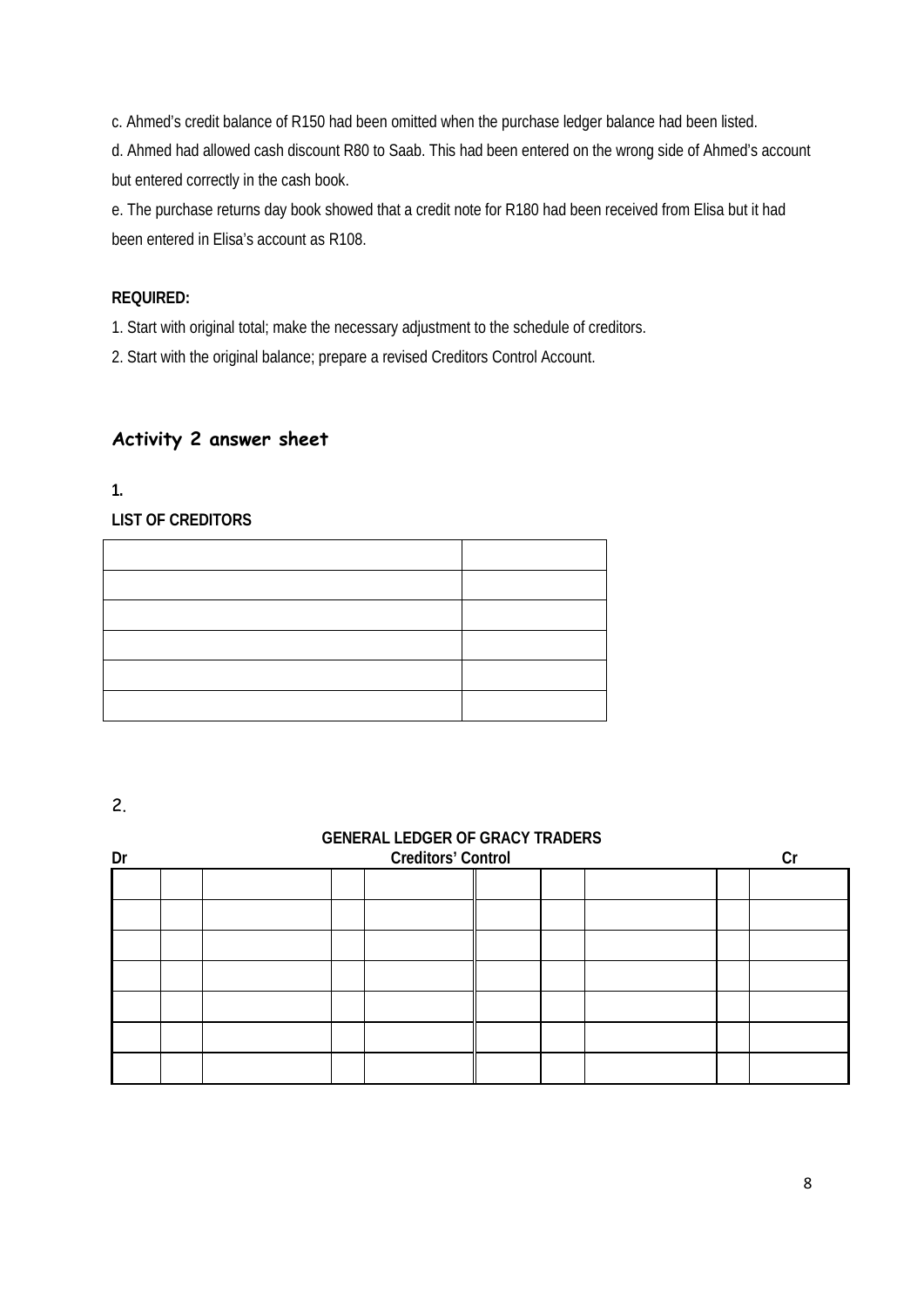## **What is meant by Creditors' Reconciliation?**

**Creditors' reconciliation** is the process by which **Creditor/s account** (creditor's transactions in the system) is compared and reconciled against a **monthly statement** received from the creditor. Once the two records are reconciled, the account becomes payable.



## **Steps to be followed when reconciling the** Creditors ledger account **and the**  Creditors monthly Statement

On monthly basis a statement showing the transactions that have taken place during the month is received from a creditor. This statement shows all the transaction that took place during the month. This statement must be compared to the creditors ledger account to verify that the details of all invoices and other transactions on it are correct before payment is made. The following are steps followed to verify the accuracy of the monthly statement:

- 1. Compare the monthly statement against the creditors ledger account in the Creditors Ledger.
- 2. The debit column of the statement is compared to the credit side of the ledger account and the credit column on the statement is compared with the debit side of the ledger account.
- 3. If there are any errors or omissions in the books of the business receiving the statement, they must be corrected. verify the entry before recording
- 4. If the creditor made any errors (arithmetical, omissions), the business receiving the statement must notify the creditor so that the necessary corrections can be made by the creditor.
- 5. They can arrive at the correct balance by preparing a Creditors Reconciliation Statement.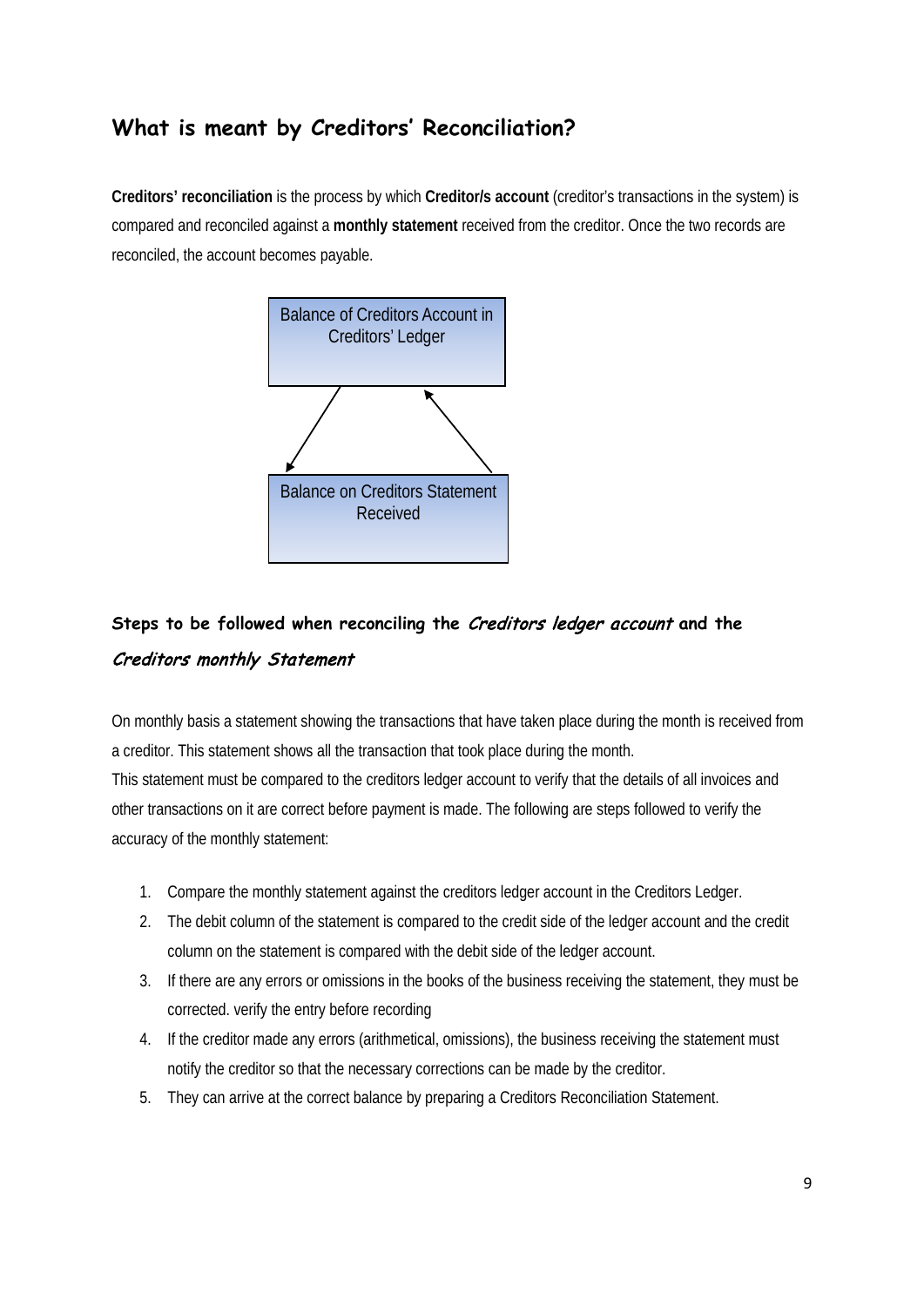#### **If the** *Creditors account* **does not agree with the** *Creditors Statement***, check the following points:**

- 1. Invoices omitted/entered incorrectly.
- 2. Credit/Debit notes omitted/ entered incorrectly
- 3. Amounts paid/ discounts entered incorrectly, e.g. instead of R54 you have R45
- 4. Mathematical errors.
- 5. Transactions not recorded or total omission of transactions.
- 6. The creditor may have prepared the statement not aware of direct payments into the bank.
- 7. The creditor may have prepared the statement on a different date from the date on which the business receiving the statement.
- 8. Interest charged by creditor not taken into account.

If the above differences are experienced, it means that the two need to be reconciled, i.e. the balance as per creditors account in our creditor's ledger account and the monthly statement that we receiving from our creditor. This is done by opening the **Creditors Reconciliation Statement**.

#### **Note:**

If your account reconciliation reveals that an account balance is not correct, then you should adjust the account balance to match your supporting detail. By doing so, you can always justify your account balances. Also, always retain your reconciliation detail for each account, not only as proof, but as a starting point for account reconciliations in later periods.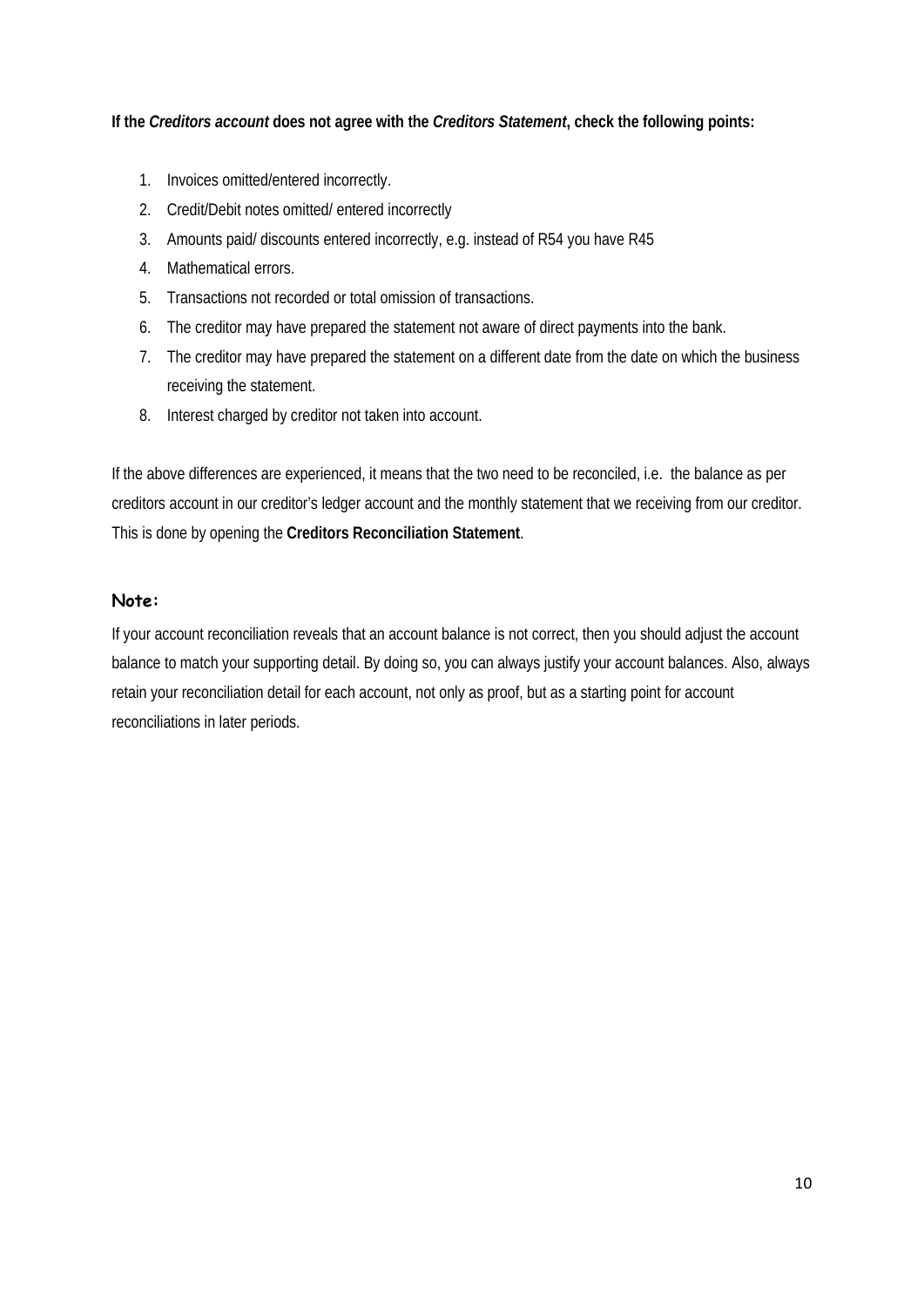## **Example Activities**

## **Activity 1**

**Clothes Rusty** received the statement from **Retail Connection** a creditor. There are discrepancies and the balance on their statement does not agree with the balance of their account in the Creditors Ledger.

#### **You are required to:**

Reconcile the statement with the ledger account of **Clothes Rusty** and prepare Creditors' Reconciliation Statement on 31 May 2012

| <b>RETAIL CONNECTION</b><br>12 Sykes Steet<br>Nylstroom<br>0414<br>Tel: 014 343-4000<br>Fax: 014 343-4001<br><b>STATEMENT OF ACCOUNT</b><br><b>CLOTHES RUSTY</b><br><b>PO BOX 58</b><br>NABOOMSPRUIT 0412 |                                            |                 |                        |              |               |                |  |  |  |
|-----------------------------------------------------------------------------------------------------------------------------------------------------------------------------------------------------------|--------------------------------------------|-----------------|------------------------|--------------|---------------|----------------|--|--|--|
| <b>Date</b>                                                                                                                                                                                               |                                            |                 | Details / Doc no       | <b>Debit</b> | <b>Credit</b> | <b>Balance</b> |  |  |  |
| May                                                                                                                                                                                                       | 1                                          | Balance b/d     |                        |              |               | 10 100         |  |  |  |
| $\overline{2012}$                                                                                                                                                                                         | 3                                          | Invoice: 1220   |                        | 1900         |               | 12 000         |  |  |  |
|                                                                                                                                                                                                           | 7                                          | Invoice: 1221   |                        | 3000         |               | 15 000         |  |  |  |
|                                                                                                                                                                                                           | 11                                         | Invoice 1230    |                        | 3 500        |               | 18 500         |  |  |  |
|                                                                                                                                                                                                           | 15                                         | Receipt 172     |                        |              | 18 100        | 400            |  |  |  |
|                                                                                                                                                                                                           |                                            |                 | Discount (R8 000 x 5%) |              | 400           |                |  |  |  |
|                                                                                                                                                                                                           | 19                                         | Invoice 1233    |                        | 6 200        |               | 6 200          |  |  |  |
|                                                                                                                                                                                                           | 22                                         | Credit note 109 |                        |              | 810           | 5 3 9 0        |  |  |  |
|                                                                                                                                                                                                           | 25                                         | Receipt 192     |                        |              | 4 0 0 0       | 1 3 9 0        |  |  |  |
|                                                                                                                                                                                                           | 27                                         | Invoice 1239    |                        | 7 000        |               | 8 3 9 0        |  |  |  |
|                                                                                                                                                                                                           | 28                                         | Invoice 1240    |                        | 5 400        | 13790         |                |  |  |  |
| Invoice 1309<br>5 2 8 0<br>19 0 70<br>29                                                                                                                                                                  |                                            |                 |                        |              |               |                |  |  |  |
|                                                                                                                                                                                                           | 90 days                                    |                 | 60 days                | 30 days      |               | Current        |  |  |  |
|                                                                                                                                                                                                           | R8 000<br>R24 280                          |                 |                        |              |               |                |  |  |  |
|                                                                                                                                                                                                           | Terms - 5% discount if paid within 30 days |                 |                        |              |               |                |  |  |  |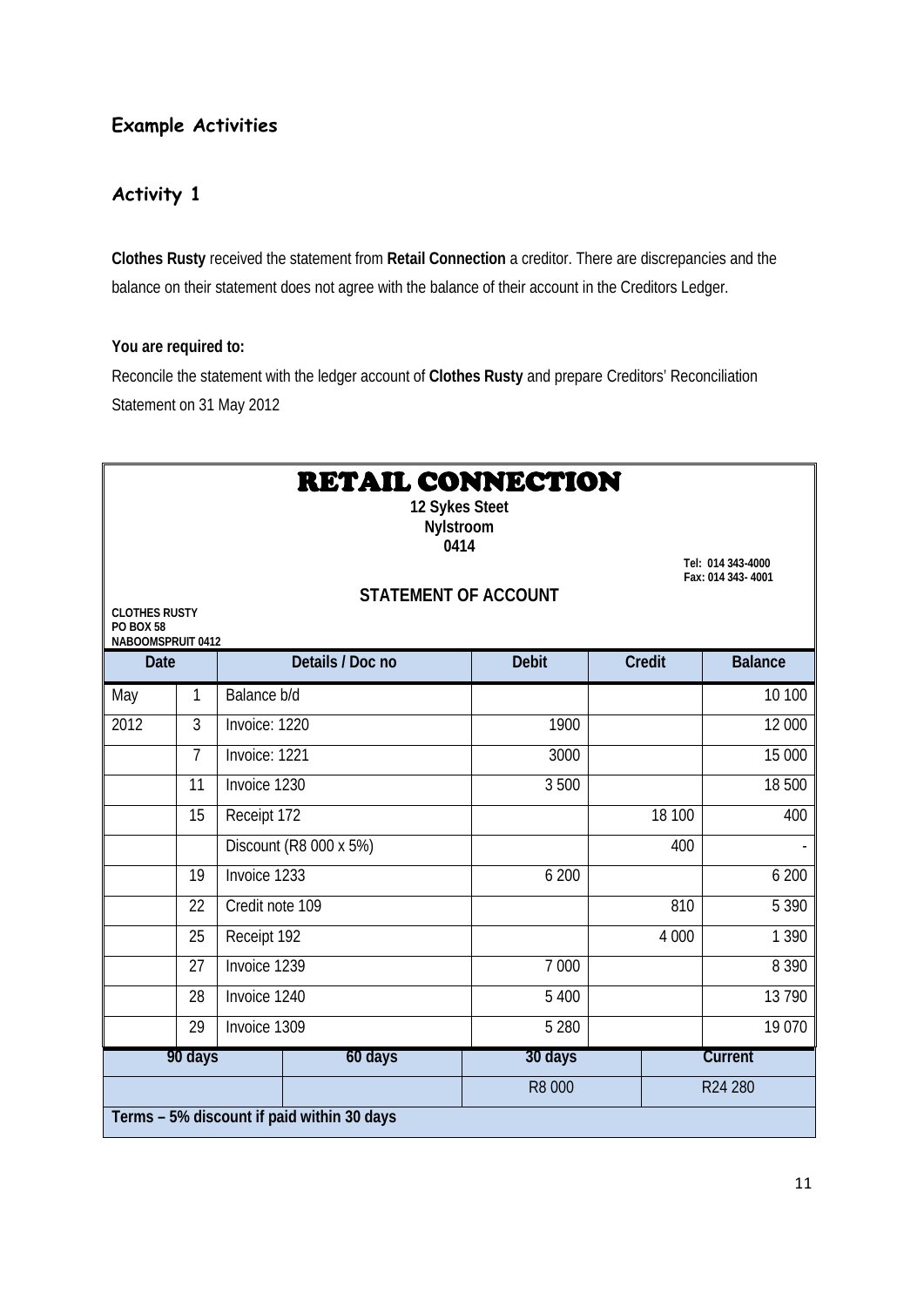| Date |    | Details / Doc no    | Fol.       | <b>Debit</b> | <b>Credit</b> | <b>Balance</b>    |
|------|----|---------------------|------------|--------------|---------------|-------------------|
| May  | 1  | Balance b/d         | b/d        |              |               | 10 100            |
| 2012 | 3  | Invoice: 1220       | CJ         |              | 1900          | 12 000            |
|      | 7  | Invoice: 1221       | CJ         |              | 3000          | 15 000            |
|      | 11 | Invoice 1230        | CJ         |              | 3500          | $\frac{1}{18}500$ |
|      | 15 | Cheque No. 1190     | <b>CPJ</b> | 18 100       |               | 400               |
|      |    | Discount (R8000x5%) | <b>CPJ</b> | 400          |               |                   |
|      | 19 | Invoice 1233        | CJ         |              | 6 200         | 6 200             |
|      | 22 | Debit Note 109      | CAJ        | 810          |               | 5 3 9 0           |
|      | 25 | Cheque No. 1192     | <b>CPJ</b> | 4 0 0 0      |               | 1 3 9 0           |
|      | 27 | Invoice 1239        | CJ         |              | 7 0 0 0       | 8 3 9 0           |
|      | 28 | Invoice 1240        | CJ         |              | 4 500         | 12 890            |
|      | 29 | Invoice 1311        | CJ         |              | 3000          | 15 8 9 0          |
|      | 30 | Cheque No. 1194     | <b>CPJ</b> | 7 000        |               | 8890              |

#### **CREDITORS LEDGER OF CLOTHES RUSTY RETAIL CONNECTION**

## **Activity 1: Answer sheet**

| <b>CREDITORS' RECONCILIATION STATEMENT ON 31 MAY 2012</b> |   |  |  |
|-----------------------------------------------------------|---|--|--|
| <b>RETAIL CONNECTION</b>                                  | R |  |  |
| Balance                                                   |   |  |  |
|                                                           |   |  |  |
|                                                           |   |  |  |
|                                                           |   |  |  |
|                                                           |   |  |  |
|                                                           |   |  |  |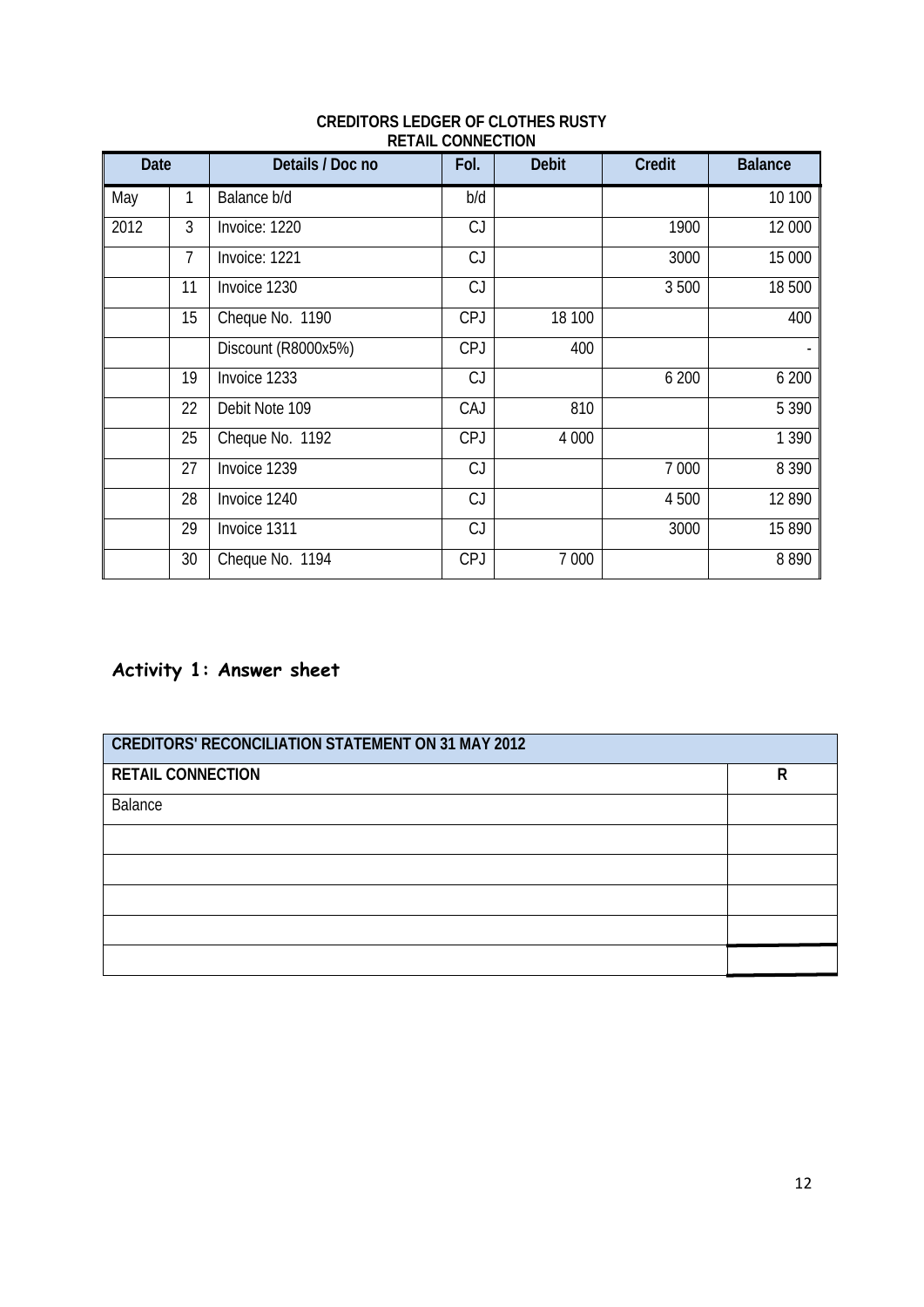## **Activity 1: Solution**

| <b>CREDITORS' RECONCILIATION STATEMENT ON 31 MAY 2012</b>                |             |
|--------------------------------------------------------------------------|-------------|
| <b>RETAIL CONNECTION</b>                                                 | R           |
| Balance per Creditors' Statement on 31 May 2012 Debit                    | 19 0 70     |
| Add Invoice not reflected on statement: Invoice No. 1311                 | 3 0 0 0     |
| Less: Invoice on statement but not in Creditors Ledger: Invoice No. 1309 | 5 280.00    |
| Payment not reflected on statement: Dated 29 May 2012                    | 7 000.00    |
| Amount overpaid on statement Invoice 1240 (R5 400 - 4 500 = 900)         | 900.00      |
| Balance per Creditors Ledger Account on 31 July 2012                     | 8 8 9 0.0 0 |

## **Activity 2**

**Molly's Market** received the statement from **Bulk Food Suppliers** a creditor. The balance on their statement does not agree with the balance of their account in the Creditors Ledger.

#### **You are required to:**

Reconcile the statement with the ledger account of **Molly's Market** and prepare**:**

- a. Creditors' Reconciliation Statement on 31 July 2012
- b. Creditors Ledger Account on 31 July 2012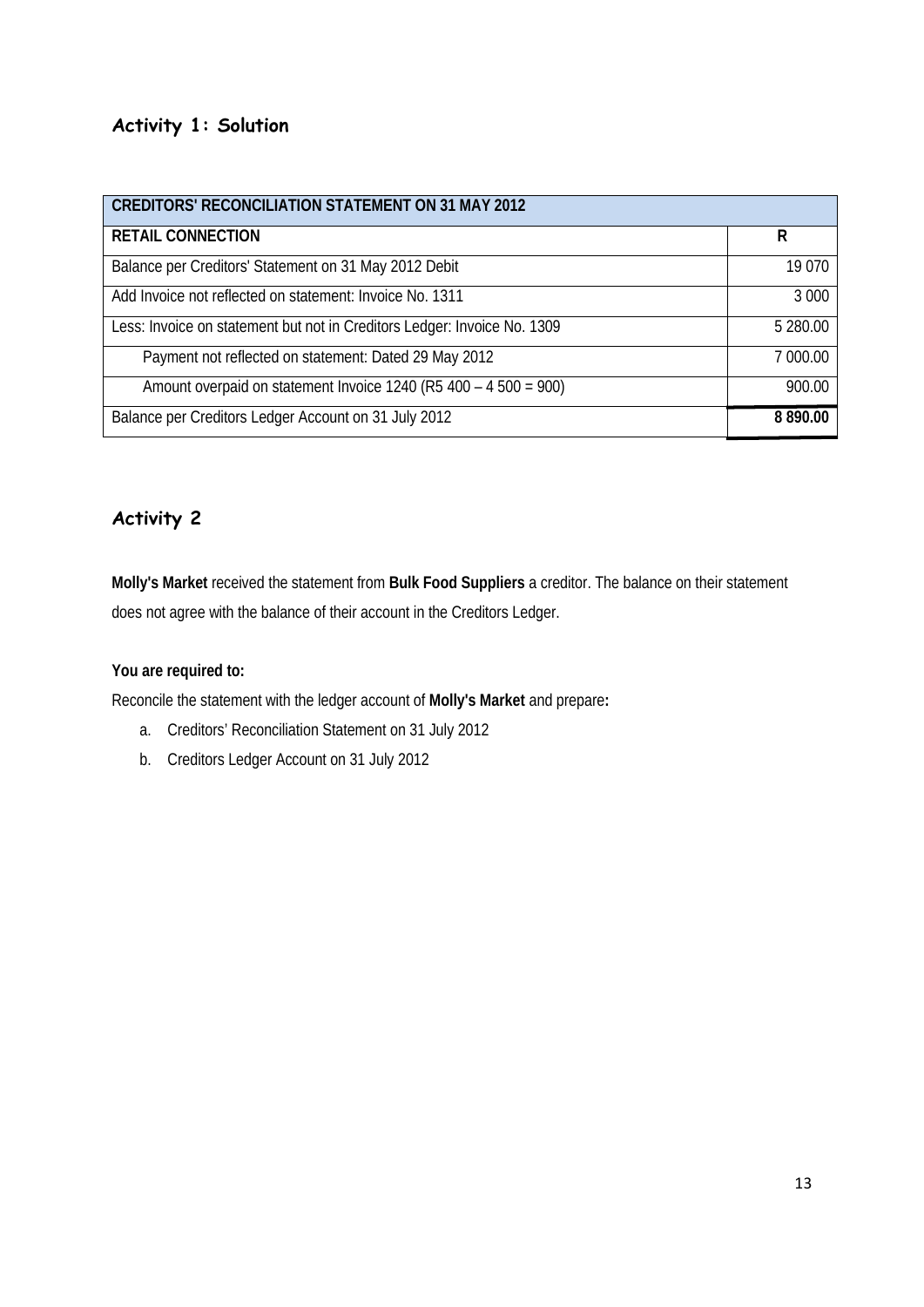## BULK FOOD SUPPLIES

**422 Denver road Johannesburg 2071** 

 **Fax: 011 343-4001**

### **STATEMENT OF ACCOUNT**

**MOLLY'S MARKET PO BOX 558**   $\overline{C}$  2009  $\overline{C}$ 

| JOHANNESBURG 2099 |         |                   |                                            |              |         |                              |                |              |
|-------------------|---------|-------------------|--------------------------------------------|--------------|---------|------------------------------|----------------|--------------|
| <b>Date</b>       |         | Detail / Doc. No. |                                            | <b>Debit</b> | Credit  |                              | <b>Balance</b> |              |
|                   |         |                   |                                            |              | R       | $\mathsf{R}$                 |                | $\mathsf{R}$ |
| July              |         | Balance b/d       |                                            |              |         |                              |                | 20 000       |
| 2012              | 4       |                   | Credit Note 113                            |              |         |                              | 500            | 19 500       |
|                   | 10      |                   | Invoice: 1229                              |              | 400     |                              |                | 19 900       |
|                   | 17      |                   | 1230                                       |              | 3636    |                              |                | 23 536       |
|                   | 19      |                   | 1231                                       |              | 100     |                              |                | 23 6 36      |
|                   | 18      |                   | Receipt No. 771                            |              |         |                              | 21 500         | 2 1 3 6      |
|                   | 20      |                   | Discount (2 000 x 5%)                      |              |         |                              | 100            | 2 0 3 6      |
|                   | 27      |                   | Invoice: 1239                              |              | 1 0 0 0 |                              |                | 3 0 3 6      |
|                   | 90 days |                   | 60 days                                    |              | 30 days |                              | Current        |              |
|                   |         |                   |                                            |              |         | R <sub>2</sub> 000<br>R3 136 |                |              |
|                   |         |                   | Terms - 5% discount if paid within 30 days |              |         |                              |                |              |

#### **CREDITORS LEDGER OF MOLLY'S MARKET BULK FOOD SUPPLIERS**

| Date |    | Detail / Doc. No.     | Fol.       | <b>Debit</b> | <b>Credit</b> | <b>Balance</b> |
|------|----|-----------------------|------------|--------------|---------------|----------------|
|      |    |                       |            | $\mathsf{R}$ | $\mathsf{R}$  | $\mathsf R$    |
| July | 1  | <b>Balance</b>        | b/d        |              |               | 20 000         |
| 2012 | 4  | Debit Note 439        | CAJ        | 500          |               | 19 500         |
|      | 10 | Invoice: 1229         | CJ         |              | 400           | 19 900         |
|      | 17 | 1230                  | CJ         |              | 3 6 3 6       | 23 5 36        |
|      | 19 | 1231                  | CJ         |              | 100           | 23 6 36        |
|      | 18 | Cheque No. 771        | <b>CPJ</b> | 21 500       |               | 2 1 3 6        |
|      | 20 | Discount (2 000 x 5%) | <b>CPJ</b> | 100          |               | 2036           |
|      | 28 | Invoice No 1330       | CJ         |              | 2 0 0 0       | 4 0 3 6        |
|      | 29 | Cheque No. 799        | <b>CPJ</b> | 2500         |               | 1536           |
|      |    | Debit note: No 441    | CAJ        | 800          |               | 736            |

14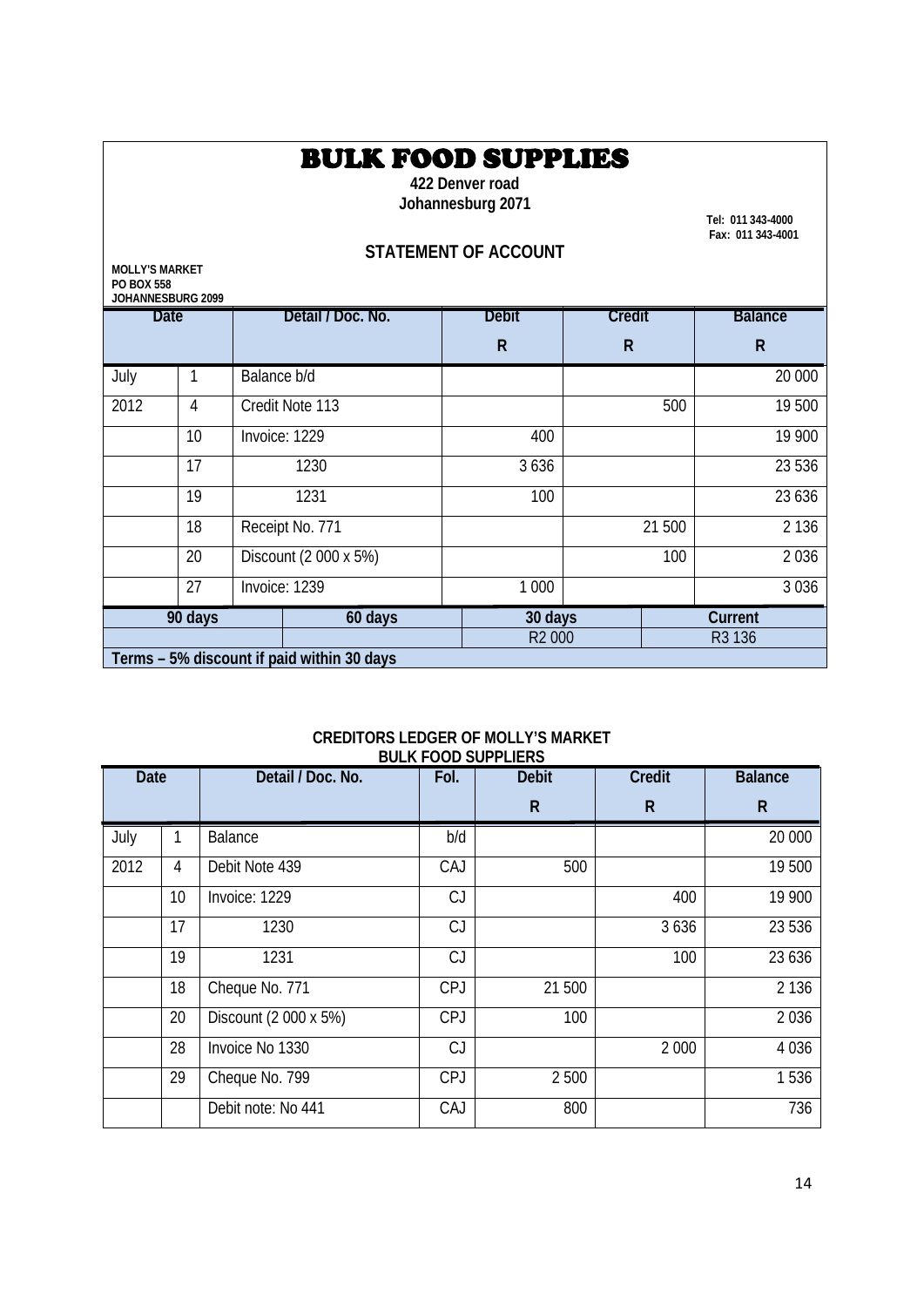## **Activity 2: Answer sheets**

**(a)**

| <b>CREDITORS' RECONCILIATION STATEMENT ON 31 JULY 2012</b> |   |  |  |
|------------------------------------------------------------|---|--|--|
| <b>BULK FOOD SUPPLIES</b>                                  | R |  |  |
| Balance                                                    |   |  |  |
|                                                            |   |  |  |
|                                                            |   |  |  |
|                                                            |   |  |  |
|                                                            |   |  |  |
|                                                            |   |  |  |

## **(b)**

| <b>CREDITORS' LEDGER ACCOUNT ON 31 JULY 2012</b> |   |  |  |
|--------------------------------------------------|---|--|--|
| <b>BULK FOOD SUPPLIES</b>                        | R |  |  |
| Balance                                          |   |  |  |
|                                                  |   |  |  |
|                                                  |   |  |  |
|                                                  |   |  |  |
|                                                  |   |  |  |
|                                                  |   |  |  |

## **Activity 2: Solution**

**(a)**

| <b>CREDITORS' RECONCILIATION STATEMENT ON 31 JULY 2012</b>               |         |
|--------------------------------------------------------------------------|---------|
| <b>BULK FOOD SUPPLIES</b>                                                | R       |
| Balance per Creditors' Statement on 31 July 2012 Debit                   | 3 0 3 6 |
| Add Invoice not reflected on statement: Invoice No. 1330                 | 2 0 0 0 |
| Less: Invoice on statement but not in Creditors Ledger: Invoice No. 1239 | 1 0 0 0 |
| Payment not reflected on statement: Dated 29 July 2012                   | 2 500   |
| Returns not reflected on statement: Debit note No. 441                   | 800     |
| Balance per Creditors Ledger Account on 31 July 2012                     | 736     |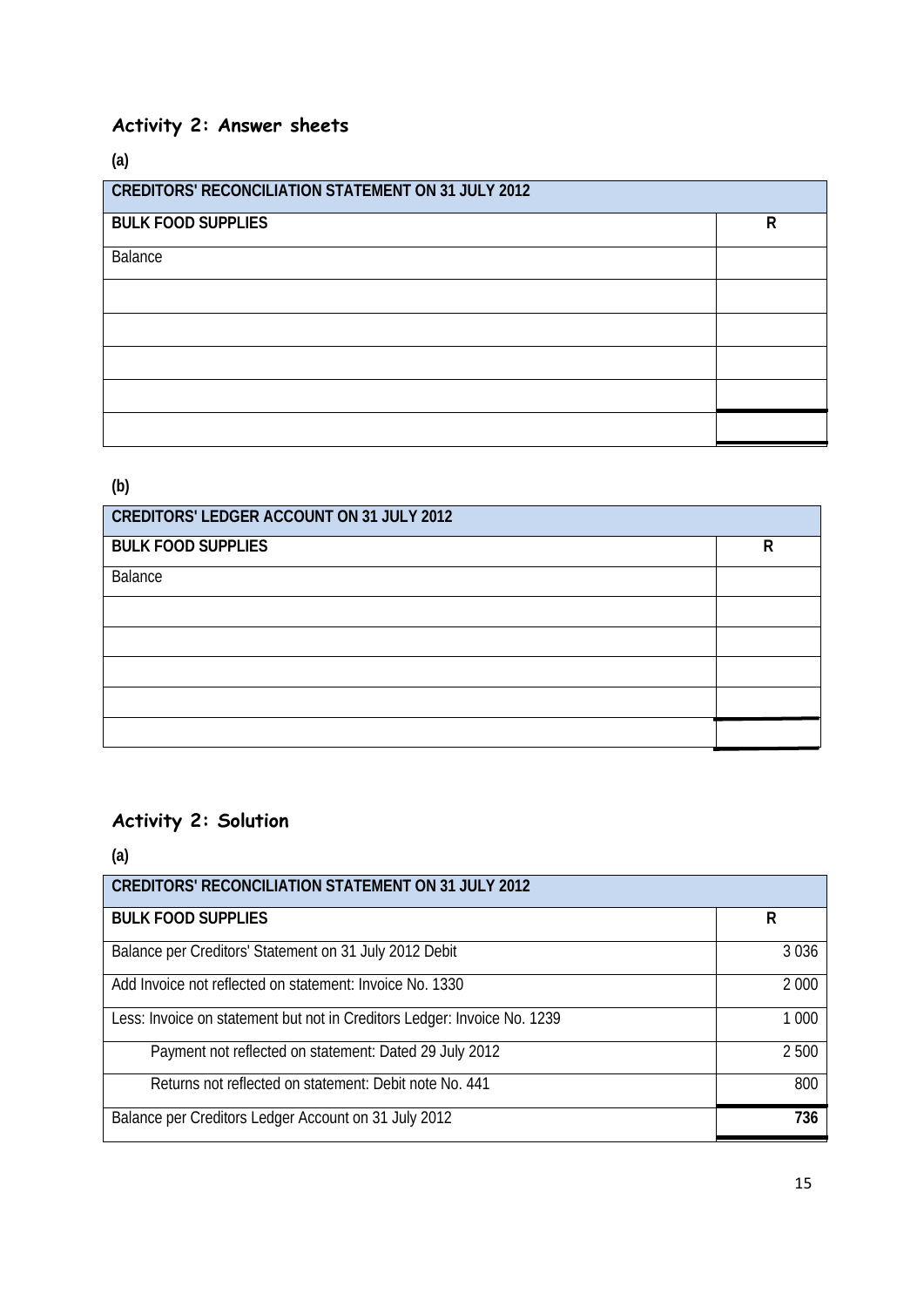| <b>CREDITORS' LEDGER ACCOUNT ON 31 JULY 2012</b>                        |         |
|-------------------------------------------------------------------------|---------|
| <b>BULK FOOD SUPPLIES</b>                                               | R       |
| Balance per Creditors' Leger Account 31 July 2012 Debit                 | 736     |
| Add: Invoice on statement but not in Creditors Ledger: Invoice No. 1239 | 1 0 0 0 |
| Payment not reflected on statement: Dated 29 July 2012                  | 2500    |
| Returns not reflected on statement: Debit note No. 441                  | 800     |
| Less: Invoice not reflected on statement: Invoice No. 1330              | 2 0 0 0 |
| Balance per Creditors Statement on 31 July 2012                         | 3 0 3 6 |

### **Test Your Knowledge**

## **Activity 1**

Bingo Traders received a statement from a creditor, Pacific Wholesalers at the end of March 2012. The balance on the statement does not agree with the account in the Creditors' Ledger of Bingo Traders.

#### **REQUIRED:**

Use the given information to prepare a Creditors' Reconciliation Statement on 31 March 2012 to calculate the correct amount owing by Bingo Traders to Pacific Wholesalers.

#### **INFORMATION:**

| <b>PACIFIC WHOLESALERS</b>  |                    |              |                               |                |  |
|-----------------------------|--------------------|--------------|-------------------------------|----------------|--|
| <b>STATEMENT OF ACCOUNT</b> |                    |              |                               |                |  |
| <b>Bingo Traders</b>        |                    |              |                               |                |  |
| PO Box 24                   |                    |              |                               |                |  |
| <b>BELLVILLE</b>            |                    |              | Statement date: 28 March 2012 |                |  |
| 9000                        |                    |              |                               |                |  |
|                             |                    | <b>Debit</b> | Credit                        | <b>Balance</b> |  |
| 01-March                    | Brought forward    |              |                               | 15 300         |  |
| 02-March                    | Invoice no. 389    | 8500         |                               | 23 800         |  |
| 09-March                    | Receipt no. 120    |              | 5 0 0 0                       | 18 800         |  |
| 15-March                    | Invoice no. 411    | 7885         |                               | 26 685         |  |
| 20-March                    | Credit note no. 56 |              | 1 0 0 0                       | 25 685         |  |
| 24-March                    | Invoice no. 445    | 4580         |                               | 30 265         |  |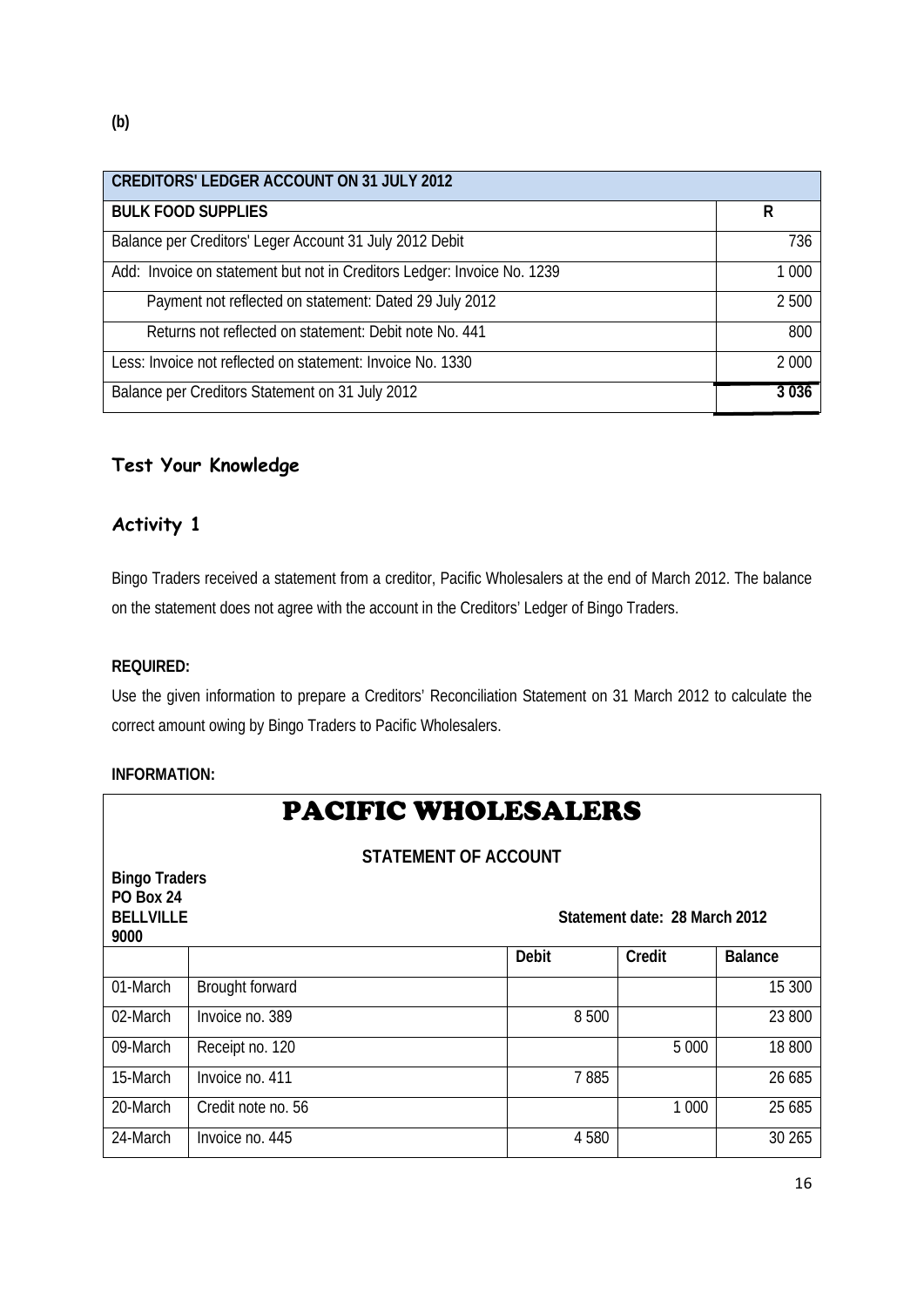#### **CREDITORS' LEDGER OF BINGO TRADERS PACIFIC WHOLESALERS**

| <b>Date</b> | <b>Details</b>    | Fol | <b>Debit</b> | <b>Credit</b> | <b>Balance</b> |
|-------------|-------------------|-----|--------------|---------------|----------------|
| 01-March    | <b>Balance</b>    | b/d |              |               | 15 300         |
| 02-March    | Invoice no. 389   |     |              | 5 800         | 21 100         |
| 06-March    | Cheque no. 1 250  |     | 5 0 0 0      |               | 16 100         |
| 06-March    | <b>Discount</b>   |     | 500          |               | 15 600         |
| 15-March    | Invoice no. 411   |     |              | 7885          | 23 4 8 5       |
| 20-March    | Dedit note no. 21 |     | 1500         |               | 21 985         |
| 24-March    | Invoice no. 445   |     |              | 4580          | 26 565         |
| 30-March    | Cheque no. 1900   |     | 8 0 0 0      |               | 18565          |
| 30-March    | <b>Discount</b>   |     | 800          |               | 17765          |

#### **Additional information:**

- 1. Bingo Traders made the error in processing invoice no. 389
- 2. Pacific Wholesalers should have granted 10% discount on 6 March
- 3. There was a disagreement on the goods returned on 20 March 2012. Bingo Traders cannot prove that Pacific Wholesalers have made the mistake.

## **Activity 1: Answer sheet**

## **CREDITORS' RECONCILIATION STATEMENT**

| Balance |  |
|---------|--|
|         |  |
|         |  |
|         |  |
|         |  |
|         |  |
|         |  |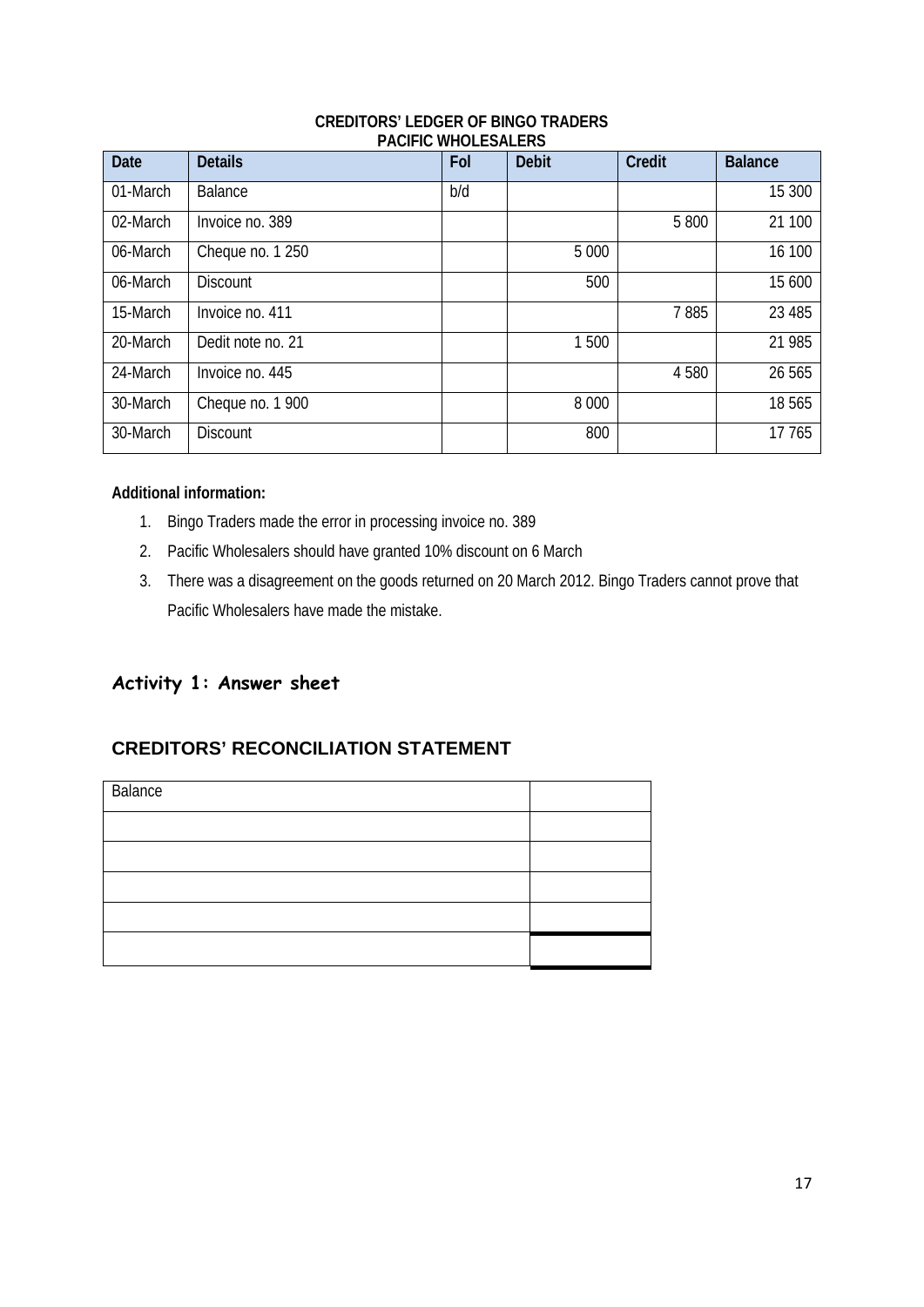## **CREDITORS' LEDGER ACCOUNT**

| Balance |  |
|---------|--|
|         |  |
|         |  |
|         |  |
|         |  |
|         |  |

## **Activity 2**

#### **REQUIRED**

Zizi Traders has received the statement from Peter's Suppliers, a creditor.The balance on their statement does not agree with the balance of their account in the Creditors Ledger.Reconcile the statement with the ledger account of Peter's Suppliers.

#### **INFORMATION:**

| <b>PETER'S SUPPLIERS</b><br>100 Dey Road<br><b>Rosettenville</b><br>0112<br><b>STATEMENT OF ACCOUNT</b><br><b>ZIZI TRADERS</b><br>PO BOX 5550<br><b>JOHANNESBURG</b> |                                                                                    |                  |         |         |  |        |         |  |
|----------------------------------------------------------------------------------------------------------------------------------------------------------------------|------------------------------------------------------------------------------------|------------------|---------|---------|--|--------|---------|--|
|                                                                                                                                                                      | Details / Doc no<br><b>Debit</b><br><b>Credit</b><br><b>Balance</b><br><b>Date</b> |                  |         |         |  |        |         |  |
| Feb                                                                                                                                                                  | 25                                                                                 | Account rendered |         |         |  |        | 28 140  |  |
|                                                                                                                                                                      | 26                                                                                 | Invoice 061      |         | 4560    |  |        | 32 700  |  |
|                                                                                                                                                                      | 28                                                                                 | Invoice 098      |         | 11 100  |  |        | 43 800  |  |
| Mar                                                                                                                                                                  | $\overline{2}$                                                                     | Invoice 110      |         | 22 200  |  |        | 66 000  |  |
|                                                                                                                                                                      | 8                                                                                  | Invoice 208      |         | 6 300   |  |        | 72 300  |  |
|                                                                                                                                                                      | 18                                                                                 | Receipt R880     |         |         |  | 41 610 | 30 690  |  |
|                                                                                                                                                                      | 25                                                                                 | Invoice 309      |         | 2 2 5 0 |  |        | 32 940  |  |
|                                                                                                                                                                      | 90 days                                                                            |                  | 60 days | 30 days |  |        | Current |  |
|                                                                                                                                                                      |                                                                                    |                  |         | 2 1 9 0 |  |        | 27 960  |  |
|                                                                                                                                                                      | Terms - 5% discount if paid within 14 days                                         |                  |         |         |  |        |         |  |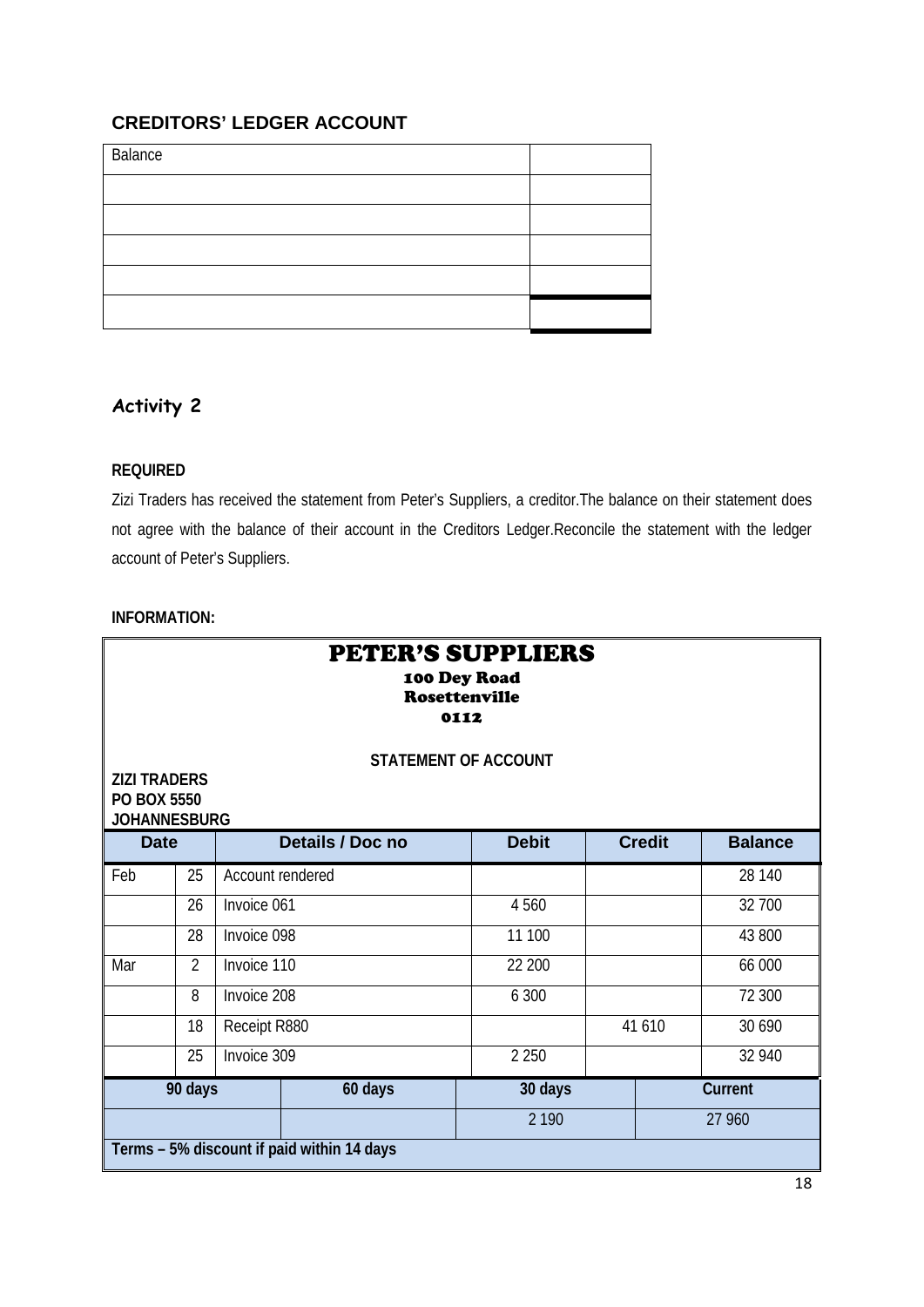| <b>Date</b> |    | <b>Details</b>         | Fol        | <b>Debit</b> | <b>Credit</b> | <b>Balance</b> |  |
|-------------|----|------------------------|------------|--------------|---------------|----------------|--|
| Mar         |    | <b>Balance</b>         |            |              |               | 43 800         |  |
|             | 4  | Invoice 110            | CJ         |              | 20 2 20       | 64 0 20        |  |
|             | 10 | Cheque                 | <b>CPJ</b> | 41 610       |               | 22 410         |  |
|             |    | Discount (43 800 x 5%) | <b>CPJ</b> | 2 1 9 0      |               | 20 220         |  |
|             | 11 | Invoice 208            | CJ         |              | 5670          | 25 8 9 0       |  |
|             | 27 | Invoice 401            | CJ         |              | 9 0 0 0       | 34 890         |  |

#### **CREDITORS LEDGER OF ZIZI TRADERS PETER'S SUPPLIERS**

#### **ADDITIONAL INFORMATION:**

- 1 The cheque sent by Zizi Traders on 10 March to settle the account was not received by Peter's Suppliers within 14 days and therefore they did not allow the discount.
- 2 Refer to Invoice 110. The amount was correctly recorded in Zizi's books.
- 3 Refer to Invoice 208. Peter's Suppliers did not deduct 10% trade discount as per agreement. Zizi Traders erroneously recorded an amount of R5 670 after they have deducted the 10% discount in the Creditors' Journal and posted it accordingly.

## **Activity 2: Answer Sheet**

#### **RECONCILIATION STATEMENT: PETER'S SUPPLIERS**

| Debit | Credit | <b>Balance</b> |
|-------|--------|----------------|
|       |        |                |
|       |        |                |
|       |        |                |
|       |        |                |
|       |        |                |
|       |        |                |
|       |        |                |
|       |        |                |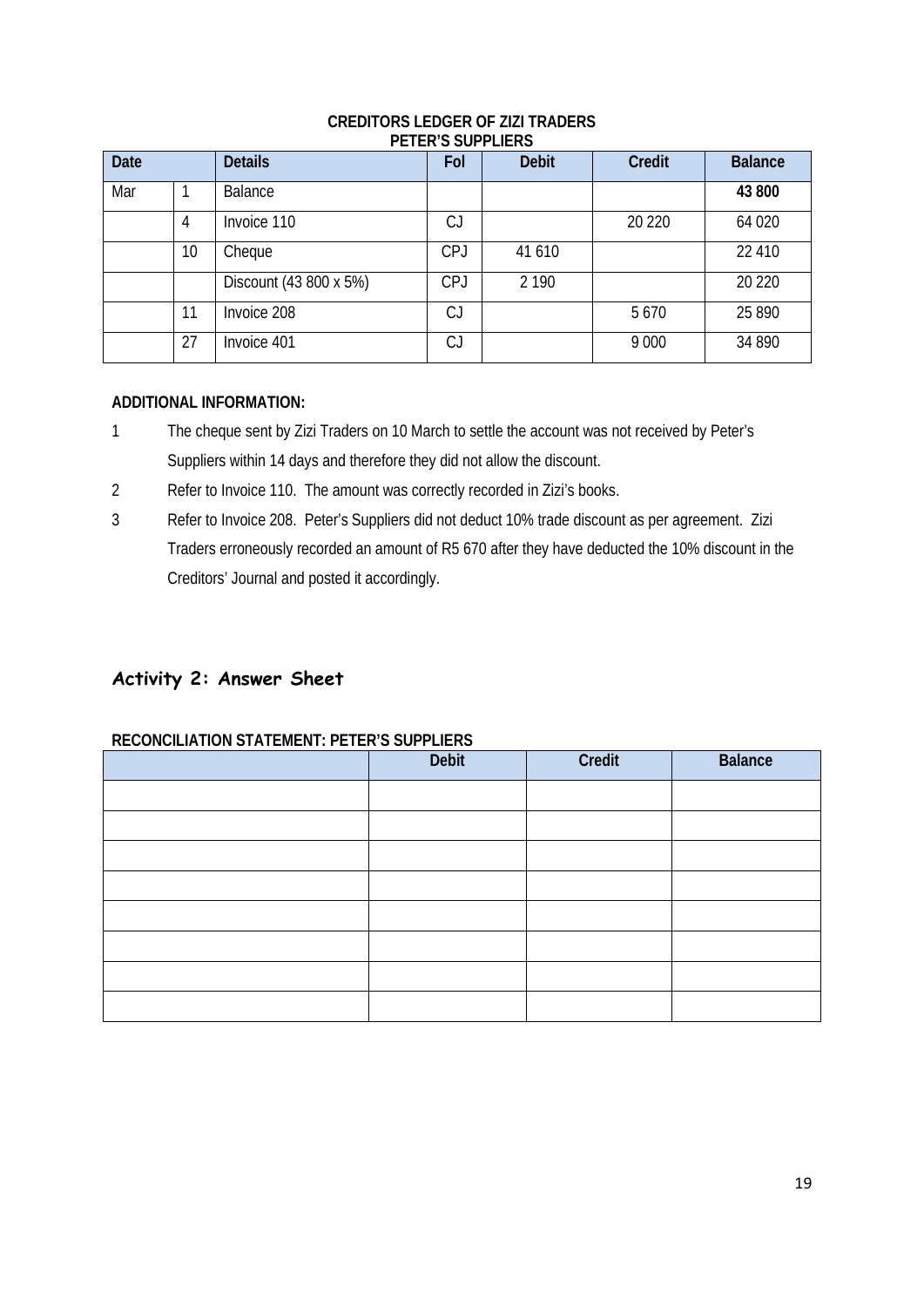#### **CREDITORS' LEDGER ACCOUNT: PETER'S SUPPLIERS**

| Debit | Credit | <b>Balance</b> |
|-------|--------|----------------|
|       |        |                |
|       |        |                |
|       |        |                |
|       |        |                |
|       |        |                |

## **Activity 3**

#### **REQUIRED**

Pets Traders has received the statement from Cobra Wholesalers, a creditor.The balance on their statement does not agree with the balance of their account in the Creditors Ledger. Reconcile the statement with the ledger account of Cobra Wholesalers.

#### **INFORMATION**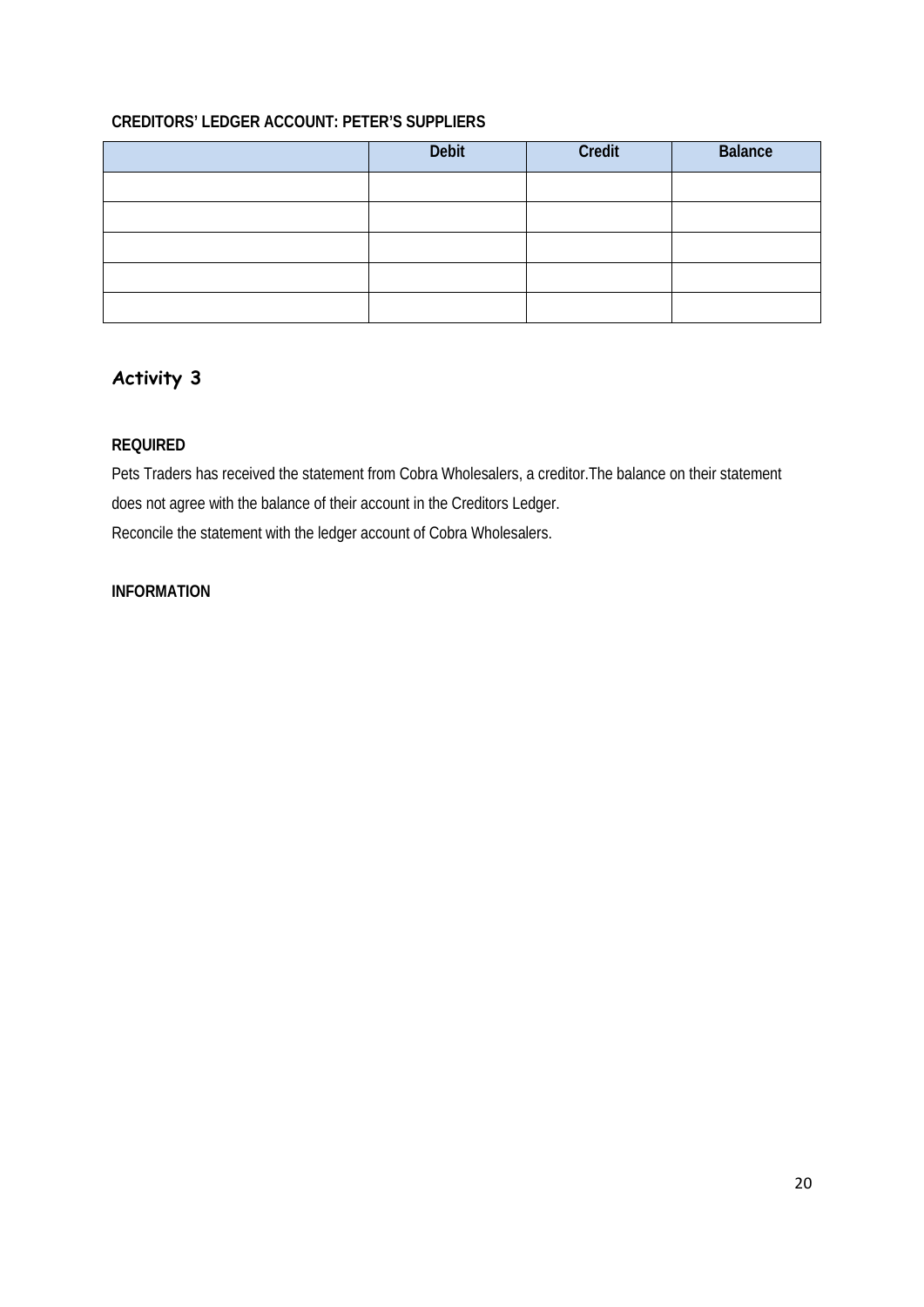#### COBRAS WHOLESALERS 52 Snake Road Thabazimbe 0112

#### **STATEMENT OF ACCOUNT**

| <b>PETS TRADERS</b><br>PO BOX 2320<br><b>JOHANNESBURG</b> |                                                                                                     |                  |                  |              |  |               |                |
|-----------------------------------------------------------|-----------------------------------------------------------------------------------------------------|------------------|------------------|--------------|--|---------------|----------------|
| <b>Date</b>                                               |                                                                                                     |                  | Details / Doc no | <b>Debit</b> |  | <b>Credit</b> | <b>Balance</b> |
| Sep                                                       | 25                                                                                                  | Account rendered |                  |              |  |               | 9800           |
|                                                           | 27                                                                                                  | Invoice 403      |                  | 2 3 2 0      |  |               | 12 1 20        |
|                                                           | 30                                                                                                  | Invoice 489      |                  | 1950         |  |               | 14 0 70        |
| Oct                                                       | $\overline{2}$                                                                                      | Invoice 532      |                  | 5 3 2 0      |  |               | 19 390         |
|                                                           | $\overline{7}$                                                                                      | Invoice 592      |                  | 6 600        |  |               | 25 990         |
|                                                           | 10                                                                                                  | Receipt R891     |                  |              |  | 8 0 0 0       | 17 990         |
|                                                           | 15                                                                                                  | Invoice 620      |                  | 240          |  |               | 18 2 30        |
|                                                           | 20                                                                                                  | Receipt R932     |                  |              |  | 240           | 17 990         |
|                                                           | 25                                                                                                  | Interest         |                  | 45           |  |               | 18 0 35        |
|                                                           | 90 days                                                                                             |                  | 60 days          | 30 days      |  |               | Current        |
| 1800<br>16 235                                            |                                                                                                     |                  |                  |              |  |               |                |
|                                                           | Terms - Strictly 30 days<br>5% discount if paid within 7 days<br>21/2% interest on overdue accounts |                  |                  |              |  |               |                |

#### **CREDITORS LEDGER OF PETS TRADERS COBRA WHOLESALERS**

| Date |    | <b>Details</b>  | fol | <b>Debit</b> | Credit  | <b>Balance</b> |
|------|----|-----------------|-----|--------------|---------|----------------|
| Oct  |    | <b>Balance</b>  |     |              |         | 14 0 70        |
|      | 6  | Cheque 421      | CPJ | 8 0 0 0      |         | 6070           |
|      |    | Invoice 532     | CJ  |              | 5 2 3 0 | 11 300         |
|      | 10 | Debit note DN18 | CAJ | 200          |         | 11 100         |
|      | 14 | Invoice 592     | CJ  |              | 6 600   | 17 700         |
|      | 28 | Invoice 684     | CJ  |              | 2 700   | 20 400         |

#### **Additional information:**

- **1.** Refer to Invoice 532. The amount on the statement received from Cobra Wholesalers is correct.
- **2.** Refer to Invoice 620. The owner bought goods for personal use. He paid with a personal cheque.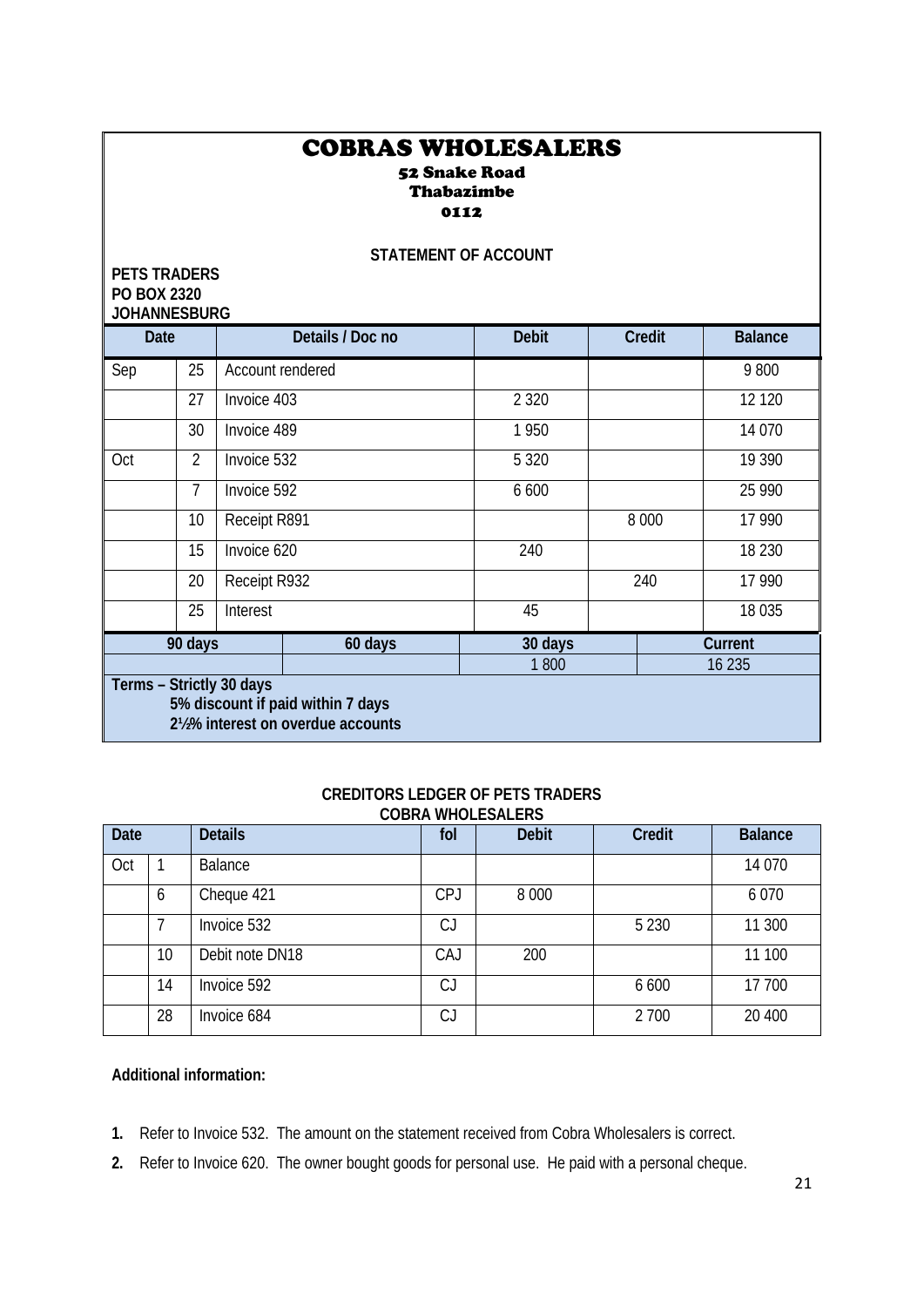## **Activity 3: Answer Sheet**

#### **CREDITORS' RECONCILIATION STATEMENT**

| Balance |  |
|---------|--|
|         |  |
|         |  |
|         |  |
|         |  |
|         |  |
|         |  |

#### **CREDITOR'S LEDGER ACCOUNT**

| Balance |  |
|---------|--|
|         |  |
|         |  |
|         |  |
|         |  |
|         |  |
|         |  |

## **Activity 4**

#### **REQUIRED:**

Ameen Traders has received the statement from Elsie's Wholesalers, a creditor.The balance on their statement does not agree with the balance of their account in the Creditors Ledger.

Reconcile the statement with the ledger account of Elsie's Wholesalers

#### **INFORMATION:**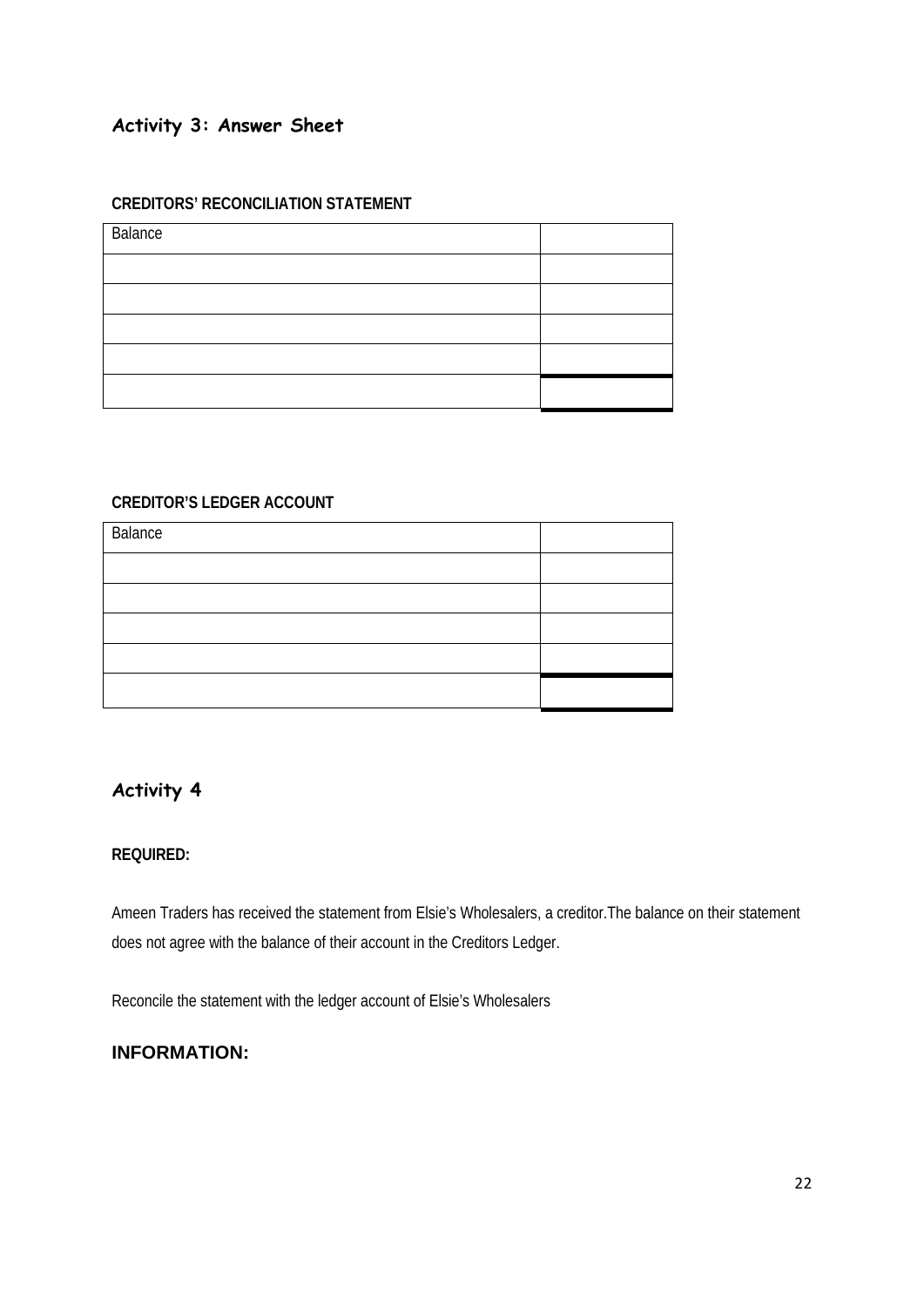#### ELSIE'S WHOLESALERS 100 Dey Road ELSIE'S RIVER 0112

| <b>STATEMENT OF ACCOUNT</b>                                |                |                                      |              |               |                |  |
|------------------------------------------------------------|----------------|--------------------------------------|--------------|---------------|----------------|--|
| <b>AMEEN TRADERS</b><br>PO BOX 5550<br><b>JOHANNESBURG</b> |                |                                      |              |               |                |  |
| <b>Date</b>                                                |                | Details / Doc no                     | <b>Debit</b> | <b>Credit</b> | <b>Balance</b> |  |
| May                                                        |                | Account rendered                     |              |               | 21 480         |  |
|                                                            | 5              | Receipt 702                          |              | 12 000        | 9 4 8 0        |  |
|                                                            |                | <b>Discount</b>                      |              | 600           | 8880           |  |
|                                                            | $\overline{7}$ | Invoice 945                          | 3700         |               | 12 5 8 0       |  |
|                                                            | 11             | Invoice 1014                         | 8 2 0 0      |               | 20 780         |  |
|                                                            | 17             | Credit note 419                      |              | 810           | 19 9 70        |  |
|                                                            | 19             | Invoice 1323                         | 7800         |               | 27 770         |  |
|                                                            | 22             | Invoice 1495                         | 4 700        |               | 32 470         |  |
|                                                            | 25             | Invoice 1509                         | 5 2 8 0      |               | 37 750         |  |
| Terms - 60 days                                            |                |                                      |              |               |                |  |
|                                                            |                | - 5% discount if paid within 30 days |              |               |                |  |
| Credit limit: R25 000                                      |                |                                      |              |               |                |  |

#### **CREDITORS' LEDGER OF AMEEN TRADERS ELSIE'S WHOLESALERS**

| <b>Date</b> |    | <b>Details</b>  | fol | <b>Debit</b> | Credit  | <b>Balance</b> |
|-------------|----|-----------------|-----|--------------|---------|----------------|
| May         |    | Balance         |     |              |         | 9 4 8 0        |
|             | 7  | Invoice 945     |     |              | 3 700   | 13 180         |
|             | 11 | Invoice 1014    |     |              | 8 2 0 0 | 21 380         |
|             | 15 | Debit note 334  |     | 900          |         | 20 480         |
|             | 22 | Invoice 1323    |     |              | 7800    | 28 280         |
|             | 23 | Debit note 424  |     | 780          |         | 27 500         |
|             | 27 | Invoice 1509    |     |              | 5 2 8 0 | 32 780         |
|             |    | Debit note 518  |     | 1 2 8 0      |         | 31 500         |
|             | 30 | Cheque 2197     |     | 8 4 3 6      |         | 23 064         |
|             |    | <b>Discount</b> |     | 444          |         | 22 6 20        |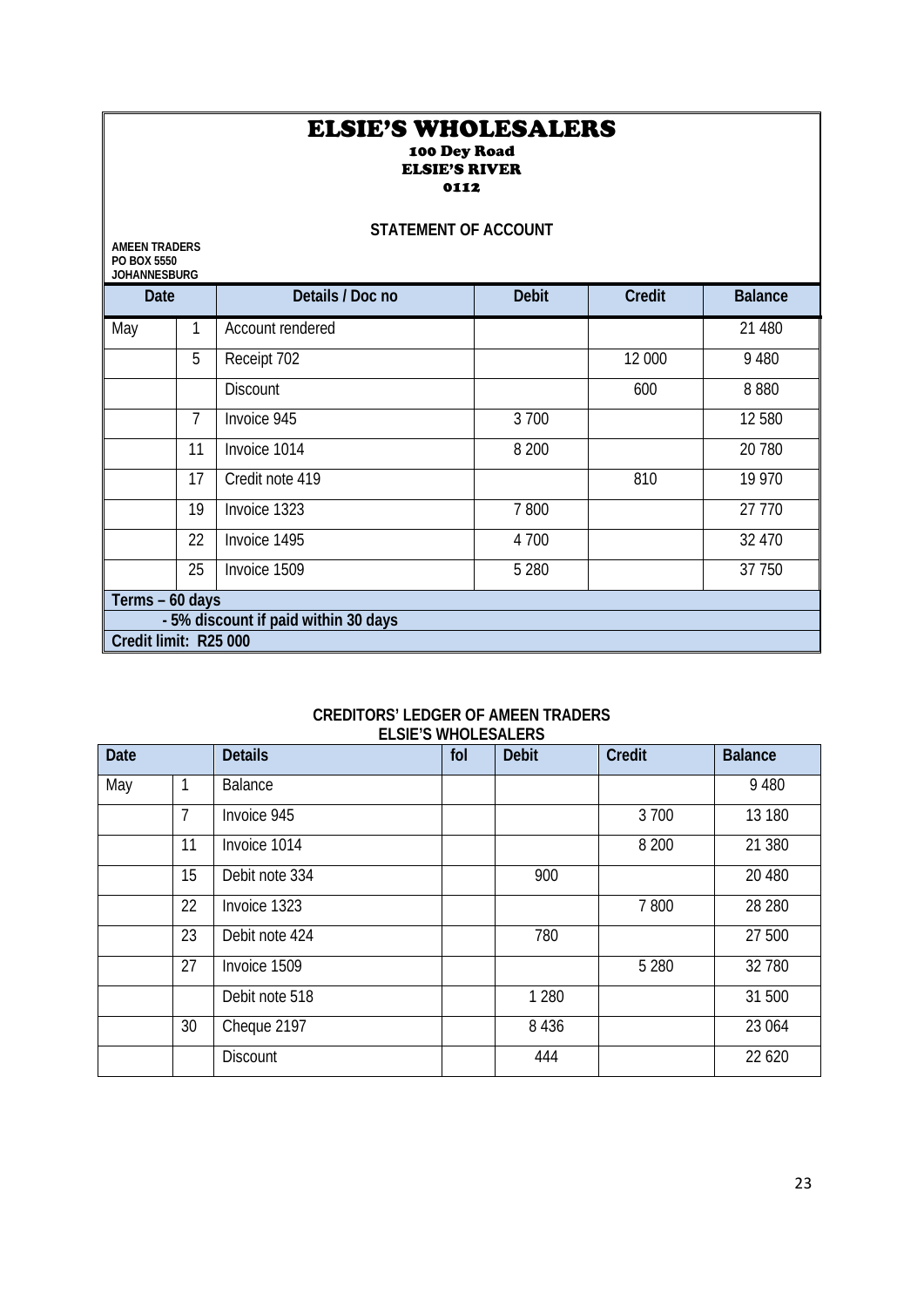#### **Additional information**

- **1.** Debit Note 334 issued on 15 May was subject to trade discount of 10%. Ameen Traders neglected to deduct the trade discount. Received Credit Note 419 from Elsie's Wholesalers.
- **2.** Debit Note 424 was for goods returned to Elsie's Wholesalers.
- **3.** Invoice 1495 was erroneously charged to Ameen Traders. These goods were not ordered or received by Ameen Traders.
- **4.** Goods to the value of R1 280 were not supplied as per Invoice 1509. Issued Debit Note 518.

## **Activity 4: Answer Sheet**

#### **CREDITORS' RECONCILIATION STATEMENT: ELSIE'S WHOLESALERS**

| Debit | Credit | <b>Balance</b> |
|-------|--------|----------------|
|       |        |                |
|       |        |                |
|       |        |                |
|       |        |                |
|       |        |                |
|       |        |                |
|       |        |                |
|       |        |                |

#### **CREDITORS' LEDGER ACCOUNT: AMEEN TRADERS**

| Debit | Credit | <b>Balance</b> |
|-------|--------|----------------|
|       |        |                |
|       |        |                |
|       |        |                |
|       |        |                |
|       |        |                |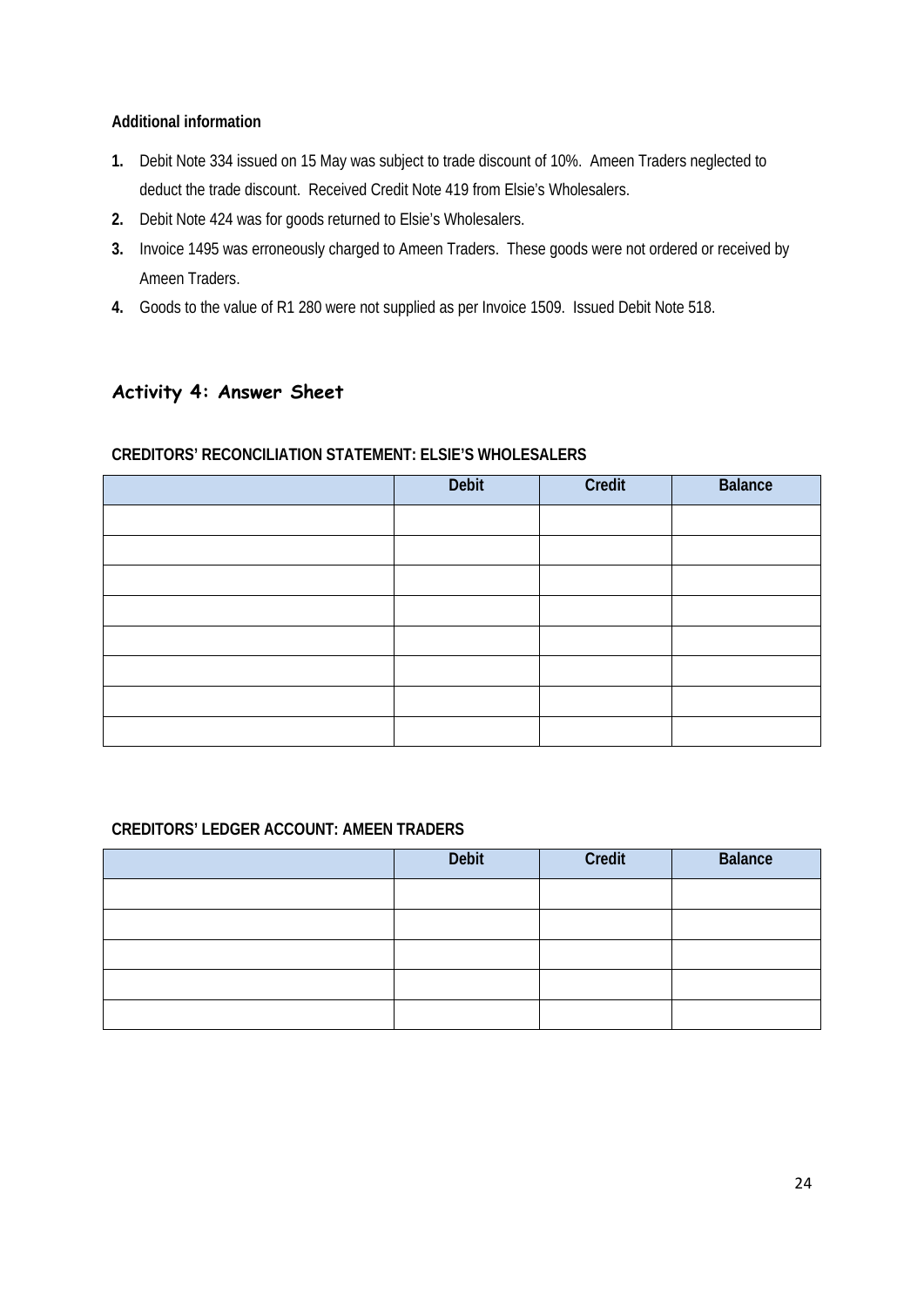#### **Can You Administer Creditors Accounts using different Source Documents?**

Remember, an efficient creditors' accounts process will include collation of all documents when they are received. This involves matching of purchase orders, invoices and statements to ensure that payments are made on time and are not doubled up. Each supplier invoice must be checked for accuracy before it is entered into the accounting system. Verification should also be made that invoiced amounts are correct, accounts charged are correct, object coding is correct, and payment has not already been made. This can also be used as a tool in the **internal control system**

#### **Example Activity**

#### **Activity 1**

Conny and Sons approached you when their inexperienced creditors' clerk left due to poor health. When the creditors clerk left at the end of the month with the understanding that all the work was up to date only to find that all the source documents of one supplier, Timmy Wholesalers, were not recorded in the subsidiary journals . The journals were completed by Sonny and Sons however they have requested that you have to complete the Creditors Ledger and to complete the reconciliation with the Statement received from Timmy Wholesalers

#### **REQUIRED:**

- 1.1 Make use of the given source documents to record the entries in the account of Timmy Wholesalers in the Creditors Ledger of Conny and Sons. (......)
- 1.2 Reconcile the Statement received from Timmy Wholesalers with the Conny and Sons creditors' ledger and complete the necessary entries in the creditors' ledger. (.......)
- 1.3 Prepare the Creditors Reconciliation Statement on 28 February 2013. (.......)
- 1.4 How will you correct the discount that Conny and Sons claimed for early payment and that Timmy Wholesalers did not agreed upon?
	- (a) Which journal will you use to cancel the claimed discount? (02)
	- (b) Indicate the double entry to cancel the claimed discount (04)
- 1.5 Scenario: Kima Stores bought goods on credit from Stars Wholesalers for R2 000. Kima Stores paid the full amount of R2000 without claiming the 10 % discount for early payment of R200. Star Wholesalers decided to refund the discount allowed of R200. **How will you correct the refund as Discount received in the Creditors Ledger?**

#### **TRANSACTIONS BETWEEN TIMMY WHOLESALERS AND CONNY AND SONS.**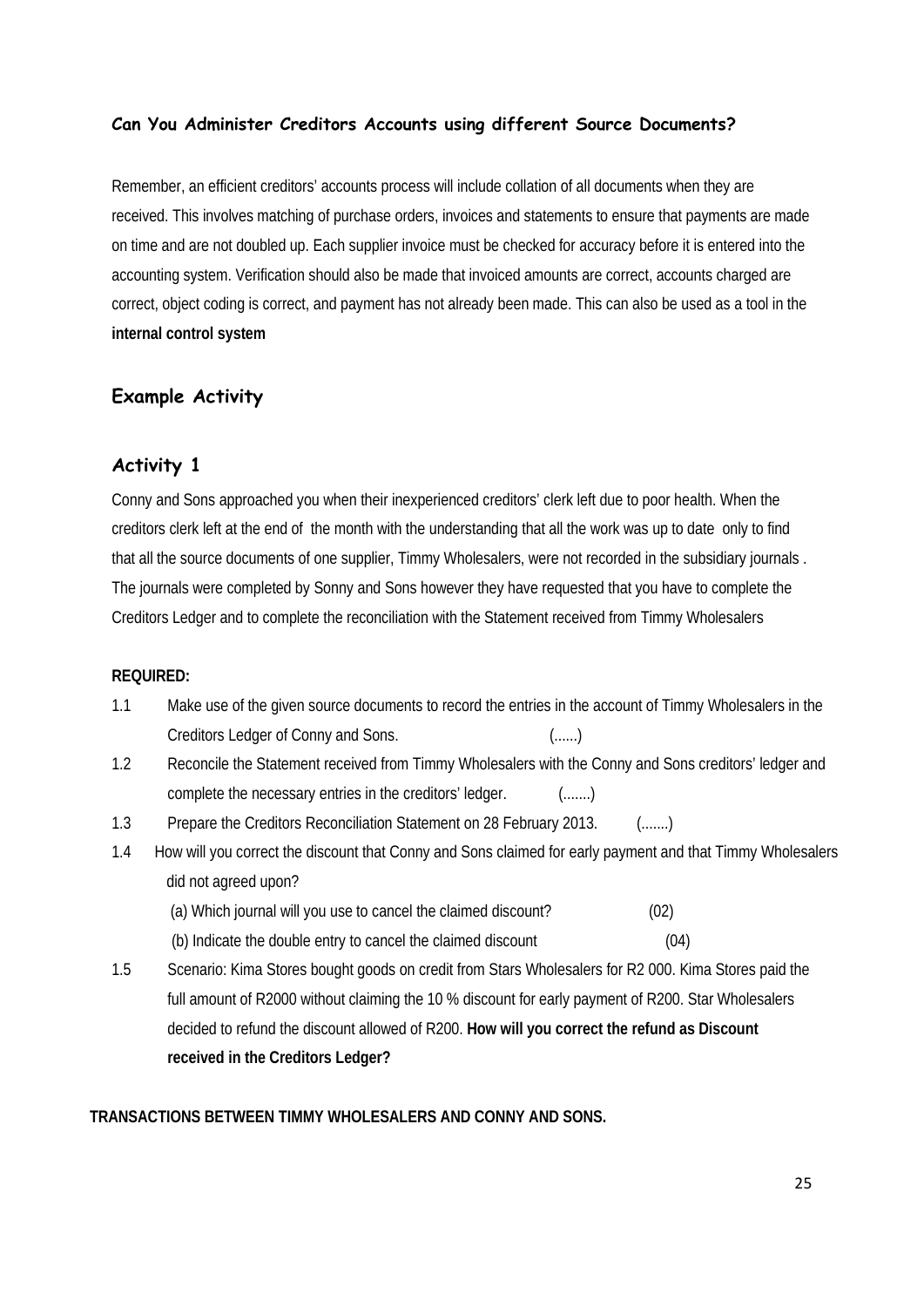**Note:** 

The amount **owing to Timmy Wholesalers was the only entry in the Creditors Ledger of Conny and Sons** on 1 February 2013.

- **A. Make use of the following information and source documents to complete the creditors' ledger account of Timmy Wholesaler:**
- 1. Received the invoice 125 from the supplier (creditor) for goods purchased on credit. (Invoice 125 renumbered to 13 by Conny and Sons)

|                                                                                                                          | <b>TIMMY WHOLESALERS</b><br>(TAX NO: 456123)<br>45 Alrode Street<br><b>JOHANNESBURG</b><br>2000<br><b>INVOICE</b> |  |                   | NO 125        |
|--------------------------------------------------------------------------------------------------------------------------|-------------------------------------------------------------------------------------------------------------------|--|-------------------|---------------|
| TO: Conny and Sons<br><b>Roper Street</b><br>Brooklyn<br>Pretoria 0821                                                   | no 13<br>DATE: 3 February 2013                                                                                    |  |                   |               |
| Quantity                                                                                                                 | <b>Description</b>                                                                                                |  | <b>Unit price</b> | <b>Amount</b> |
| 60                                                                                                                       | Rain Coats                                                                                                        |  | R40               | R 2400        |
|                                                                                                                          |                                                                                                                   |  |                   |               |
| E. & O.E.<br><b>TOTAL</b><br>Term: 60 days 10% discount paid within 14 days<br>__s ConnyTashabala_<br>Client's signature |                                                                                                                   |  |                   | R 2400        |

2. Conny and Sons issued a debit note to Timmy Wholesalers for the 20% trade discount that was omitted from Invoice no 125.

| <b>DEBIT NOTE</b>                                                  |                                                          |              |        |  |  |  |
|--------------------------------------------------------------------|----------------------------------------------------------|--------------|--------|--|--|--|
| TO:                                                                | <b>Timmy Wholesalers</b><br>No.30<br>45 Allrode Street   |              |        |  |  |  |
| Johannesburg 2000<br>4 February 2013<br>Debited by: CONNY AND SONS |                                                          |              |        |  |  |  |
| <b>Quantity</b>                                                    | <b>Description</b>                                       | <b>Price</b> | Amount |  |  |  |
|                                                                    | 20 % trade discount omitted from invoice no 125, dated 3 |              | 480    |  |  |  |
|                                                                    | February (R 2400 x20%)                                   |              |        |  |  |  |
| E. & O.E.                                                          |                                                          |              |        |  |  |  |
| <b>_dConnyTashabala_</b><br>Signature                              |                                                          |              |        |  |  |  |
|                                                                    |                                                          |              |        |  |  |  |

Timmy Wholesalers accepted the debit note and sent a credit note to acknowledge the claim and made the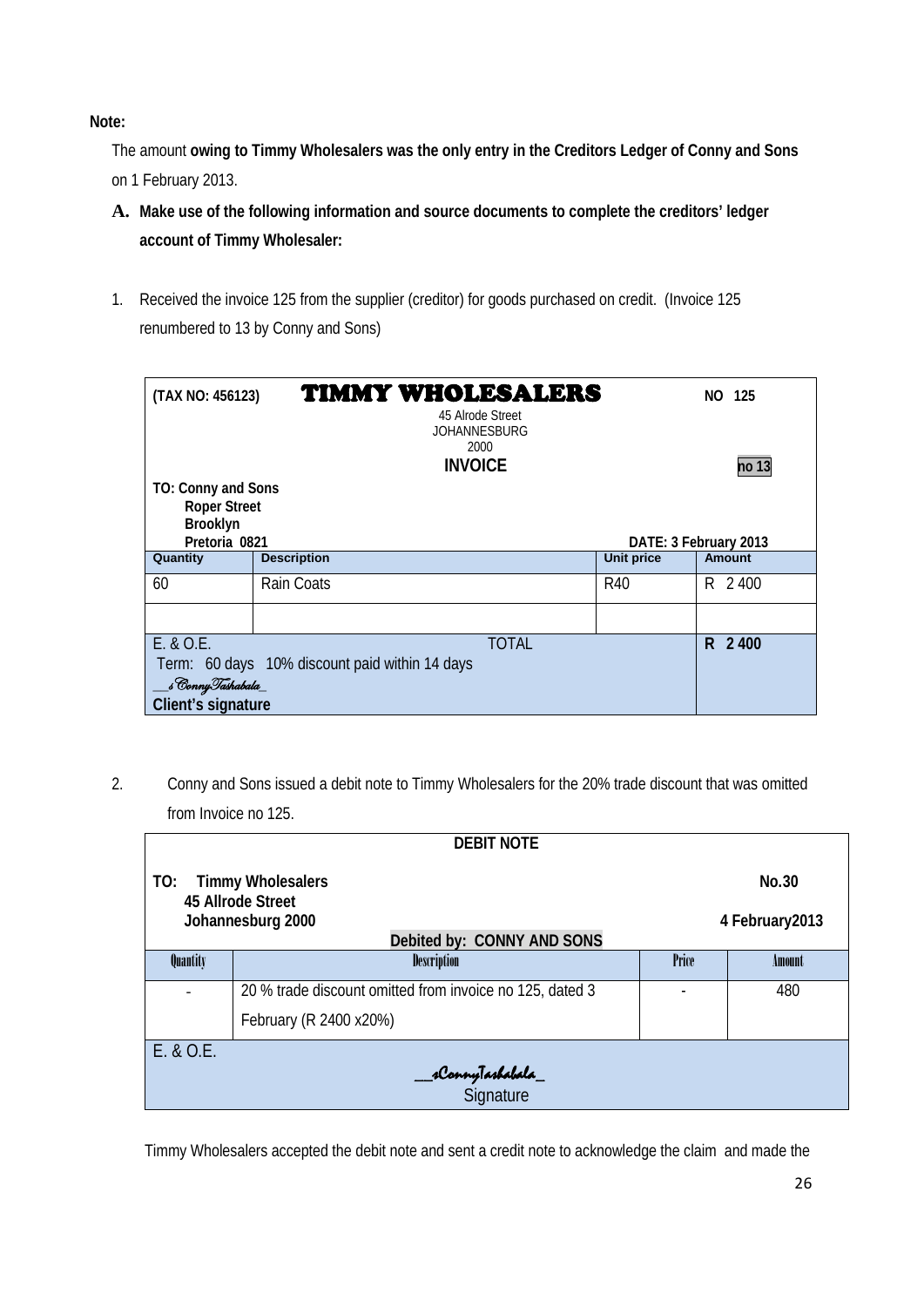appropriate adjustment in their books.

3. Conny and Sons issued a cheque no 999 to qualify for the 10% discount for early payment within 14 days. The following information is recorded on the cheque counterfoil:

#### **Cheque counterfoil**

**Date**: 8 February 2013 **No. 999 To**: Timmy Wholesalers . **For**: Payment of account **This cheque:** R3 528 **Discount**: R392. (2000 +1920=3920 x10%)

4. Received the invoice 131 from the supplier( creditor) for goods purchased on credit.

| (TAX NO: 456123) |                           | <b>TIMMY WHOLESALERS</b><br>45 Alrode Street   |                         | NO 131                                |                                                  |
|------------------|---------------------------|------------------------------------------------|-------------------------|---------------------------------------|--------------------------------------------------|
|                  |                           | JOHANNESBURG 2000<br><b>INVOICE</b>            |                         | no 17                                 |                                                  |
|                  | TO: Conny and Sons        |                                                |                         |                                       |                                                  |
|                  | <b>Roper Street</b>       |                                                |                         |                                       | Trade discount will not be recorded in Conny and |
|                  | Brooklyn                  |                                                |                         | Sons books, only the decreased amount |                                                  |
|                  | Pretoria 0821             | DATE: 9 February 2013                          |                         |                                       |                                                  |
| Quantity         | <b>Description</b>        |                                                | Unit price              | Amount                                |                                                  |
| 90               | Rain Coats                |                                                | R40                     | 3 600<br>R.                           |                                                  |
|                  |                           |                                                | Less 20% Trade discount | (R<br>720                             |                                                  |
|                  |                           |                                                | <b>TOTAL</b>            | R2 880                                |                                                  |
| E. & O.E.        |                           |                                                |                         |                                       |                                                  |
|                  |                           | Term: 60 days 10% discount paid within 14 days |                         |                                       |                                                  |
|                  | _sConnyTasbabala_         |                                                |                         |                                       |                                                  |
|                  | <b>Client's signature</b> |                                                |                         |                                       |                                                  |

5. Included in the rain coats delivered, 5 raincoats were damaged. Conny and Sons sent the damaged stock and debit note no 35 to Timmy Wholesalers on 13 February 2013.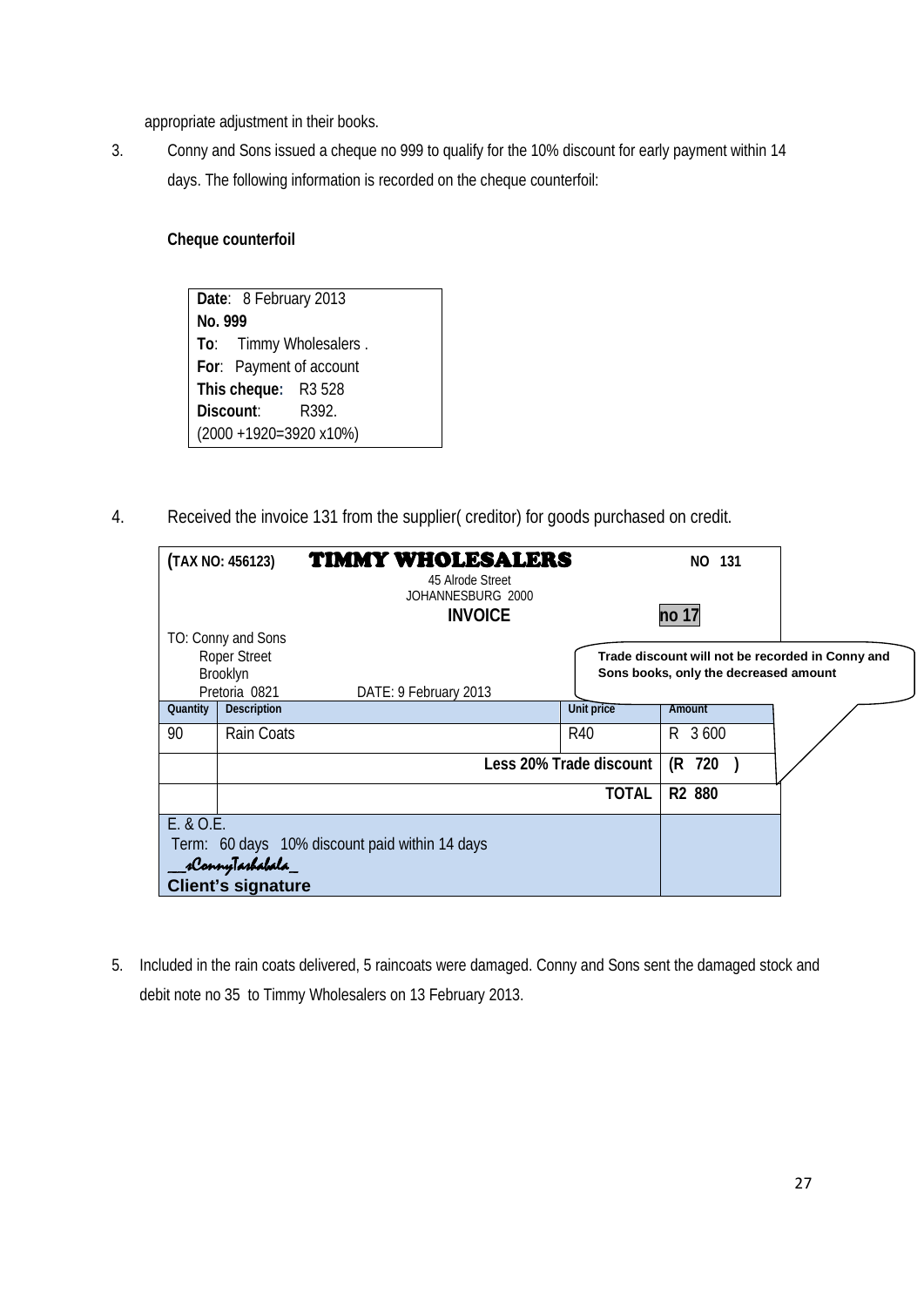| <b>DEBIT NOTE</b>               |                                        |              |                  |  |  |
|---------------------------------|----------------------------------------|--------------|------------------|--|--|
| <b>Timmy Wholesalers</b><br>TO: | No.35                                  |              |                  |  |  |
| 45 Allrode Street               |                                        |              |                  |  |  |
| Johannesburg 2000               |                                        |              | 13 February 2013 |  |  |
|                                 | Debited by: CONNY AND SONS             |              |                  |  |  |
| <b>Quantity</b>                 | <b>Description</b>                     | <b>Price</b> | Amount           |  |  |
| 5                               | Raincoats damaged                      | R40          | 200              |  |  |
|                                 | R40<br>20% Trade discount              |              |                  |  |  |
|                                 |                                        | TOTAL        | R <sub>160</sub> |  |  |
| E. & O.E.                       |                                        |              |                  |  |  |
|                                 |                                        |              |                  |  |  |
|                                 | _ <b>sConnyTashabala_</b><br>Signature |              |                  |  |  |

Timmy Wholesalers accepted the debit note that accompanied the damaged raincoats and sent a credit note to acknowledge the return and made the appropriate adjustment in their books.

6. Received the invoice 160 from the Timmy Wholesalers for goods purchased on credit.

| (TAX NO: 456123)                | <b>TIMMY WHOLESALERS</b><br>45 Alrode Street<br>JOHANNESBURG 2000<br><b>INVOICE</b> |                         | NO.<br>160<br>no33     |
|---------------------------------|-------------------------------------------------------------------------------------|-------------------------|------------------------|
| TO: Conny and Sons              |                                                                                     |                         |                        |
| <b>Roper Street</b><br>Brooklyn |                                                                                     |                         |                        |
| Pretoria 0821                   |                                                                                     |                         | DATE: 20 February 2013 |
| Quantity                        | <b>Description</b>                                                                  | Unit price              | Amount                 |
| 70                              | Rain Coats                                                                          | R40                     | 2800<br>R.             |
|                                 |                                                                                     | Less 20% Trade discount | (R<br>560              |
|                                 |                                                                                     | <b>TOTAL</b>            | R 2 240                |
| E. & O.E.                       |                                                                                     |                         |                        |
|                                 | Term: 60 days. 10% discount paid within 14 days                                     |                         |                        |
| _sConnyTasbabala_               |                                                                                     |                         |                        |
| Client's signature              |                                                                                     |                         |                        |

7. Conny and Sons issued a cheque no 1088 to qualify for the 10% discount for early payment within 14 days. The following information appeared on the cheque counterfoil: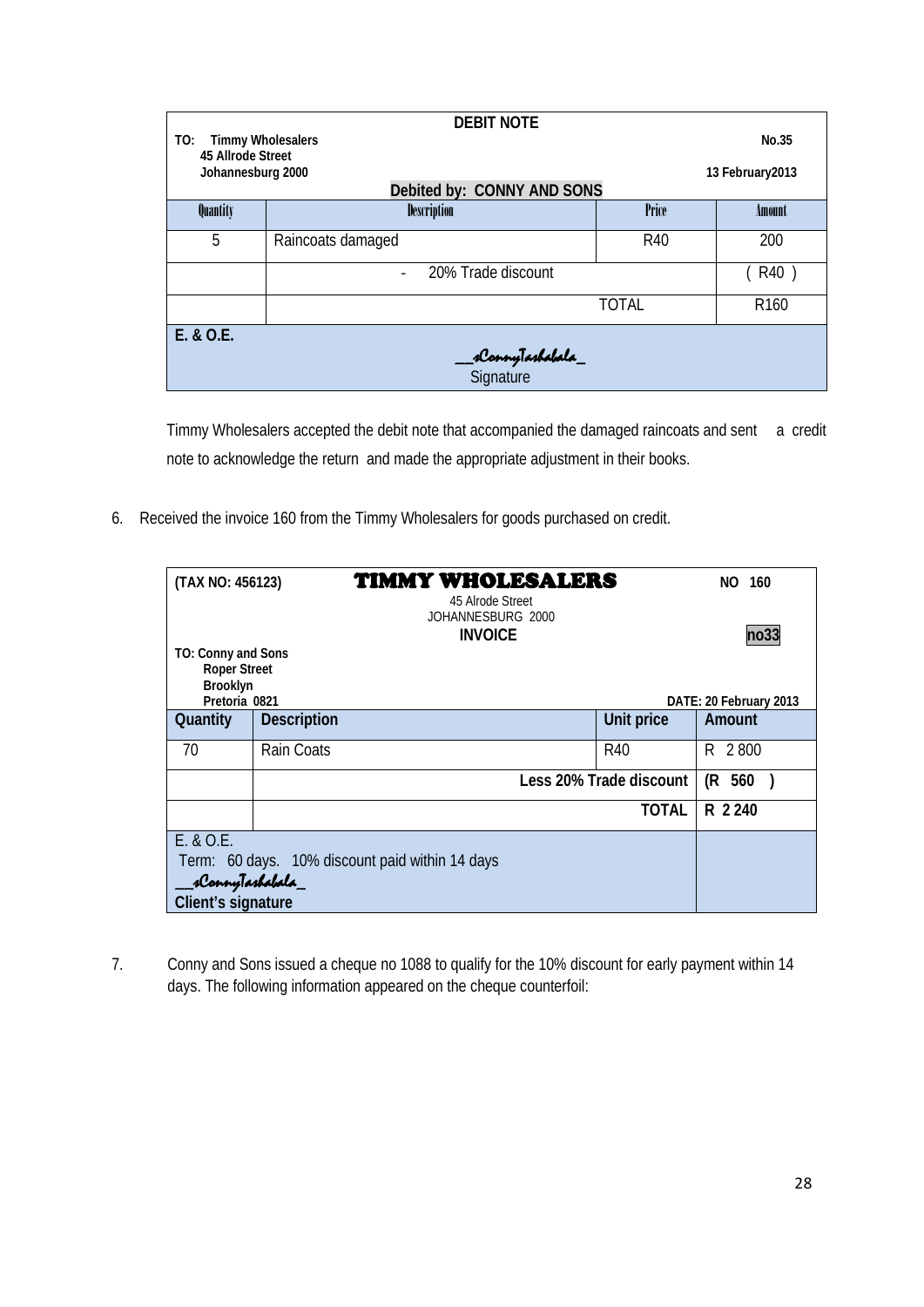#### **Cheque counterfoil**

| Date:        | 24 February 2013                |
|--------------|---------------------------------|
| No.1088      |                                 |
| To:          | <b>Timmy Wholesalers</b>        |
| For:         | Payment of account              |
| This cheque: | R4464                           |
| Discount:    | R496                            |
|              | 2882-160=2720+2240=4960x10%=496 |

8. Received the invoice 203 from the Timmy Wholesalers for goods purchased on credit.

| (TAX NO: 456123)                                                       | <b>TIMMY WHOLESALERS</b><br>45 Alrode Street<br>JOHANNESBURG 2000 |                         | NO 203                 |
|------------------------------------------------------------------------|-------------------------------------------------------------------|-------------------------|------------------------|
|                                                                        | <b>INVOICE</b>                                                    |                         | no44                   |
| TO: Conny and Sons<br><b>Roper Street</b><br>Brooklyn<br>Pretoria 0821 |                                                                   |                         | DATE: 24 February 2013 |
| Quantity                                                               | <b>Description</b>                                                | Unit price              | Amount                 |
| 65                                                                     | Rain Coats                                                        | <b>R55</b>              | R 3578                 |
|                                                                        |                                                                   | Less 20% Trade discount | $(R$ 715 $)$           |
|                                                                        |                                                                   | <b>TOTAL</b>            | R 2 863                |
| E. & O.E.                                                              |                                                                   |                         |                        |
| _sConnyTashabala_                                                      | Term: 60 days. 10% discount paid within 14 days                   |                         |                        |
| Client's signature                                                     |                                                                   |                         |                        |

9. Received the invoice 240 from the Timmy Wholesalers for goods purchased on credit.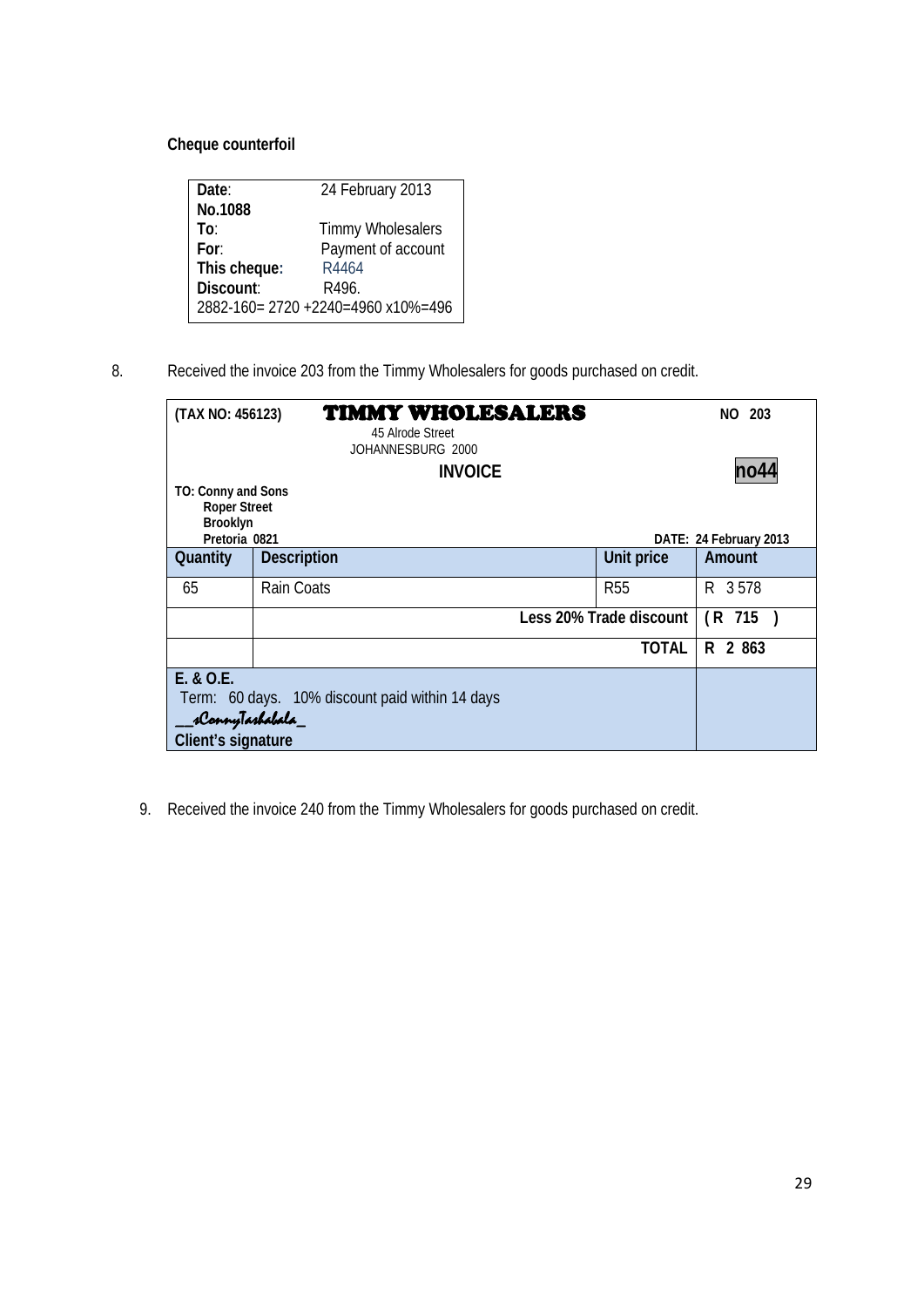| (TAX NO: 456123)                                                               | 45 Alrode Street<br>JOHANNESBURG 2000<br><b>INVOICE</b> | <b>TIMMY WHOLESALERS</b> |         |  |
|--------------------------------------------------------------------------------|---------------------------------------------------------|--------------------------|---------|--|
| TO: Conny and Sons<br><b>Roper Street</b><br>Brooklyn<br>Pretoria 0821<br>2013 | no49<br>DATE: 28 February                               |                          |         |  |
| Quantity                                                                       | <b>Description</b>                                      | Unit price               | Amount  |  |
| 80                                                                             | Rain Coats                                              | R40                      | R 3 200 |  |
|                                                                                |                                                         | Less 20% Trade discount  | (R 640) |  |
|                                                                                |                                                         | <b>TOTAL</b>             | R 2 560 |  |
| E. 8 O.E.                                                                      |                                                         |                          |         |  |
|                                                                                | Term: 60 days. 10% discount paid within 14 days         |                          |         |  |
| _sConnyTasbabala_                                                              |                                                         |                          |         |  |
| Client's signature                                                             |                                                         |                          |         |  |

**B. Make use of the previous month's reconciliation to ensure that all outstanding entries on the statement of January do appear in the current statement received from Timmy Wholesalers.**

| <b>SONNY AND SONS</b>                                     |           |          |  |  |
|-----------------------------------------------------------|-----------|----------|--|--|
| <b>RECONCILIATION STATEMENT</b>                           |           |          |  |  |
| OF THE ACCOUNT OF TIMMY WHOLESALERS AS AT 31 January 2013 |           |          |  |  |
|                                                           | Debit $+$ | Credit - |  |  |
| Debit balance as per statement                            | 2 4 4 0   |          |  |  |
| Late payments after 25 January 2013                       |           | 3 0 0 0  |  |  |
| Outstanding invoice 102 issued after 25 January 2013      | 2560      |          |  |  |
| Credit balance as per creditors ledger                    |           | 2 0 0 0  |  |  |
|                                                           |           |          |  |  |
|                                                           | 5 0 0 0   | 5<br>ooc |  |  |

**C. Study the Statement of account received from Timmy Wholesalers carefully and completes the necessary entries in the creditors' ledger of Sonny and Sons and completes the Creditors Reconciliation Statement on 28 February 201**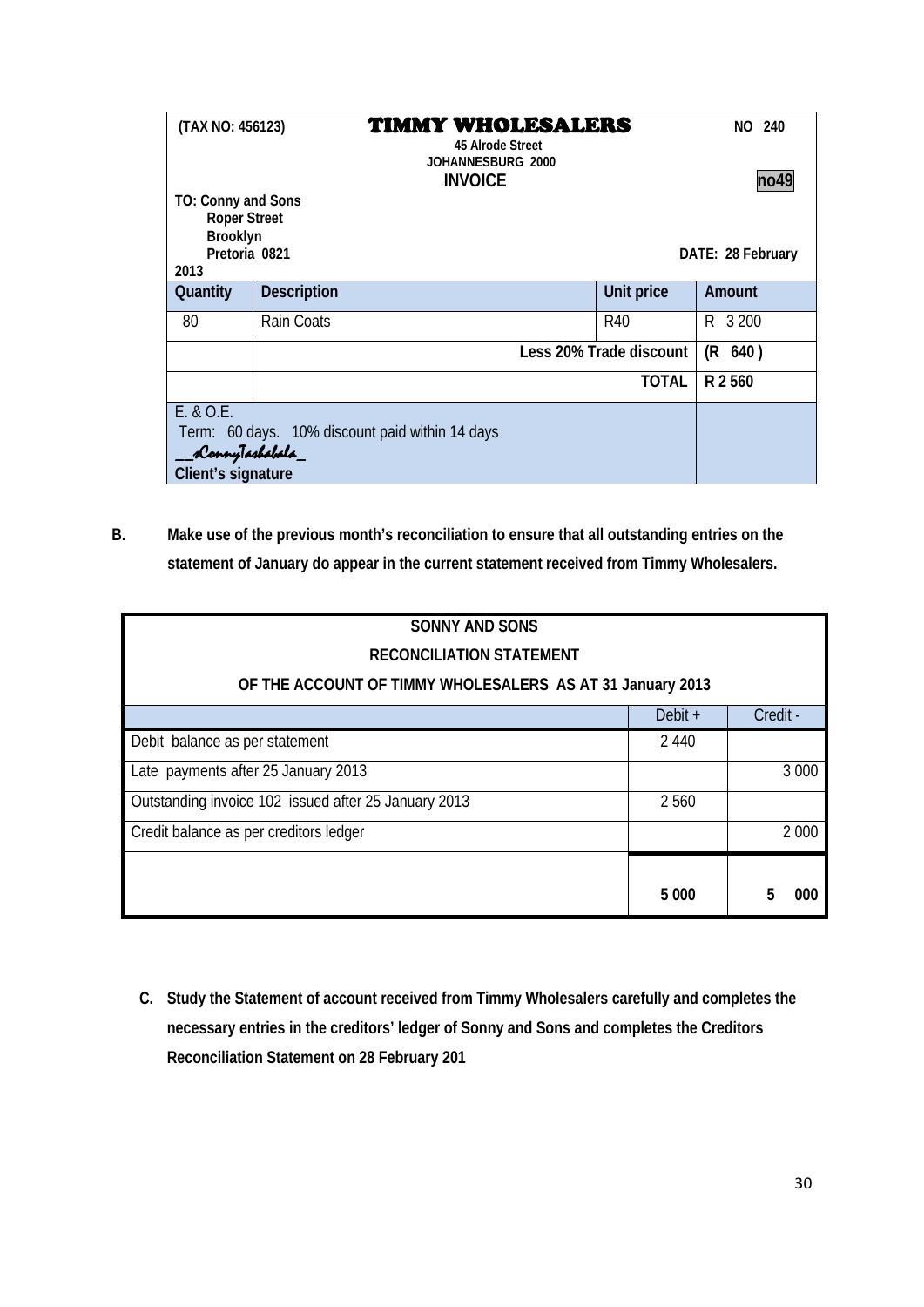| (TAX NO: 456123)                                                                                                                                      |                                                                                         | 45 Alrode Street | <b>TIMMY WHOLESALERS</b><br>JOHANNESBURG 2000 |         | <b>NO 111</b>  |  |  |
|-------------------------------------------------------------------------------------------------------------------------------------------------------|-----------------------------------------------------------------------------------------|------------------|-----------------------------------------------|---------|----------------|--|--|
| <b>STATEMENT OF ACCOUNT</b><br>TO: Conny and Sons<br><b>Roper Street</b><br>Brooklyn<br>Pretoria 0821<br>DATE: 25 February 2013<br>Agreement: 60 days |                                                                                         |                  |                                               |         |                |  |  |
| Date                                                                                                                                                  | 10% discount on settlement of account within 14 days of purchased<br><b>Description</b> |                  | <b>Debit</b>                                  | Credit  | <b>Balance</b> |  |  |
| $26 - 01 - 2013$                                                                                                                                      | Balance brought forward                                                                 |                  |                                               |         | 2 4 4 0        |  |  |
| 27-01-2013                                                                                                                                            | Invoice 102                                                                             |                  | 2 5 6 0                                       |         | 5 0 0 0        |  |  |
| 28-01-2013                                                                                                                                            | Receipt no 533                                                                          |                  |                                               | 3 0 0 0 | 2 0 0 0        |  |  |
| 3-02-2013                                                                                                                                             | Invoice 125                                                                             |                  | 2 400                                         |         | 4 4 0 0        |  |  |
| 4-02-2013                                                                                                                                             | Credit note C66                                                                         |                  |                                               | 480     | 3 9 2 0        |  |  |
| 8-02-2013                                                                                                                                             | Receipt 575                                                                             |                  |                                               | 3528    | 392            |  |  |
| 8-02-2013                                                                                                                                             | Receipt 575 - Discount                                                                  |                  |                                               | 392     |                |  |  |
| 9-02-2013                                                                                                                                             | Invoice 130                                                                             |                  | 1 400                                         |         | 1 400          |  |  |
| 9-02-2013                                                                                                                                             | Invoice 131                                                                             |                  | 2880                                          |         | 4 2 8 0        |  |  |
| 13-02-2013                                                                                                                                            | Credit note C72                                                                         |                  |                                               | 160     | 4 1 2 0        |  |  |
| 20-02-2013                                                                                                                                            | Invoice 160                                                                             |                  | 2 4 2 0                                       |         | 6540           |  |  |
| 24-02-2013                                                                                                                                            | Receipt 593                                                                             |                  |                                               | 4 4 6 4 | 2076           |  |  |
|                                                                                                                                                       | Receipt 593                                                                             |                  |                                               | 224     | 1852           |  |  |
| 24-02-2013                                                                                                                                            | Invoice 203                                                                             |                  | 2863                                          |         | 4 7 1 5        |  |  |
| 25-02-2013                                                                                                                                            | Credit note C 91                                                                        |                  |                                               | 780     | 3 9 3 5        |  |  |

#### **Reminder: Conny and Sons is a debtor in the books of the Timmy Wholesalers**

#### **ADDITIONAL INFORMATION:**

- 1. Conny and sons did not order the goods reflected on Invoice 130. After discussions with the supplier it was realized that the invoice no 130 was for goods purchased by another client, Bonny and Sons.
- 2. Timmy Wholesalers issued Credit Note 91 for the overcharging on Invoice 203. The quoted price was R40 per unit and charged incorrectly as R55 per unit. Conny and Sons issued a debit note 41 on 28 February for the overcharge.
- 3. Timmy Wholesalers did not allow the discount of R496 because invoice 131 was not paid within 14 days.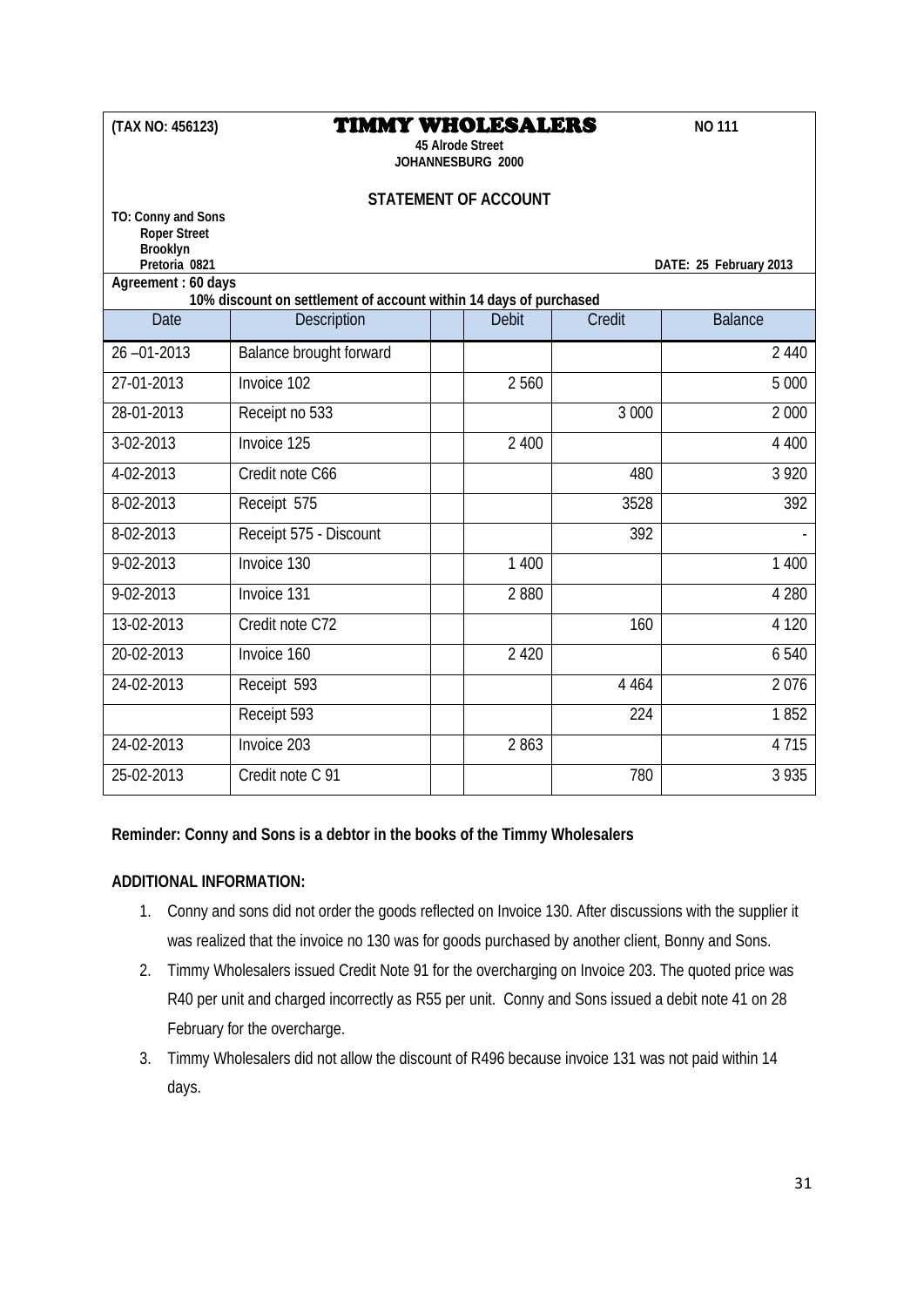## **Activity Answer sheet**

#### **1.1 REQUIRED:**

- 1.1 Make use of the given source documents to record the entries in the account of Timmy Wholesalers in the Creditors Ledger of Conny and Sons. (......)
- 1.2 Reconcile the Statement received from Timmy Wholesalers with the Conny and Sons creditors' ledger and complete the necessary entries in the creditors' ledger. (.......)

| Date |   | Code | Document         | Fol | Debit | Credit | Balance |
|------|---|------|------------------|-----|-------|--------|---------|
| 2013 | 1 |      | Account rendered |     |       |        | 2 0 0 0 |
| Feb  |   |      |                  |     |       |        |         |
|      |   |      |                  |     |       |        |         |
|      |   |      |                  |     |       |        |         |
|      |   |      |                  |     |       |        |         |
|      |   |      |                  |     |       |        |         |
|      |   |      |                  |     |       |        |         |
|      |   |      |                  |     |       |        |         |
|      |   |      |                  |     |       |        |         |
|      |   |      |                  |     |       |        |         |
|      |   |      |                  |     |       |        |         |
|      |   |      |                  |     |       |        |         |
|      |   |      |                  |     |       |        |         |
|      |   |      |                  |     |       |        |         |
|      |   |      |                  |     |       |        |         |

#### **CREDITORS LEDGER OF CONNY AND SONS TIMMY WHOLESALERS C 101**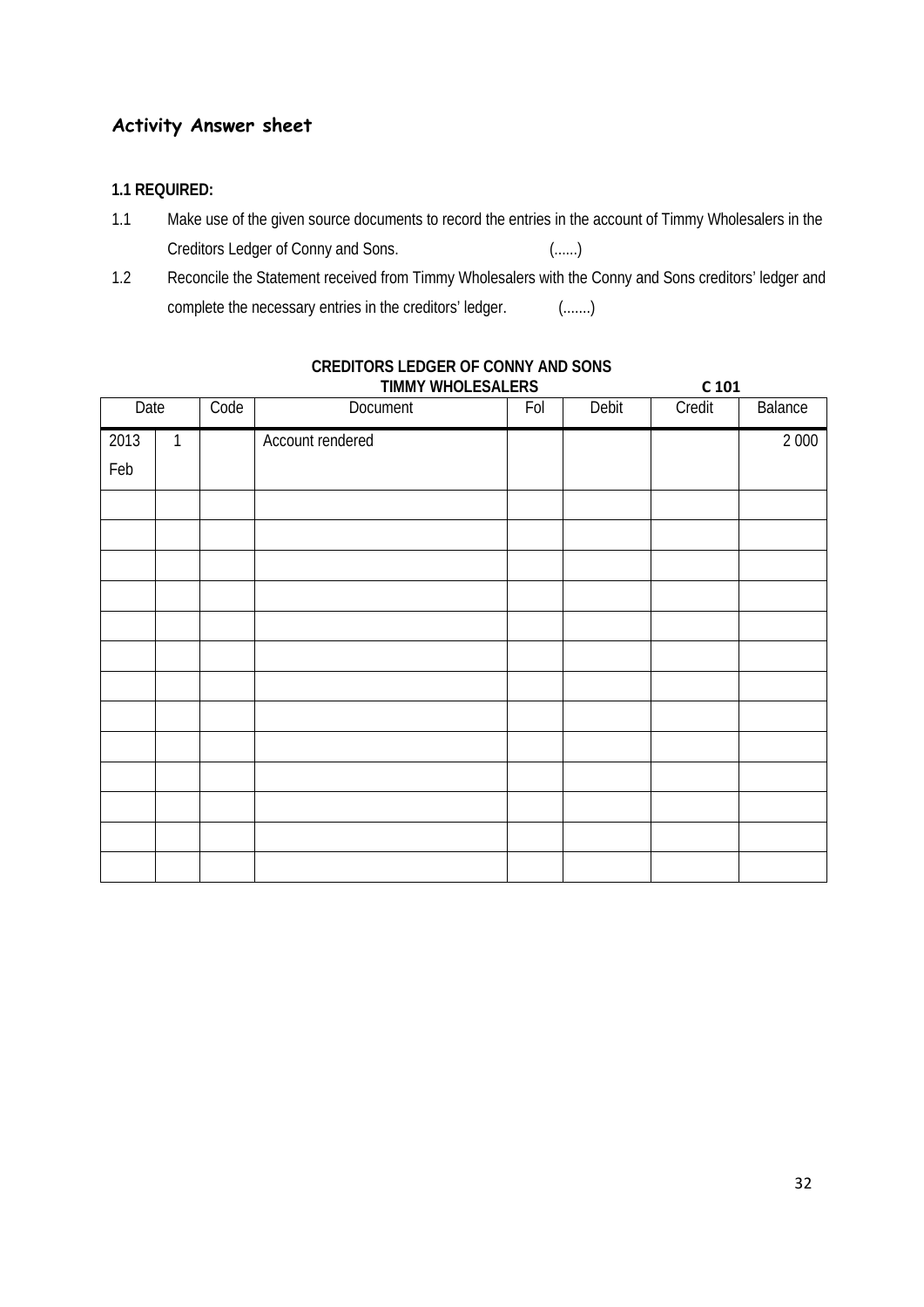1.3 Prepare the Creditors Reconciliation Statement on 28 February 2013. (.......)

| <b>SONNY AND SONS</b>                                      |         |          |  |  |
|------------------------------------------------------------|---------|----------|--|--|
| <b>RECONCILIATION STATEMENT</b>                            |         |          |  |  |
| OF THE ACCOUNT OF TIMMY WHOLESALERS AS AT 28 FEBRUARY 2013 |         |          |  |  |
|                                                            | Debit + | Credit - |  |  |
|                                                            |         |          |  |  |
|                                                            |         |          |  |  |
|                                                            |         |          |  |  |
|                                                            |         |          |  |  |
|                                                            |         |          |  |  |
|                                                            |         |          |  |  |
|                                                            |         |          |  |  |

| 1.4 | How will you correct the discount that Conny and Sons claimed for early payment and that Timmy<br>Wholesalers did not agree upon? |
|-----|-----------------------------------------------------------------------------------------------------------------------------------|
|     | (02)<br>Which journal will you use to cancel the claimed discount?                                                                |
| (a) |                                                                                                                                   |
| (b) | Indicate the double entry to cancel the claimed discount<br>(04)                                                                  |
|     | 1. Account debited:                                                                                                               |
|     |                                                                                                                                   |
|     | 2. Account credited:                                                                                                              |

1.5 Scenario: Kima Stores bought goods on credit from Stars Wholesalers for R2 000. Kima Stores paid the full amount of R2000 without claiming the 10 % discount for early payment of R200. Star Wholesalers decided to refund the discount allowed of R200. How will you correct the refund as Discount received in the Creditors Ledger?

#### **REQUIRED:**

Show the correction of the refund in the account of Star Wholesalers in the Creditors Ledger, in the Creditors Control account and in the Discount received account in the General Ledger.

Refer to the following records below: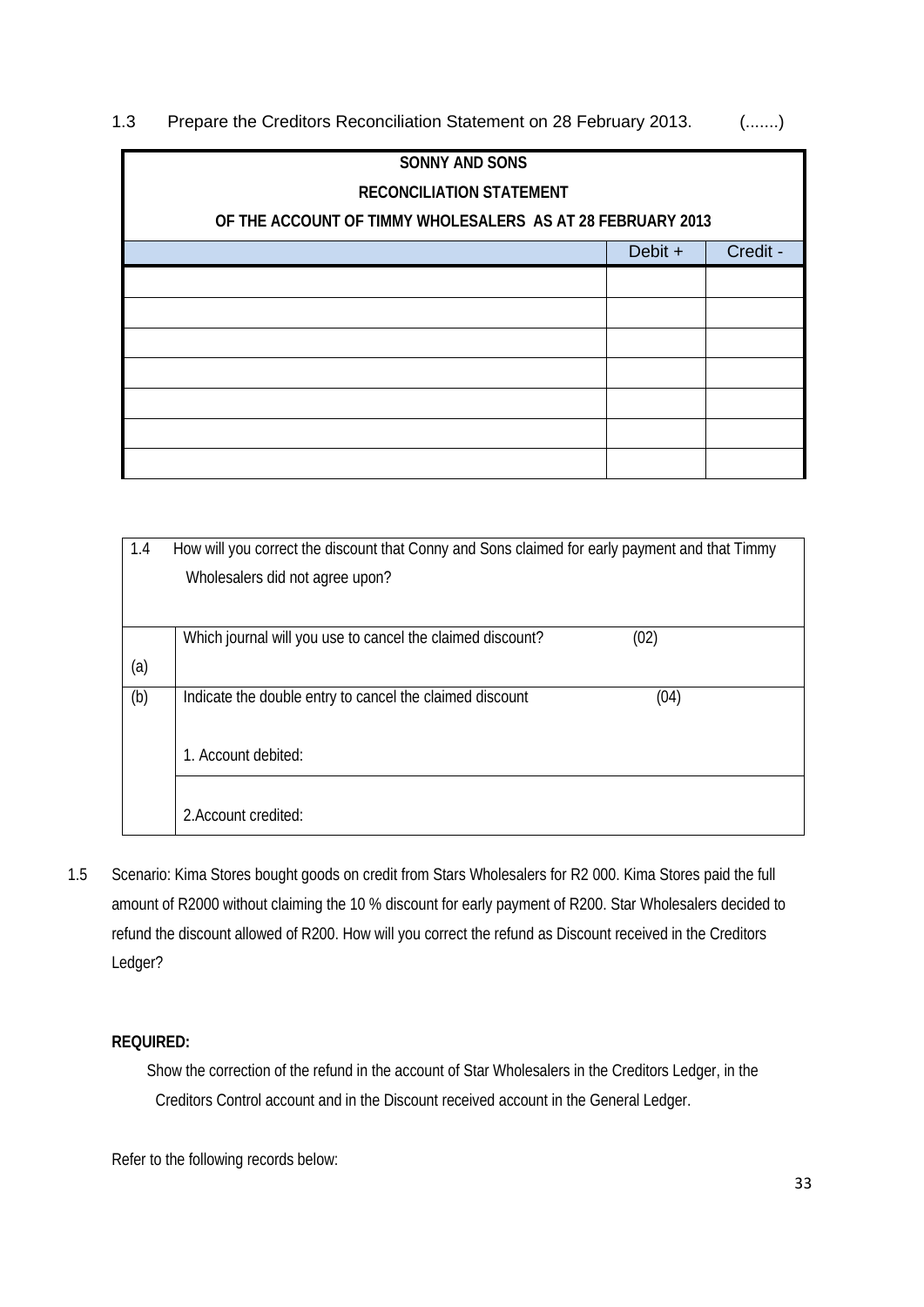### **STAR WHOLESALERS** NO

**113**

23 Heather Street PRETORIA 2000

#### **STATEMENT OF ACCOUNT**

| <b>TO: Kima Stores</b> | <b>DATE: 25</b>                                                  |  |              |         |                |  |  |
|------------------------|------------------------------------------------------------------|--|--------------|---------|----------------|--|--|
| January 2013           |                                                                  |  |              |         |                |  |  |
| Agreement: 60 days     |                                                                  |  |              |         |                |  |  |
|                        | 5% discount on settlement of account within 30 days of purchased |  |              |         |                |  |  |
| Date                   | <b>Description</b>                                               |  | <b>Debit</b> | Credit  | <b>Balance</b> |  |  |
| 01-01-2013             | Balance brought forward                                          |  |              |         | $\Omega$       |  |  |
| 15-01-2013             | Invoice 60                                                       |  | 2 0 0 0      |         | 2 0 0 0        |  |  |
| 20-01-2013             | Receipt no 58                                                    |  |              | 2 0 0 0 | $\Omega$       |  |  |
| 20-01-2013             | Cheque no 101 (refunded the discount allowed)                    |  | 200          |         | 200            |  |  |

#### **CREDITORS LEDGER OF KIMA STORES** STAR WHOLESALERS C 10

| Date |                  | <b>Document</b>                           | Fol        | Debit   | Credit  | <b>Balance</b> |
|------|------------------|-------------------------------------------|------------|---------|---------|----------------|
| 2013 |                  | Account rendered                          |            |         |         |                |
| Jan  |                  |                                           |            |         |         |                |
|      | 15 <sup>15</sup> | Invoice 05 (renumbered)                   | CJ         |         | 2 0 0 0 | 2 0 0 0        |
|      | 20               | Cheque 22                                 | <b>CPJ</b> | 2 0 0 0 |         | 0              |
|      | 20               | Receipt 30 (refund for discount received) | <b>CRJ</b> |         | 200     | 200            |
|      |                  |                                           |            |         |         |                |

#### GENERAL LEDGER OF KIMA STORES

| <b>DR</b>   | <b>CREDITORS CONTROL ACCOUNT</b> |                          |            |         |             |    | СR                      |     |         |
|-------------|----------------------------------|--------------------------|------------|---------|-------------|----|-------------------------|-----|---------|
| 2013<br>Jan | 20                               | <b>Bank and Discount</b> | <b>CPJ</b> | 2 0 0 0 | 2013<br>Jan | 15 | <b>Sundry Purchases</b> |     | 2 0 0 0 |
|             |                                  |                          |            |         |             | 20 | Bank (refund)           | CRJ | 200     |
|             |                                  |                          |            |         |             |    |                         |     |         |

| DR | <b>DISCOUNT RECEIVED ACCOUNT</b> |  |  |  |  |  |  |
|----|----------------------------------|--|--|--|--|--|--|
|    |                                  |  |  |  |  |  |  |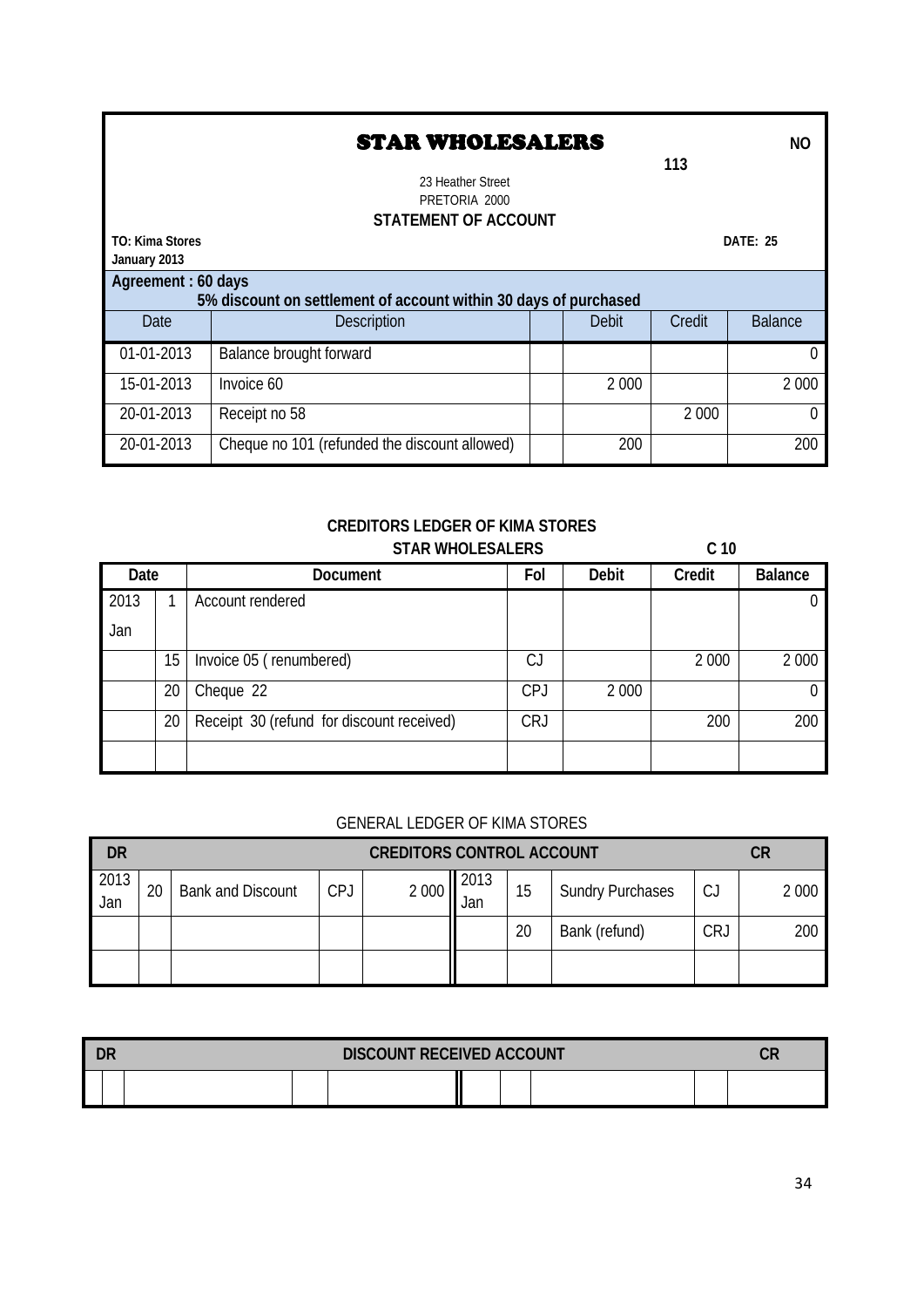## **Solution:**

#### **1.1 REQUIRED:**

- 1.1 Make use of the given source documents to record the entries in the account of Timmy Wholesalers in the Creditors Ledger of Conny and Sons.
- 1.2 Reconcile the Statement received from Timmy Wholesalers with the Conny and Sons creditors' ledger and complete the necessary entries in the creditors' ledger.

|      |                |      | <b>TIMMY WHOLESALERS</b>          |            |              | C <sub>101</sub> |         |
|------|----------------|------|-----------------------------------|------------|--------------|------------------|---------|
| Date |                | Code | Document                          | Fol        | <b>Debit</b> | Credit           | Balance |
| 2013 | 1              |      | Account rendered                  |            |              |                  | 2 0 0 0 |
| Feb  |                |      |                                   |            |              |                  |         |
|      | 3              |      | Invoice 13                        | CJ         |              | 2 400            | 4 4 0 0 |
|      | $\overline{4}$ |      | Debit note 30                     | CAJ        | 480          |                  | 3 9 2 0 |
|      | 8              |      | Cheque 999                        | <b>CPJ</b> | 3528         |                  | 392     |
|      |                |      | Cheque 999 (Discount received)    | <b>CPJ</b> | 392          |                  |         |
|      | 9              |      | Invoice 17                        | CJ         |              | 2880             | 2880    |
|      | 13             |      | Debit note 35                     | CAJ        | 160          |                  | 2 7 2 0 |
|      | 20             |      | Invoice 33                        | CJ         |              | 2 2 4 0          | 4 9 6 0 |
|      | 24             |      | Cheque 1088                       | <b>CPJ</b> | 4 4 6 4      |                  | 496     |
|      |                |      | Cheque 1088-(Discount received)   | <b>CPJ</b> | 496          |                  |         |
|      | 24             |      | Invoice 44                        | CJ         |              | 2863             | 2863    |
|      | 28             |      | Invoice 49                        | CJ         |              | 2 5 6 0          | 5 423   |
|      |                |      | Journal voucher/narration cancel  | GJ         |              | 272              | 5 6 9 5 |
|      |                |      | discount on payment after 14 days |            |              |                  |         |
|      |                |      | Debit note 41                     | CAJ        | 780          |                  | 4 9 1 5 |

## **CREDITORS LEDGER OF CONNY AND SONS**

1.3 Prepare the Creditors Reconciliation Statement on 28 February 2013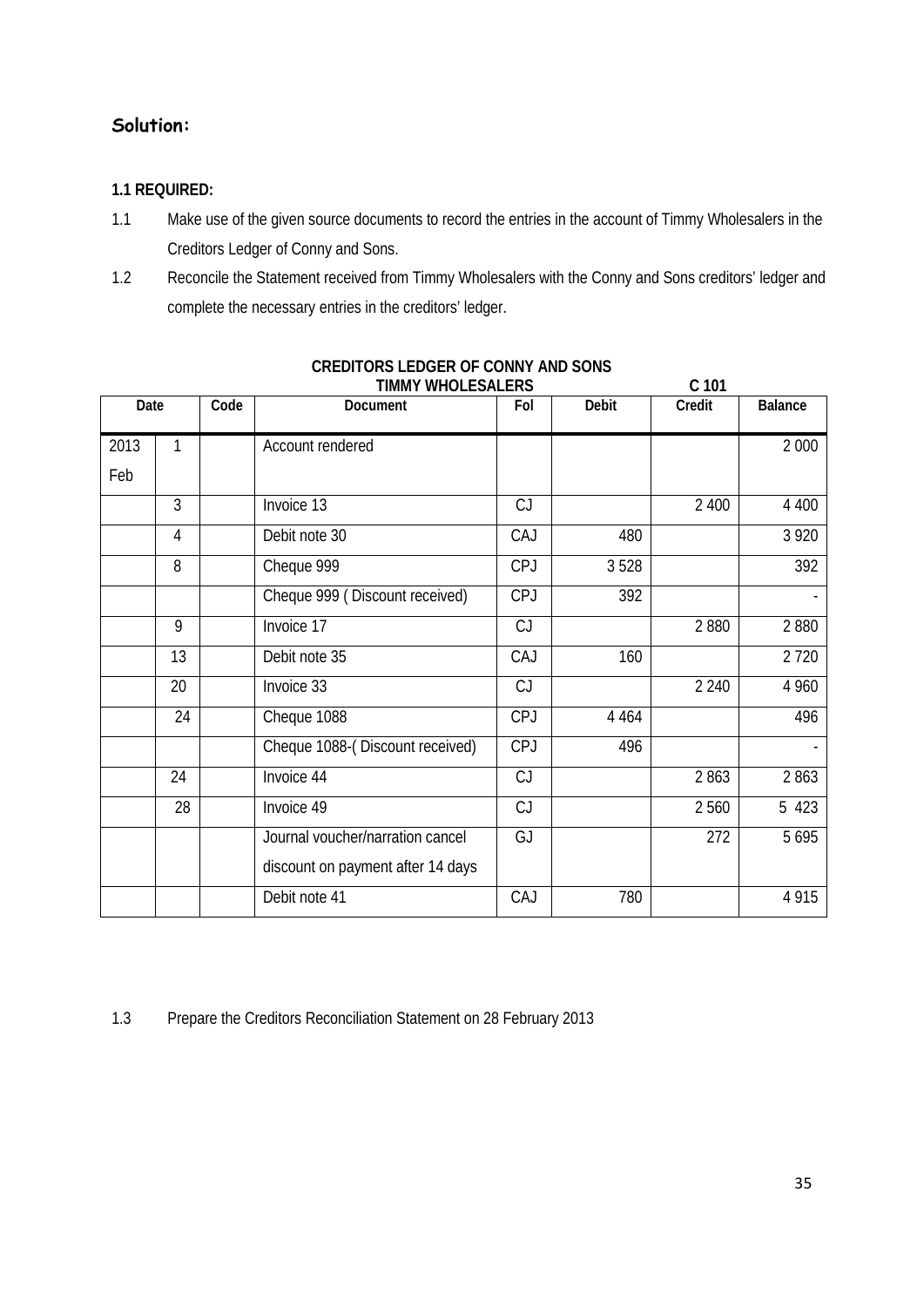#### **SONNY AND SONS**

#### **RECONCILIATION STATEMENT**

#### **OF THE ACCOUNT OF TIMMY WHOLESALERS AS AT 28 FEBRUARY 2013**

|                                                                              | Debit $+$ | Credit - |
|------------------------------------------------------------------------------|-----------|----------|
| Debit balance as per statement                                               | 3935      |          |
| Late payments after 25 February 2013                                         |           |          |
| Invoice wrongly debited                                                      |           | 1 400    |
| Amount on Invoice 160 was recorded incorrectly - overcastted (2 420 - 2 240) |           | 180      |
| Outstanding invoice 49 issued after 25 February 2013                         | 2560      |          |
| Credit balance as per creditors ledger                                       |           | 4915     |
|                                                                              | 6495      | 6 495    |

| 1.4 |       | How will you correct the discount that Conny and Sons claimed for early payment and that Timmy Wholesal<br>did not agreed upon? |      |  |
|-----|-------|---------------------------------------------------------------------------------------------------------------------------------|------|--|
|     | (a) I | Which journal will you use to cancel the claimed discount?                                                                      | (02) |  |
| (a) |       |                                                                                                                                 |      |  |
|     |       | <b>General Journal</b>                                                                                                          |      |  |
| (b) |       | Indicate the double entry to cancel the claimed discount                                                                        | (04) |  |
|     |       | 1. Account debited: Discount Received                                                                                           |      |  |
|     |       | 2. Account credited: Creditors control √√                                                                                       |      |  |

1.5 **Scenario**: Kima Stores bought goods on credit from Stars Wholesalers for R2 000. Kima Stores paid the full amount of R2000 without claiming the 10 % discount for early payment of R200. Star Wholesalers decided to refund the discount allowed of R200. **How will you correct the refund as Discount received in the Creditors Ledger?**

#### **REQUIRED:**

Show the correction of the refund in the Creditors Ledger.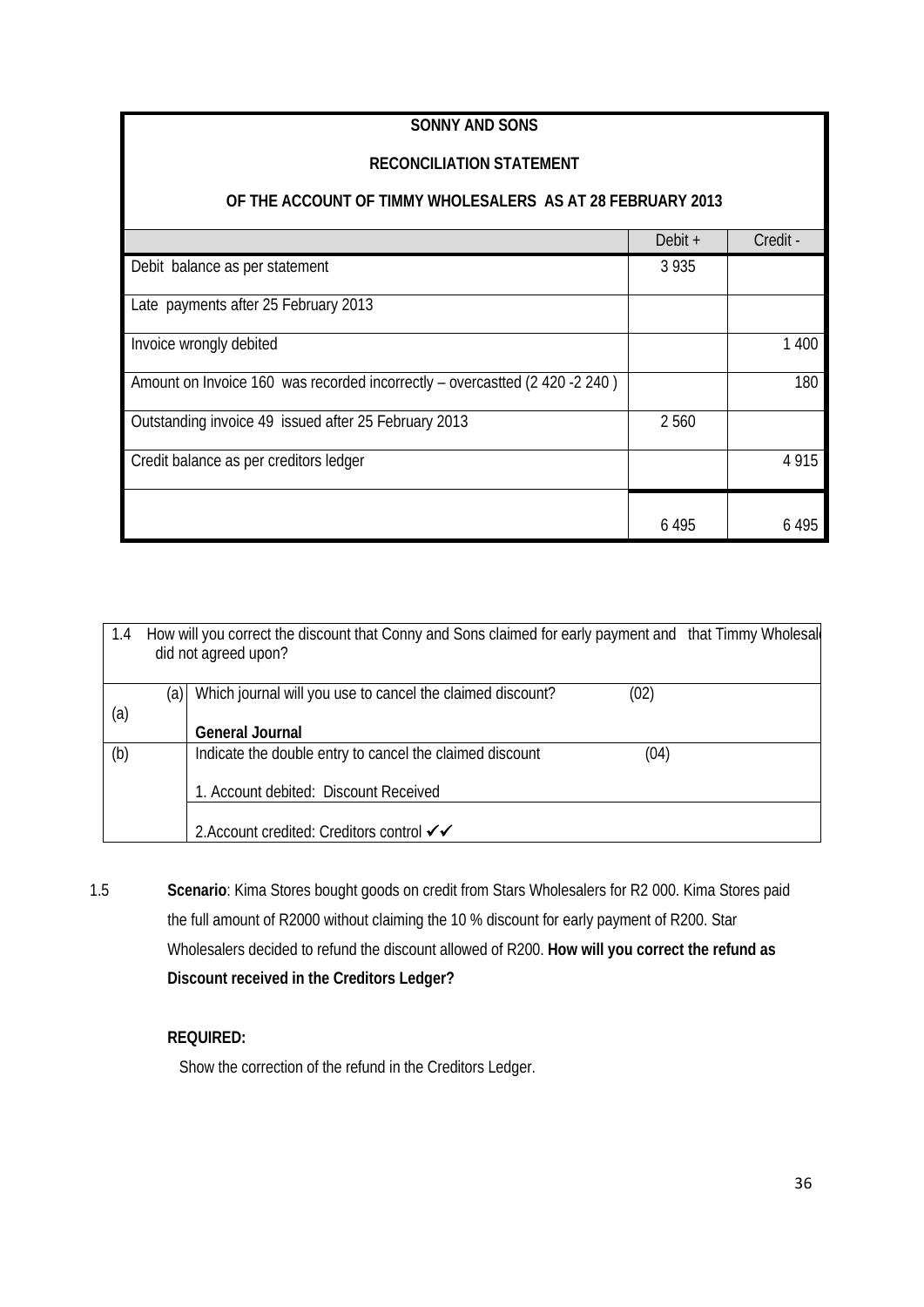# **CREDITORS LEDGER OF KIMA STORES**

|          |    | <b>STAR WHOLESALERS</b>                                              |            |              |         | C <sub>10</sub> |
|----------|----|----------------------------------------------------------------------|------------|--------------|---------|-----------------|
| Date     |    | <b>Document</b>                                                      |            | <b>Debit</b> | Credit  | <b>Balance</b>  |
| 2013 Jan |    | Account rendered                                                     |            |              |         |                 |
|          | 15 | Invoice 05 (renumbered)                                              | C.         |              | 2 0 0 0 | 2 0 0 0         |
|          | 20 | Cheque 22                                                            | <b>CPJ</b> | 2 0 0 0      |         |                 |
|          | 20 | Receipt 30 (refund for discount received)                            | <b>CRJ</b> |              | 200     | 200             |
|          |    | General Journal voucher-transfer the<br>amount to Discount Received) | GJ         | 200          |         |                 |

## GENERAL LEDGER OF KIMA STORES

| DR          | <b>CREDITORS CONTROL ACCOUNT</b> |                                                             |            |         |             |    |                     | CR         |         |
|-------------|----------------------------------|-------------------------------------------------------------|------------|---------|-------------|----|---------------------|------------|---------|
| 2013<br>Jan | 20                               | <b>Bank and Discount</b>                                    | <b>CPJ</b> | 2 0 0 0 | 2013<br>Jan | 15 | Sundry<br>Purchases | C.         | 2 0 0 0 |
|             |                                  | Journal debits (transfer of<br>refund to Discount received) | GJ         | 200     |             | 20 | Bank (refund)       | <b>CRJ</b> | 200     |
|             |                                  |                                                             |            |         |             |    |                     |            |         |

| DR<br><b>DISCOUNT RECEIVED ACCOUNT</b> |  |             |                 |                                        | CR           |     |
|----------------------------------------|--|-------------|-----------------|----------------------------------------|--------------|-----|
|                                        |  | 2013<br>Jan | $\sim$<br>່ ປ່າ | Creditors Control/<br>Star wholesalers | $\sim$<br>ىت | 200 |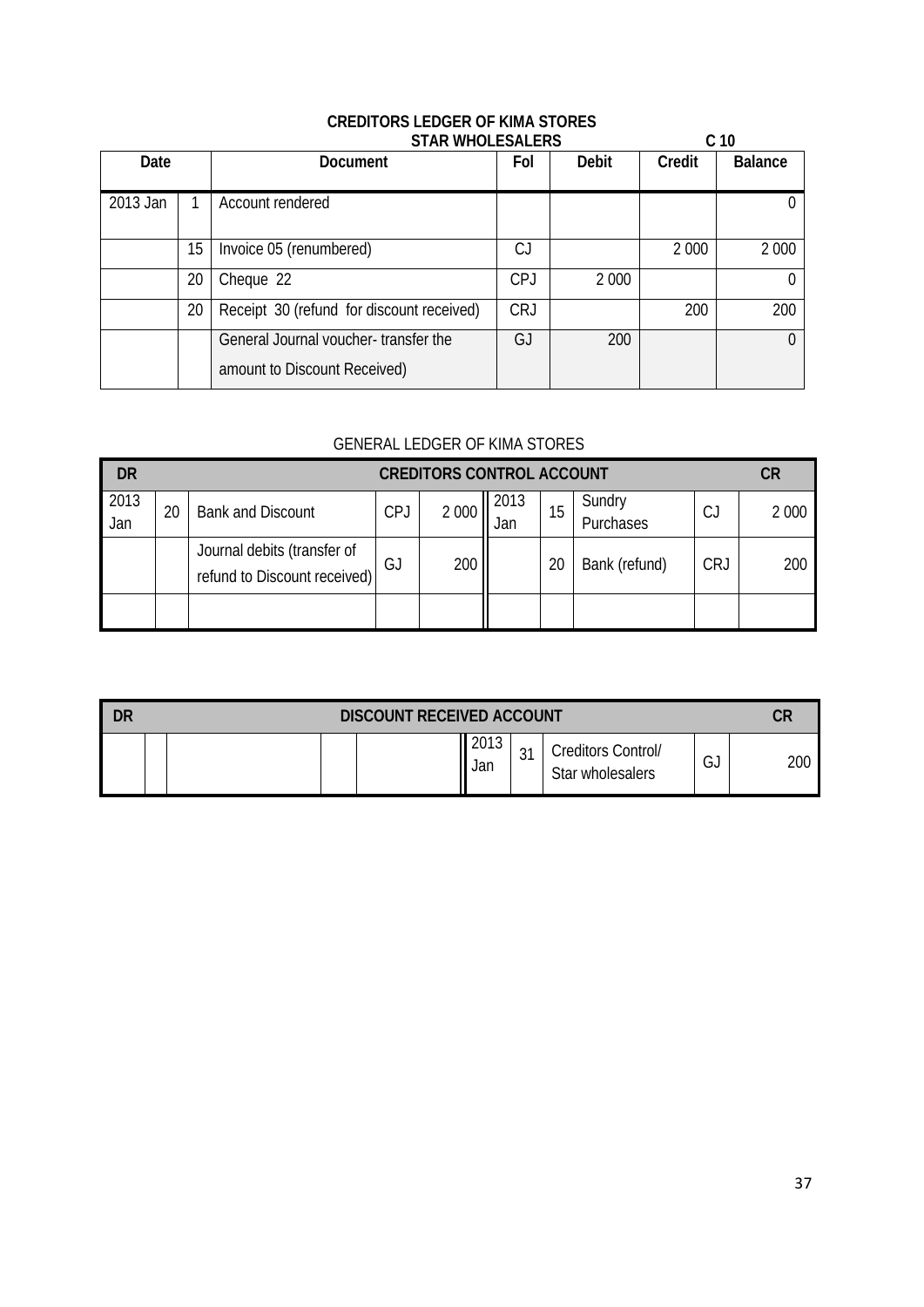## **Test Your Knowledge**

## **Activity 1**

Our Purchase Order (requisition number) number 25144 was sent to Moore's Toy Emporium on 1 January 2012 ordering the following goods:

- $\blacksquare$  5 containers of wooden blocks @ R25 each;
- $\blacksquare$  1 wooden rocking horse @ R300;
- $\blacksquare$  15 Magnetic sets @ R8 each; and
- 4 outdoor play mats @ R24 each (all prices quoted are VAT exclusive).

The credit agreement that we signed with Moore's Toy Emporium last year allowed for a Trade discount of 5% on all orders over R500.

|                      | <b>Moore's Toy Emporium Pty Ltd</b>                 |                 |               |
|----------------------|-----------------------------------------------------|-----------------|---------------|
|                      | <b>INVOICE</b>                                      |                 | No. 369       |
| Sale to:             |                                                     |                 |               |
| <b>PO Box 28</b>     | Inner Eastern Group Training Inc.                   |                 |               |
| Box Hill North, 3128 |                                                     | 10 January 2012 |               |
|                      | Purchase Order no 2514                              |                 | Terms 30 days |
| Quantity             | <b>Description</b>                                  | Unit price      | Amount        |
| 1                    | Wooden rocking horse                                | 300.00          | 300.00        |
| 5                    | Wooden block containers                             | 25.00           | 150.00        |
| 10                   | Magnetic sets                                       | 10.00           | 100.00        |
| 4                    | Outdoor play mats                                   | 24.00           | 96.00         |
|                      |                                                     |                 | 646.00        |
|                      | <b>Trade Discount</b>                               |                 | 0.00          |
|                      | VAT @ 14%                                           |                 | 90.44         |
|                      | <b>Balance Due</b>                                  |                 | 736.44        |
|                      | Note 5 Magnetic sets have been placed on backorder. |                 |               |

The invoice **No. 369** was re-sent with the correct amount owing – we received this on 26 January. The **balance we owed at the start of January was R205.00**, and the other invoices that we received from Moore's during the month were: 8 Jan **invoice 345** R600.00 and 20 Jan **invoice 378** R1 205.55. Our banking records show we made a payment to Moore's via direct debit on 27 Jan for R853.95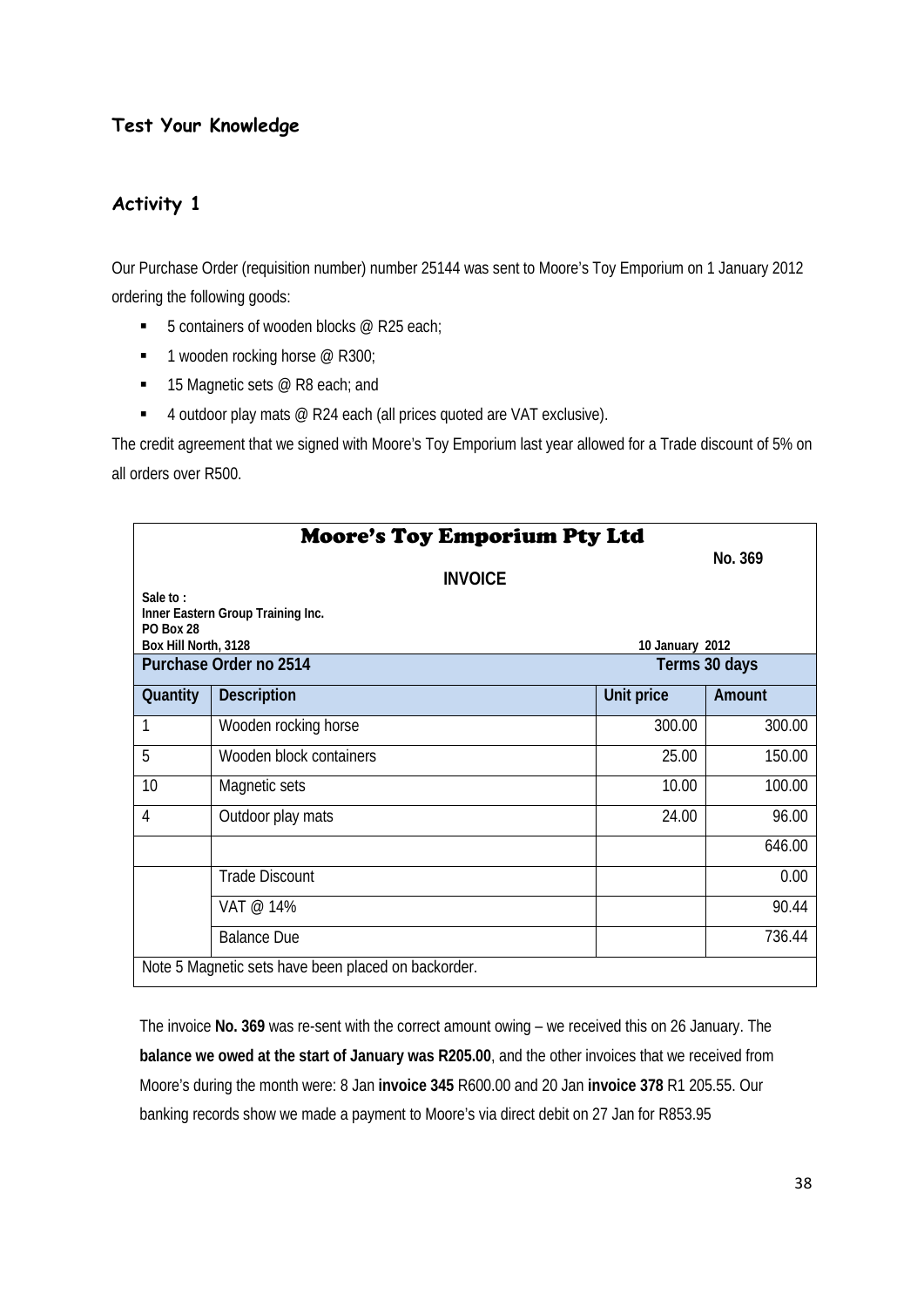|                                                    | <b>Moore's Toy Emporium Pty Ltd</b><br><b>STATEMENT</b>                                                                                        |               |         |  |                |  |  |  |
|----------------------------------------------------|------------------------------------------------------------------------------------------------------------------------------------------------|---------------|---------|--|----------------|--|--|--|
| PO Box 28                                          | Inner Eastern Group Training Inc.<br>Box Hill North, 3128<br>31 January 2012                                                                   |               |         |  |                |  |  |  |
| Details / Doc no<br><b>Debit</b><br>Date<br>Credit |                                                                                                                                                |               |         |  | <b>Balance</b> |  |  |  |
| Jan                                                | 8                                                                                                                                              | Invoice 345   | 600.00  |  | 600.00         |  |  |  |
|                                                    | 10                                                                                                                                             | Invoice 369   | 736.44  |  | 1 3 3 6 . 4 4  |  |  |  |
|                                                    | 16                                                                                                                                             | Invoice 373   | 230.00  |  | 1 566.44       |  |  |  |
|                                                    | 27                                                                                                                                             | Invoice 378   | 1255.55 |  | 2821.99        |  |  |  |
|                                                    |                                                                                                                                                | Balance owing |         |  | 2821.99        |  |  |  |
|                                                    | Bank account details for Direct Debit payment:<br>FNB 036528 Account number 15263 5874<br>Please forward remittance to accounts@moorestoys.com |               |         |  |                |  |  |  |

#### **Required:**

- 1. Read the transaction above and identify the discrepancies on the information given and invoice No. 369.
- 2. Show the workings to correct the balance as per invoice No. 369. Remember, invoice No. 369 needs to be re-sent with the correct amount owing.
- **3.** After the invoice No. 369 was corrected and resent, prepares the Creditors Account of **Inner Eastern Group Training Inc.**
- 4. Reconcile the monthly statement of account received from Moore's Toy Emporium at the end of January with the creditors account.

## **Activity 1: Answer sheet**

**1. Identify the discrepancies on invoice** No. 369.

**2. Show the workings to correct the balance as per invoice No. 369.**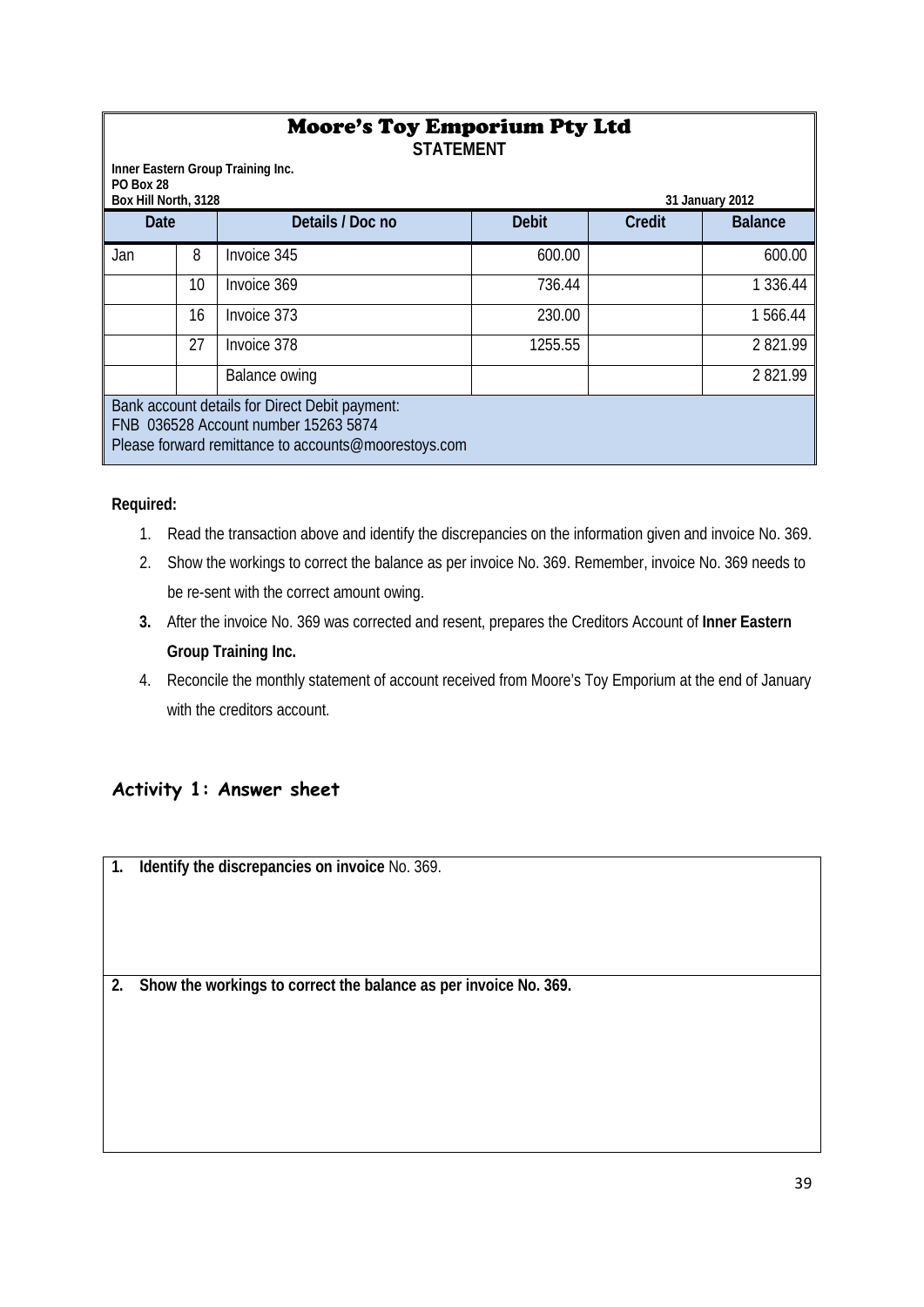#### **CREDITORS LEDGER OF CONNY AND SONS INNER EASTERN GROUP TRAINING INC.**

| Date         |   | Code | Document    | Fol | Debit | Credit | Balance |
|--------------|---|------|-------------|-----|-------|--------|---------|
| 2012<br>Jan. | 1 |      | Amount owed |     |       |        | R205.00 |
|              |   |      |             |     |       |        |         |
|              |   |      |             |     |       |        |         |
|              |   |      |             |     |       |        |         |
|              |   |      |             |     |       |        |         |
|              |   |      |             |     |       |        |         |
|              |   |      |             |     |       |        |         |
|              |   |      |             |     |       |        |         |
|              |   |      |             |     |       |        |         |

| <b>CREDITORS' RECONCILIATION STATEMENT ON 31 JANUARY 2012</b> |  |  |  |  |
|---------------------------------------------------------------|--|--|--|--|
| Balance                                                       |  |  |  |  |
|                                                               |  |  |  |  |
|                                                               |  |  |  |  |
|                                                               |  |  |  |  |
|                                                               |  |  |  |  |
|                                                               |  |  |  |  |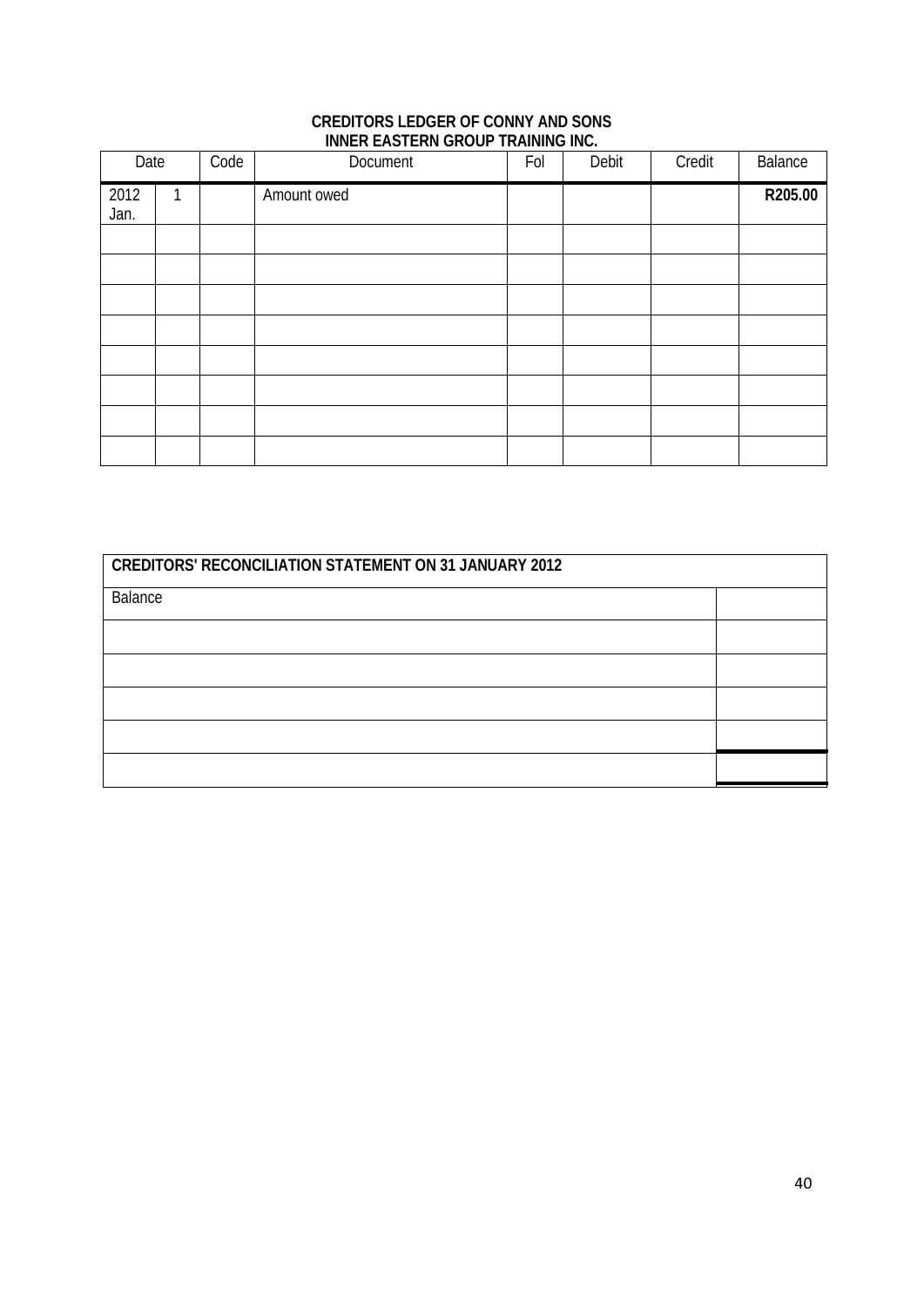## **Activity 2**

**Elsie Seloma** placed orders at **Sock's Clothing Boutique** and she produces a purchase orders for each requisition. Elsie received the monthly statement from Sock's Clothing Boutique to reconcile with the creditors account . Study the given purchases orders / requisition form and invoices and prepare the following:

- 1. Identify the discrepancies from the invoices compared with the purchases orders (requisition forms).
- 2. Show the workings to correct the both invoices.
- 3. From the corrected invoices and the cheque payment listing (source documents), prepare the Creditors Account of Elsie Seloma.
- 4. Compare the creditors' ledger account with the monthly statement and prepare the Creditors Reconciliation Statement.

|                                          | <b>Sock's Clothing Boutique</b>                                                                                                                |                             |             |  |  |  |
|------------------------------------------|------------------------------------------------------------------------------------------------------------------------------------------------|-----------------------------|-------------|--|--|--|
| Ordered by:<br>Elsie Seloma<br>PO Box 28 | <b>PURCHASES ORDER</b><br>Delivered to:<br>Elsie Seloma<br>Inner Eastern Shopping Centre<br>Inner Eastern Shopping Centre<br>26 Paulsen Street | No. 0569<br>20 January 2012 |             |  |  |  |
| Winchester Hills, 2091                   | Winchester Hills, 2091                                                                                                                         |                             |             |  |  |  |
| Quantity                                 | <b>Description</b>                                                                                                                             | Unit price                  | Amount      |  |  |  |
| 10                                       | Summer dresses                                                                                                                                 | 300.00                      | 3 000.00    |  |  |  |
| 5                                        | <b>Shirts</b>                                                                                                                                  | 25.00                       | 125.00      |  |  |  |
| 20                                       | Pants                                                                                                                                          | 100.00                      | 2 000.0     |  |  |  |
|                                          |                                                                                                                                                |                             | 5 125.00    |  |  |  |
|                                          | Less Trade Discount 10%                                                                                                                        |                             | 512.50      |  |  |  |
|                                          |                                                                                                                                                |                             | 4 612.50    |  |  |  |
|                                          | VAT @ 14%                                                                                                                                      |                             | 645.75      |  |  |  |
|                                          | <b>Balance Due</b>                                                                                                                             |                             | 5 2 5 8.2 5 |  |  |  |
|                                          | Terms: 30 days - 10% discount                                                                                                                  |                             |             |  |  |  |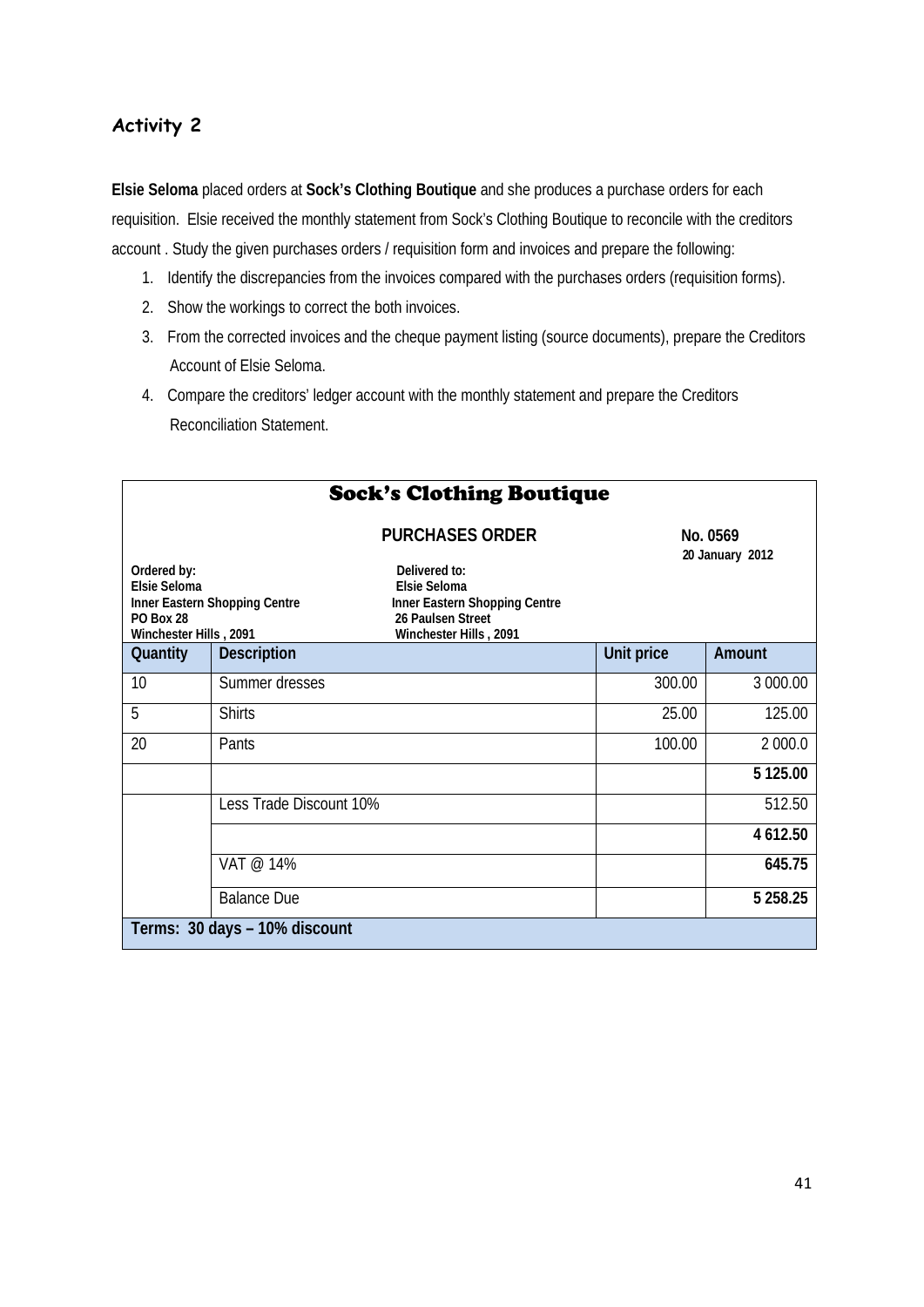|                        | No. 2596                      |            |                 |  |  |  |
|------------------------|-------------------------------|------------|-----------------|--|--|--|
|                        | <b>INVOICE</b>                |            |                 |  |  |  |
| <b>FIsie Seloma</b>    |                               |            |                 |  |  |  |
| <b>PO Box 28</b>       | Inner Eastern Shopping Centre |            |                 |  |  |  |
| Winchester Hills, 2091 |                               |            | 20 January 2012 |  |  |  |
|                        | Purchase Order No 0569        |            |                 |  |  |  |
| Quantity               | <b>Description</b>            | Unit price | Amount          |  |  |  |
| 10                     | Summer dresses                | 300.00     | 300.00          |  |  |  |
| 5                      | <b>Shirts</b>                 | 25.00      | 150.00          |  |  |  |
| 20                     | Pants                         | 100.00     | 2 000.00        |  |  |  |
|                        |                               |            | 2 450.00        |  |  |  |
|                        | Less Trade Discount 10%       |            | 245.00          |  |  |  |
|                        |                               |            | 2 205.00        |  |  |  |
|                        | VAT @ 14%                     |            | 308.70          |  |  |  |
|                        | <b>Balance Due</b>            |            | 2513.70         |  |  |  |
|                        | Terms: 30 days - 10% discount |            |                 |  |  |  |

|                                    |                                | <b>Sock's Clothing Boutique</b>      |            |                 |
|------------------------------------|--------------------------------|--------------------------------------|------------|-----------------|
|                                    |                                |                                      |            | No. 0579        |
|                                    |                                | <b>PURCHASES ORDER</b>               |            |                 |
|                                    |                                |                                      |            | 30 January 2012 |
| Ordered by:<br><b>Flsie Seloma</b> |                                | Delivered to:<br><b>Flsie Seloma</b> |            |                 |
|                                    | Inner Eastern Shopping Centre. | Inner Eastern Shopping Centre.       |            |                 |
| <b>PO Box 28</b>                   |                                | 26 Paulsen Street                    |            |                 |
| Winchester Hills, 2091             |                                | Winchester Hills, 2091               |            |                 |
| Quantity                           | <b>Description</b>             |                                      | Unit price | Amount          |
| 10                                 | <b>Skirts</b>                  |                                      | 200.00     | 2 000.00        |
| 10                                 | T Shirts                       |                                      | 50.00      | 500.00          |
| 20                                 | Hats                           |                                      | 50.00      | 1 000.00        |
|                                    |                                |                                      |            | 3 500.00        |
|                                    | Less Trade Discount 10%        |                                      |            | 350.00          |
|                                    |                                |                                      |            | 3 150.00        |
|                                    | VAT @ 14%                      |                                      |            | 441.00          |
|                                    | <b>Balance Due</b>             |                                      |            | 3 591.00        |
|                                    | Terms: 30 days - 10% discount  |                                      |            |                 |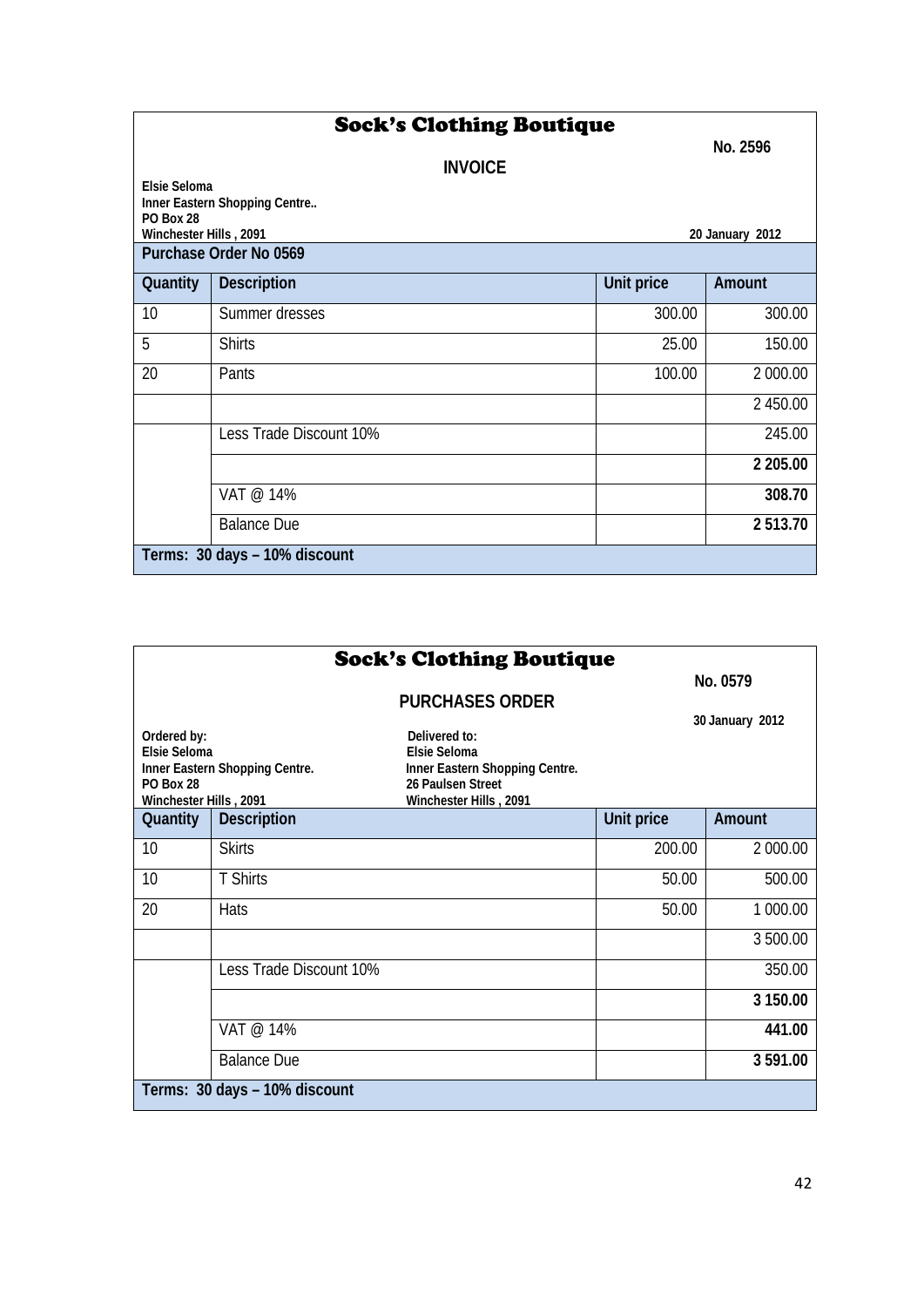|                        | <b>Sock's Clothing Boutique</b> |            |                  |
|------------------------|---------------------------------|------------|------------------|
|                        | <b>INVOICE</b>                  |            | No. 2599         |
| Elsie Seloma           | Inner Eastern Shopping Centre   |            |                  |
| <b>PO Box 28</b>       |                                 |            |                  |
| Winchester Hills, 2091 | Purchase Order No: 0579         |            | 04 February 2012 |
|                        |                                 |            |                  |
| Quantity               | <b>Description</b>              | Unit price | Amount           |
| 10                     | <b>Skirts</b>                   | 200.00     | 2 000.00         |
| 10                     | <b>T Shirts</b>                 | 50.00      | 450.00           |
| 20                     | Hats                            | 50.00      | 900.00           |
|                        |                                 |            | 3 3 5 0 . 0 0    |
|                        | Less Trade Discount 10%         |            | 335.00           |
|                        |                                 |            | 3 015.00         |
|                        | VAT @ 14%                       |            | 422.10           |
|                        | <b>Balance Due</b>              |            | 3 437.10         |
|                        | Terms: 30 days - 10% discount   |            |                  |

| <b>CHEQUE PAYMENT LISTING</b> |              |             |  |  |  |
|-------------------------------|--------------|-------------|--|--|--|
| Date                          | Cheque No.   | Amount      |  |  |  |
| 23/01/2012                    | Chq No: 113  | R7 500.00   |  |  |  |
| 26/01/2012                    | Chq No: 119  | <b>R500</b> |  |  |  |
| 02/02/2012                    | Chq No: 122  | R5 000      |  |  |  |
| 10/02/2012                    | Chq No: 125  | R1 000      |  |  |  |
| 20/02/2012                    | Chq No: 129  | R1 000      |  |  |  |
|                               | <b>Total</b> | R15000      |  |  |  |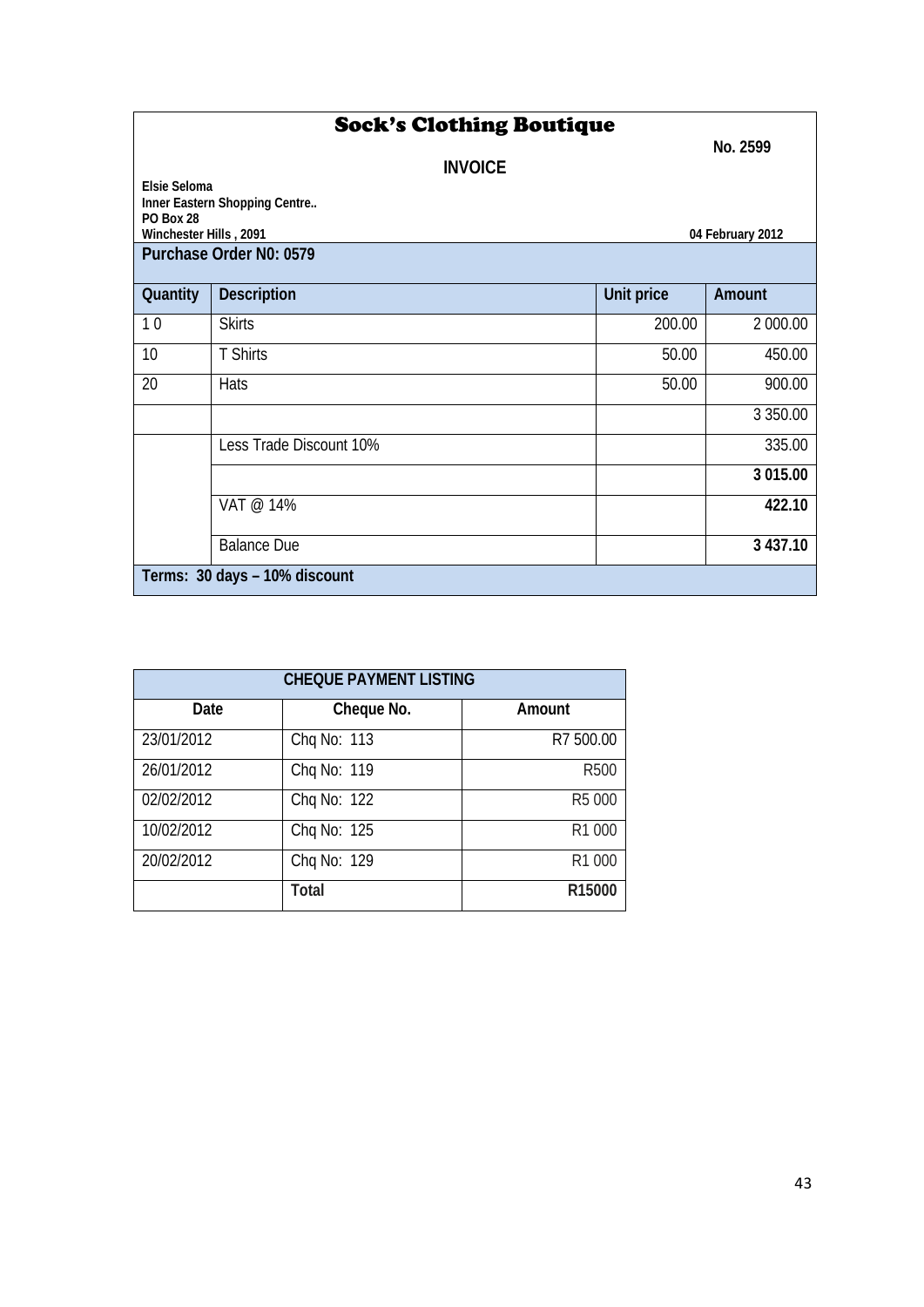## Sock's Clothing Boutique

**222 Denver road Johannesburg 2091**

 **No. 259**

## STATEMENT OF ACCOUNT

| <b>Elsie Seloma</b>                                                                 |                                             |                        |          |          |                |  |  |
|-------------------------------------------------------------------------------------|---------------------------------------------|------------------------|----------|----------|----------------|--|--|
| Inner Eastern Shopping Centre                                                       |                                             |                        |          |          |                |  |  |
| PO Box 28<br>Winchester Hills, 2091<br>20 February 2012                             |                                             |                        |          |          |                |  |  |
| Detail / Doc. No.<br><b>Debit</b><br><b>Credit</b><br><b>Balance</b><br><b>Date</b> |                                             |                        |          |          |                |  |  |
|                                                                                     |                                             |                        | R        | R        | R              |  |  |
| Jan.                                                                                | 20                                          | Balance b/d            |          |          | 8 000.00       |  |  |
| 2012                                                                                | 23                                          | Receipt 113            |          | 7 500    | 500.00         |  |  |
|                                                                                     | 26                                          | Receipt 119            |          | 500      | $\overline{0}$ |  |  |
|                                                                                     | 27                                          | Invoice: 2596          | 2513.70  |          | 2513.70        |  |  |
|                                                                                     | 30                                          | Invoice: 2599          | 3 437.10 |          | 5 950.80       |  |  |
| Feb.                                                                                | $\overline{2}$                              | Receipt 122            |          | 5 000.00 | 950.80         |  |  |
|                                                                                     |                                             | Discount (5 000 x 10%) |          | 500.00   | 450.80         |  |  |
|                                                                                     | 5                                           | Invoice: 2607          | 5 000.00 |          | 5 450.80       |  |  |
|                                                                                     | $\overline{7}$                              | Credit note no. 561    |          | 600      | 4850.80        |  |  |
|                                                                                     | 10 <sup>1</sup>                             | Receipt 125            |          | 1 000.00 | 3850.80        |  |  |
|                                                                                     |                                             | Discount (1 000 x 10%) |          | 100.00   | 3750.80        |  |  |
|                                                                                     | 20                                          | Receipt No. 129        |          | 1 000.00 | 2750.80        |  |  |
|                                                                                     |                                             | Discount (1 000 x 10%) |          | 100.00   | 2650.80        |  |  |
|                                                                                     | Terms - 10% discount if paid within 30 days |                        |          |          |                |  |  |

## **Activity 2 : Answer sheet**

**1. Identify the discrepancies on the invoice No. 2596 and No. 2599**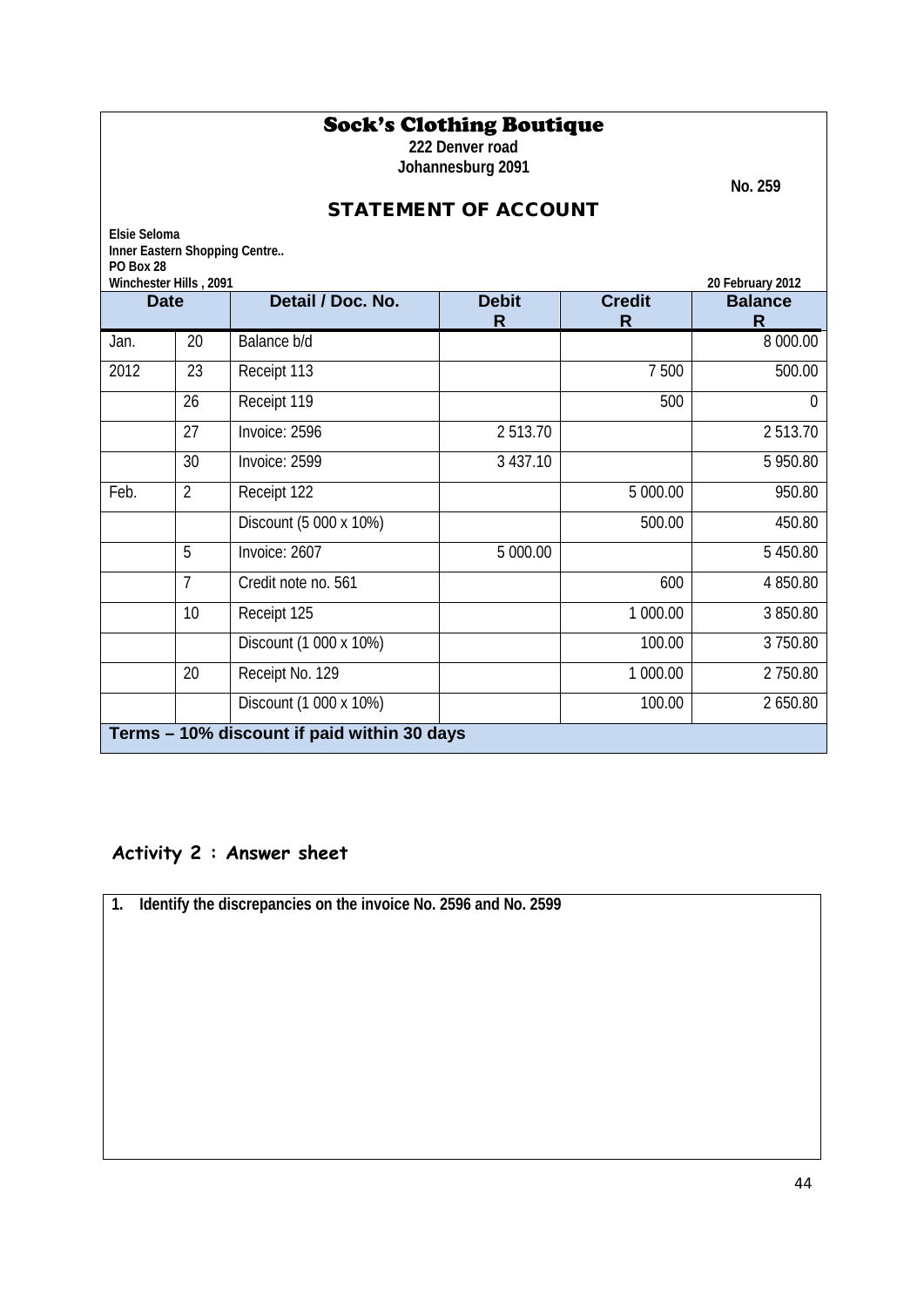**2. Show the workings to correct the balance as per invoice No. 2596 and No. 2599**

#### **3. Creditors Account**

| Date         |        | Code | <b>LLJIL JLLUIVIA</b><br>Document | Fol | Debit | Credit | Balance  |
|--------------|--------|------|-----------------------------------|-----|-------|--------|----------|
| 2012<br>Jan. | $20\,$ |      | Balance                           | p/q |       |        | 8 000.00 |
|              |        |      |                                   |     |       |        |          |
|              |        |      |                                   |     |       |        |          |
|              |        |      |                                   |     |       |        |          |
|              |        |      |                                   |     |       |        |          |
|              |        |      |                                   |     |       |        |          |
|              |        |      |                                   |     |       |        |          |
|              |        |      |                                   |     |       |        |          |
|              |        |      |                                   |     |       |        |          |
|              |        |      |                                   |     |       |        |          |
|              |        |      |                                   |     |       |        |          |
|              |        |      |                                   |     |       |        |          |
|              |        |      |                                   |     |       |        |          |
|              |        |      |                                   |     |       |        |          |

#### **CREDITORS LEDGER OF CONNY AND SONS ELSIE SELOMA**